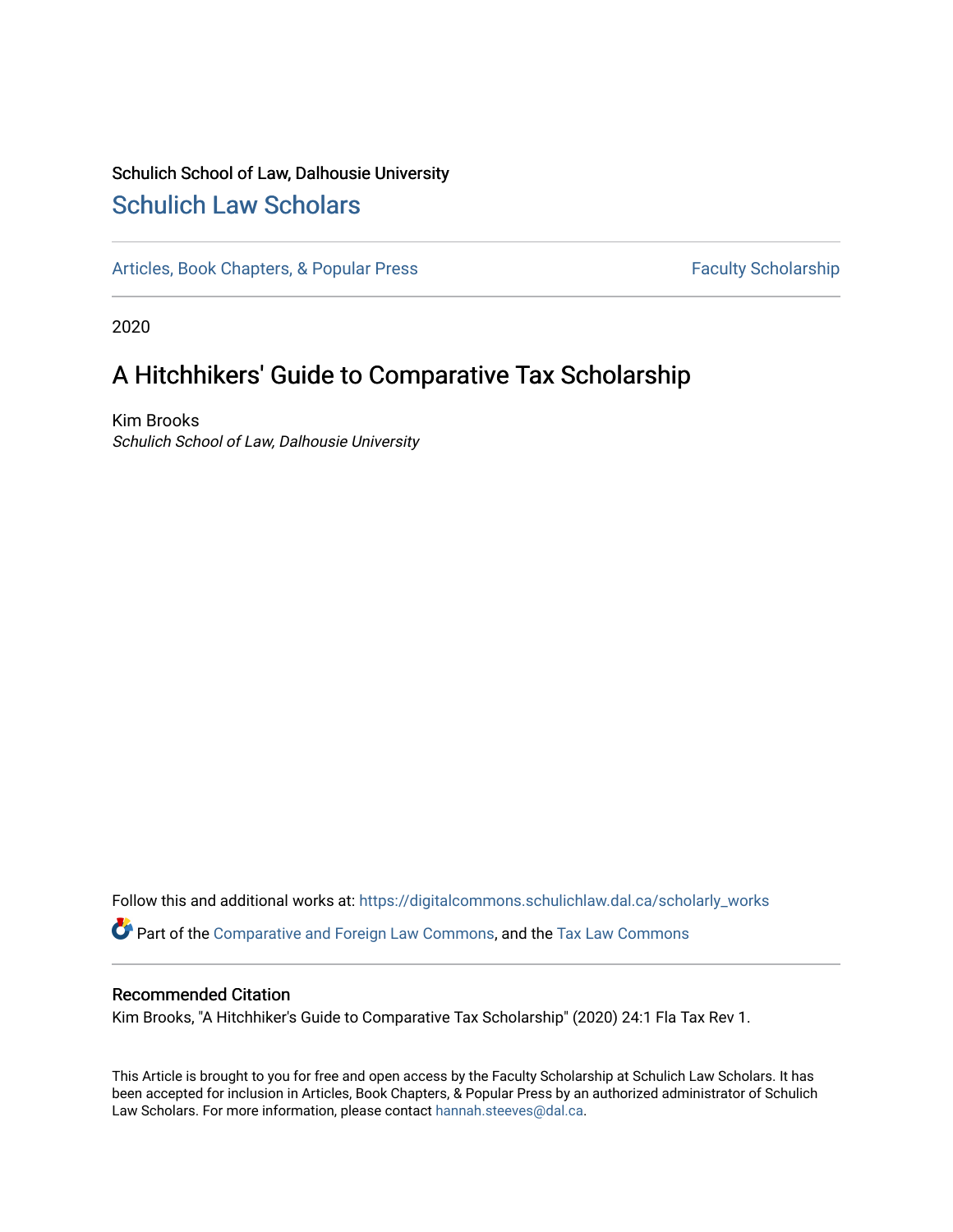# **FLORIDA TAX REVIEW**

*Volume 24 2020 Number 1*

### **A Hitchhiker's Guide to Comparative Tax Scholarship**

*by*

*Kim Brooks\**

#### **Abstract**

*Comparative law offers scholars a fascinating lens through which to discover new insights about the world, but only if we take on comparative law projects. Few legal scholars devote a substantial strand of their research to comparative study, and so their work fails to benefit from the active and prolonged debates in comparative law. This Article makes a singular, but hopefully substantial, contribution: it seeks to render more accessible the comparative law scholarship with the aim of facilitating easier access to comparative law insights for tax (and hopefully other) law scholars. Put another way, the Article seeks to engage tax comparatists (or would-be comparatists) in a "co-operative enterprise" where we are more likely to engage with each other with the "goal of improving understanding." In short, it seeks to enhance the discipline of comparative tax law by enabling other tax scholars to write better comparative tax law scholarship.*

*The Article develops a taxonomy of the purposes of comparative tax scholarship. Understanding comparative tax law scholarship according to its purposes assists scholars in their thinking about how to make and evaluate decisions about their comparative choices. The purpose of a scholarly project dictates some, if not all, of the decisions* 

Dean of the Faculty of Management at Dalhousie University and the Purdy Crawford Chair in Business Law at the Schulich School of Law. Kim would like to thank Shane Isler and Okanga Ogbu Okanga for their research assistance. Finally, thanks are extended to the Social Sciences and Humanities Research Council of Canada for their support. Email: kim.brooks@dal.ca.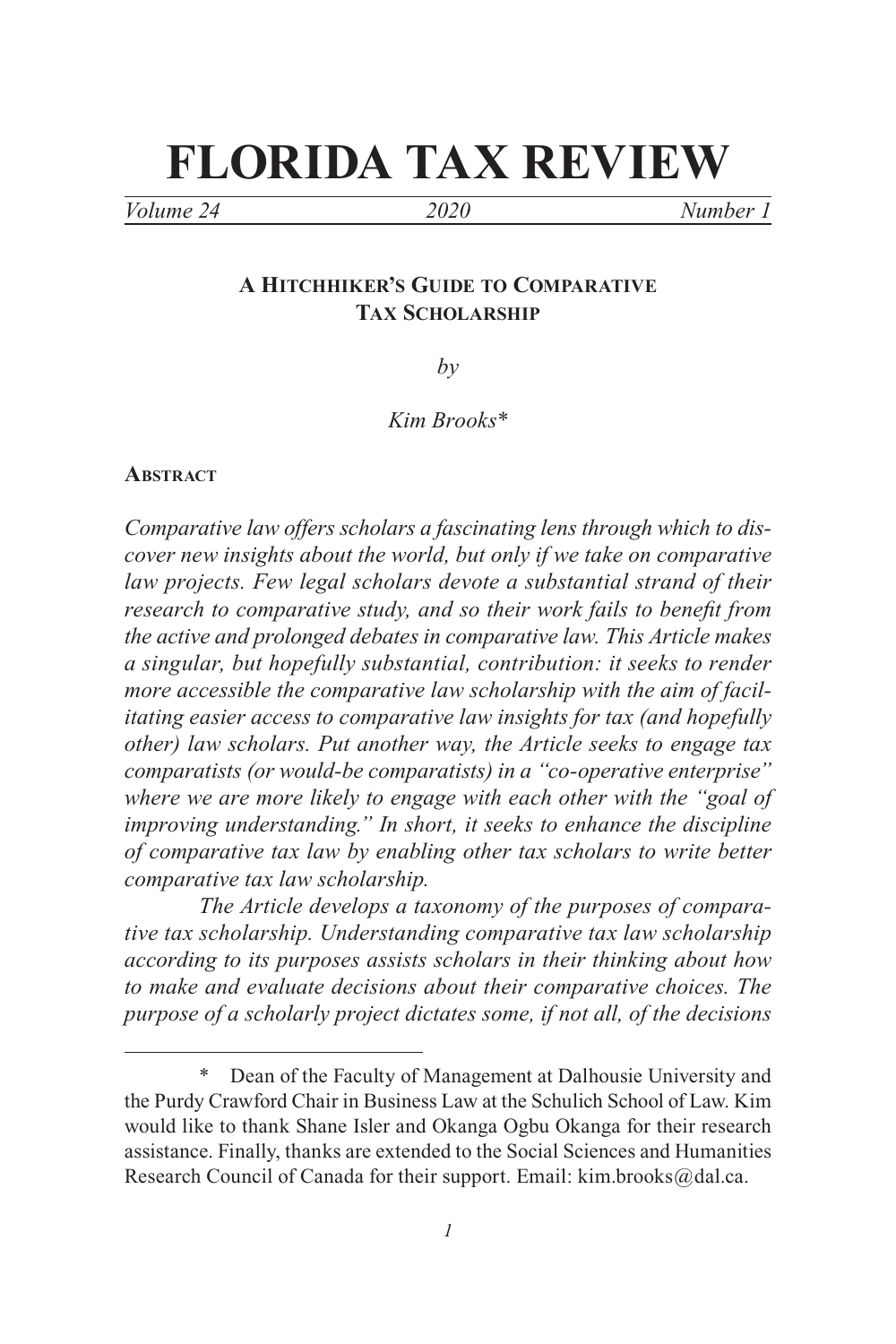*about what and how things should be compared. Articulating and refin*ing the purpose of a project achieves two goals for authors. First, it *provides the scholar with a benchmark against which to make decisions about the scope of the inquiry; which units (countries) should be chosen; how many countries are necessary for comparison to be robust; and how detailed a knowledge of each country's tax laws, practices, and context is required for an effective study. These are the decisions that generate most of the debate among comparative law scholars. Second, and perhaps most importantly, it provides the scholar (and readers) with the ability to evaluate the quality of the work.*

| L. | THE POTENTIAL OF COMPARATIVE TAX LAW SCHOLARSHIP  2     |    |
|----|---------------------------------------------------------|----|
| П. | DOCTRINAL COMPARATIVE TAX SCHOLARSHIP  11               |    |
|    | A. Purpose 1: To Learn More About Our Own System        |    |
|    |                                                         |    |
|    | B. Purpose 2: To Learn More About Others' Systems       |    |
|    |                                                         |    |
|    | C. Purpose 3: To Draw General Conclusions               |    |
|    |                                                         | 22 |
|    |                                                         |    |
|    | A. Purpose 4: To Press for or Support Legal Change26    |    |
|    | B. Purpose 5: To Search for a Common Legal              |    |
|    | Future (and to Harmonize or Coordinate)32               |    |
|    | C. Purpose 6: To Spread Higher-Order Values37           |    |
|    | IV. EXPLANATORY COMPARATIVE TAX SCHOLARSHIP 40          |    |
|    | A. Purpose 7: To Explain Why a Country's Laws Are the   |    |
|    | Way They Are (and Why They Differ or Are the Same as    |    |
|    |                                                         |    |
|    | B. Purpose 8: To Provide Insight into Social Reality 43 |    |
| V. | LESSONS FROM COMPARATIVE TAX LAW'S PURPOSES  46         |    |
|    |                                                         |    |

#### **I. The Potential of Comparative Tax Law Scholarship**

The controversial claim of this Article is that most comparative tax scholarship is not very good. Perhaps surprisingly, it is hard to find explicit criteria for what constitutes good scholarship.<sup>1</sup> In a *Reality Bites* 

<sup>1.</sup> *See* Edward L. Rubin, *On Beyond Truth: A Theory for Evaluat*ing Legal Scholarship, 80 CAL. L. REV. 889, 889 (1992) (claiming "[a]s legal academics, we are constantly engaged in the process of evaluating legal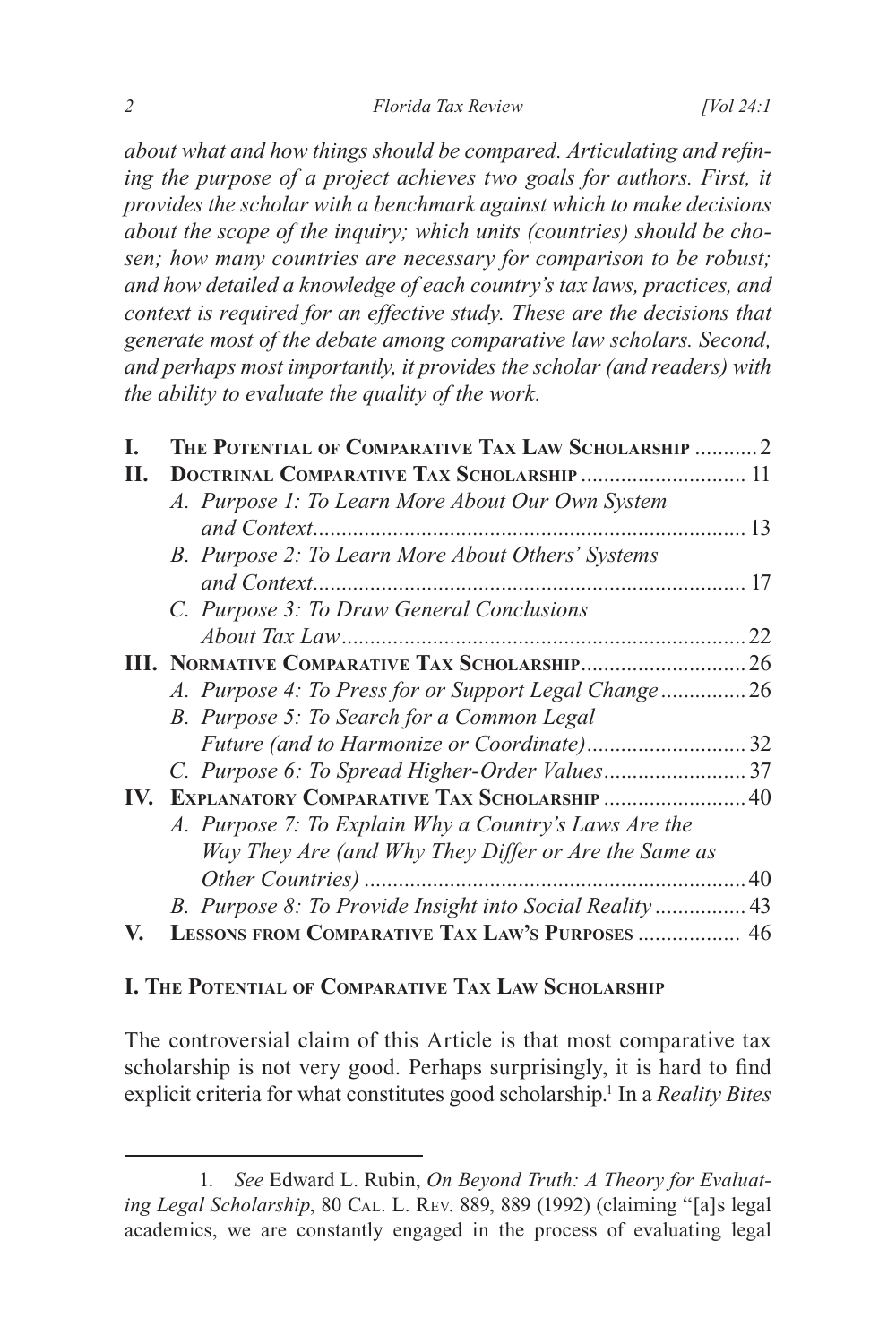kind of way, the general assumption is that scholars know good scholarship when they see it. $2$  A standard answer is that scholarship involves the creation of new knowledge. But good scholarship presumably does more than that. Daniel Feldman, faculty of law at Cambridge University, offers a thoughtful list of ideals:

> (1) a commitment to employing methods of investigation and analysis best suited to satisfying [the author's curiosity about the world]; (2) self-conscious and reflective open-mindedness, so that one does not assume the desired result and adopt a procedure designed to verify it, or even pervert one's material to support a chosen conclusion; and (3) the desire to publish the work for the illumination of students, fellow scholars or the general public and to enable other to evaluate and criticise it.3

One of the barriers to authoring robust comparative tax law scholarship is the unsettled nature of comparative law and the sophistication of the debates among comparative law scholars. For well over a century, comparative law scholars have debated the underlying theories that animate comparative law. Despite the longevity of the comparative law conversation and the gravitas of its participants, comparative law scholars have not cohered around an answer to even the basic question of whether comparative law is a distinct science or simply a method that can be applied in any area of jurisprudence.<sup>4</sup> Those ongoing disputes make approaching the discipline of comparative law daunting. When scholars avoid undertaking comparative work because of the added layer

scholarship, but we have no theory of evaluation. . . . We conclude that a work of scholarship is good or bad, true or false, by intuition, trusting in some undefined quality of judgment.").

<sup>2.</sup> *See Define Irony RB*, YOUTUBE (Sept. 25, 2015), https://www .youtube.com/watch?v=7GM—22zOlw [https://perma.cc/826R-KJLZ] (clip of Winona Rider's character in the movie *Reality Bites* saying, "I can't really define irony, but I know it when I see it").

<sup>3.</sup> David Feldman, *The Nature of Legal Scholarship*, 52 Mon. L. Rev. 498, 503 (1989).

<sup>4.</sup> See a discussion of these debates in Geoffrey Samuel, *Comparative Law and Jurisprudence*, 47 Int'l & Compar. L.Q. 817 (1998).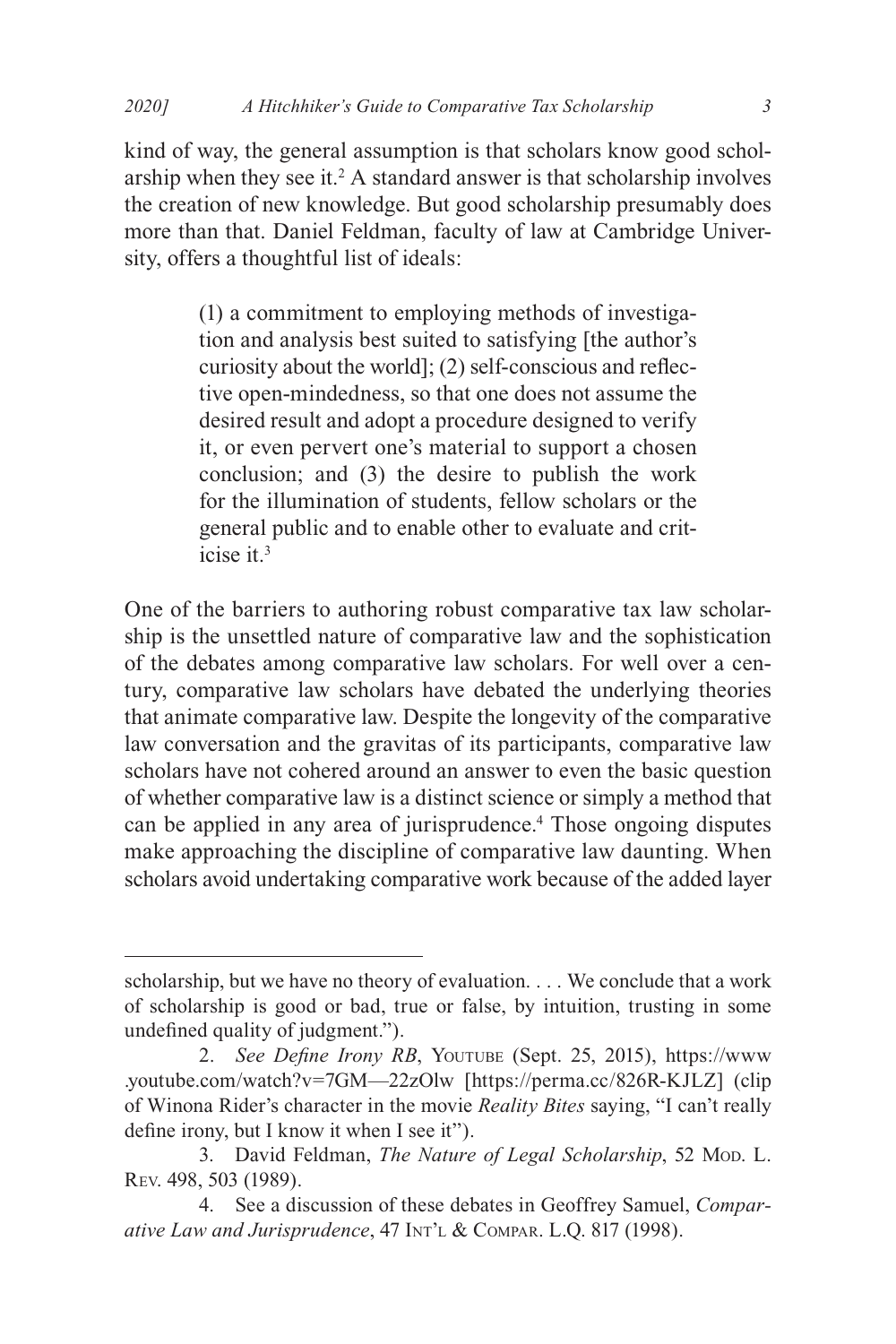of grappling with not only the substantive area of law in which they are interested but also rich and unresolved comparative law debates, we miss the insights that might be gained from the experiences of others.

While the intensity of the differences of views in comparative law is palpable,<sup>5</sup> there is broad consensus about comparative law scholars' schools of thought.<sup>6</sup> It simplifies the spectrum of those schools, but in a way satisfactory to this Article, to describe the central debate of comparative law as between those who adhere to a functionalist view of comparative law and those who see law as deeply cultural. Scholars who adopt functional approaches to comparative law seek to identify the underlying social, economic, or political problem that law attempts to resolve. They then compare how different units (usually countries) settle those problems using law. Functionalism lends itself particularly well to the project of evaluating the effectiveness of different legal resolutions to common social, economic, or political problems. It is this advantage, namely, the ability to identify a preference for one legal resolution over another, that has led to criticisms of the approach as imperialist. The concern is that the comparatist who recommends one legal solution over another does so with insufficient understanding of the context of at least one of the jurisdictions being compared (generally the one in which they are an "outsider"). As a result, the comparatist risks falling into the trap of assuming one legal resolution is better than another either because they have insufficient contextual (or cultural) information or because they have implicit biases (based on familiarity) that lead them to favour one solution over another.

In the modern literature, commonly the "others" against whom functionalists are compared are scholars who take a hermeneutical or

<sup>5.</sup> For an illustration of the strength of academic conviction in this field, see, for example, Alan Watson, *Legal Transplants and European Private Law*, 4 Elec. J. Compar. L., Dec. 2000, https://www.ejcl.org/44/art44-2 .html [https://perma.cc/7FVT-DP5P].

<sup>6.</sup> For excellent taxonomies of comparative law theories, see Jaakko Husa, *Research Designs of Comparative Law—Methodology or Heuristics?*, *in* The Method and Culture of Comparative Law: Essays in Honour of Mark Van Hoecke 53 (Maurice Adams & Dirk Heirbaut eds., 2014); see also the two standard comparative law encyclopaedias: THE OXFORD HANDbook of Comparative Law (Mathias Reimann & Reinhard Zimmermann eds., 2d ed. 2019); Elgar Encyclopedia of Comparative Law (Jan M. Smits ed., 2d ed. 2014); and the major collection of foundational comparative law works 1–2 Comparative Law Methodology (Maurice Adams et al. eds., 2017).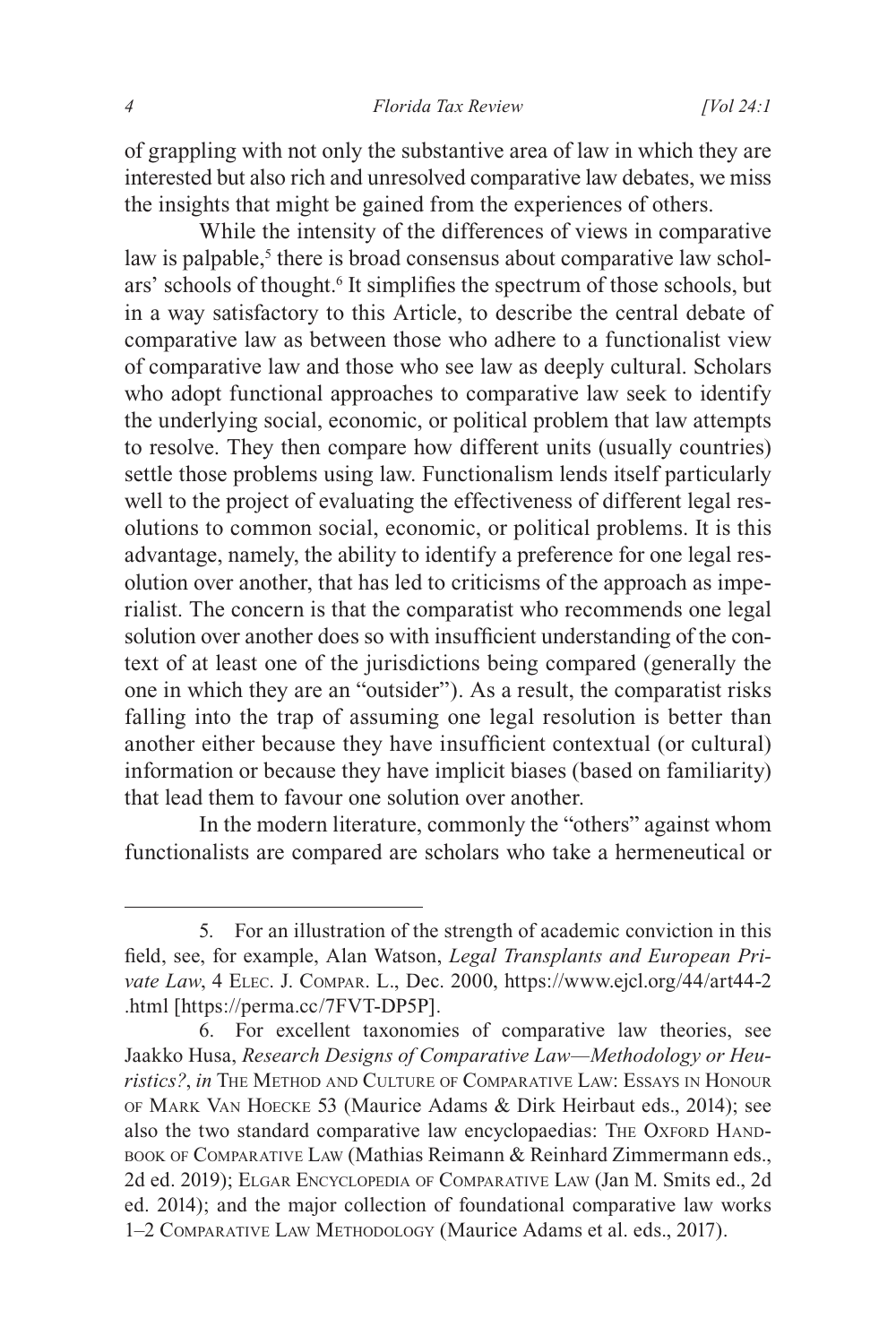cultural approach to comparative study. For those scholars, most quintessentially Pierre Legrand, hermeneutics avoids the imperialist potential of functionalism. The legal text is a manifestation of culture (like art or music) and is to be read as a signifier. Comparatists use that text not as a subject for comparison in and of itself but, instead, as the lens through which to gain access to information about the cultural setting within which that text is embedded. The focus of comparative work undertaken in the hermeneutical tradition is not to explain different legal systems: it is to understand (or try to understand) "the other." In its more extreme forms, scholars in the hermeneutical tradition claim that some legal regimes are so culturally distinct that they cannot be compared. For example, Legrand has claimed that there is a fundamental cultural difference of mentality between civil and common law that precludes effective comparison.7

These conventional taxonomies of comparative law scholarship are not easily accessible to the non-comparatist. This is a concern for adherents to Feldman's view of scholarly excellence. As Feldman observes:

> There is a . . . problem if the author is writing not for the full community of legal scholars but only for a group within it. . . . He may then twist the language until it becomes almost unrecognisable, a sort of private code . . . [that] prevents knowledge and understanding being disseminated, confining it instead to a closed group.8

Tax comparatists who situate their scholarship against the conventional taxonomies risk speaking only to other tax comparatists, a small group. And the taxonomy itself risks alienating tax scholars (and graduate students) who might otherwise have made meaningful contributions if they were brave enough to approach comparative tax projects.

Comparative law offers scholars a fascinating lens through which to discover new insights about the world, but only if we take on comparative law projects. As Maurice Adams and Dirk Heirbaut a legal philosopher and a historian respectively, reflect, "[c]omparative law is

<sup>7.</sup> *See* Pierre Legrand, *European Legal Systems Are Not Converging*, 45 Int'l Compar. L.Q. 52, 63 (1996).

<sup>8.</sup> Feldman, *supra* note 3, at 505.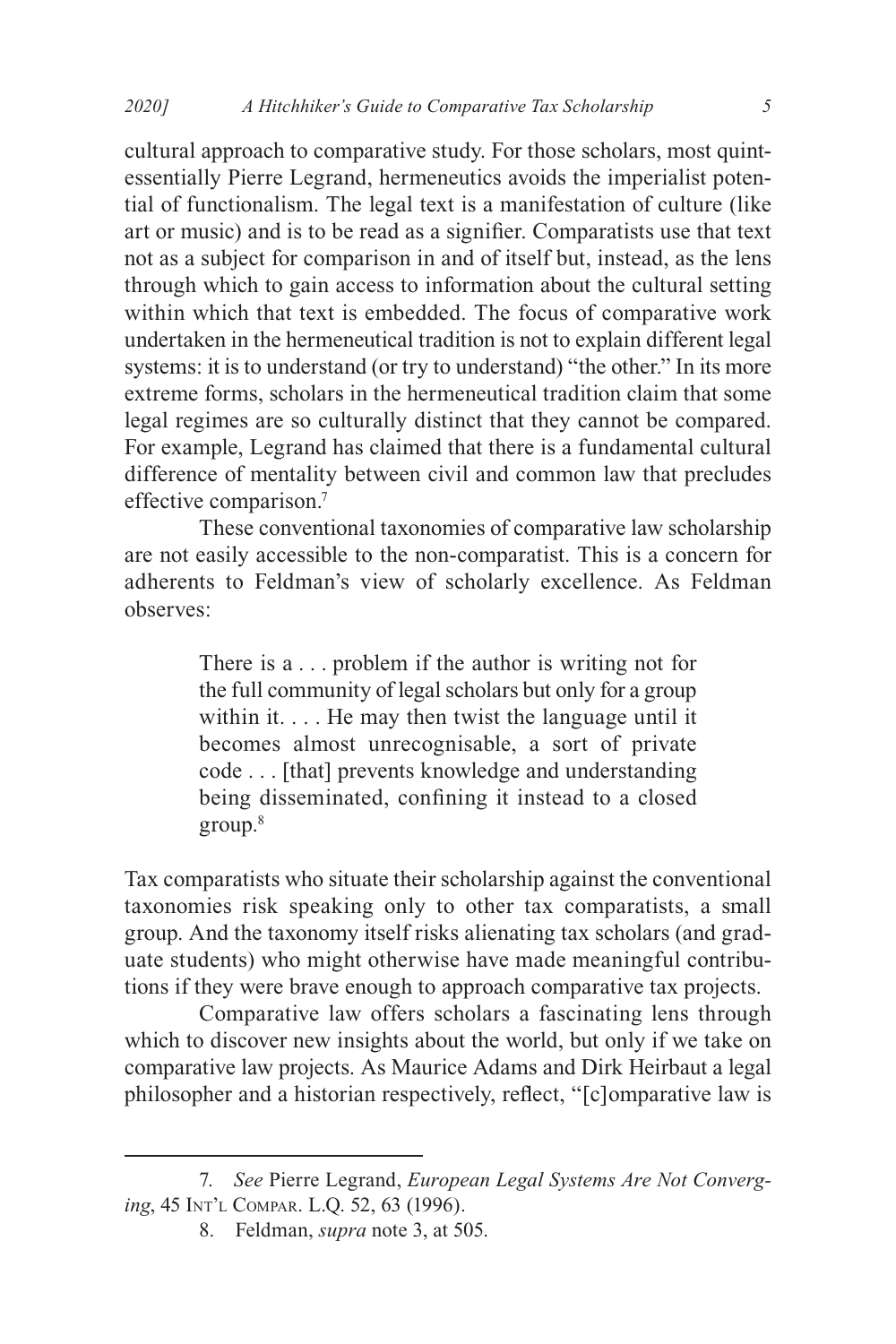a collection of methods that may be helpful in seeking answers to an almost endless variety of questions about law (broadly defined)."9 Yet, few legal scholars devote a substantial strand of their research to comparative study, and so their work fails to benefit from the active and prolonged debates in comparative law.<sup>10</sup> This Article makes what I hope is a substantial contribution: it seeks to render more accessible the comparative law scholarship with the aim of facilitating easier access to comparative law insights for tax (and hopefully other) law scholars. It seeks to avoid the challenges of the "private code."11 And it seeks to engage tax comparatists (or would-be comparatists) in a "co-operative enterprise" where we are more likely to engage with each other with the "goal of improving understanding."<sup>12</sup> In short, it seeks to enhance the discipline of comparative tax law by enabling other tax scholars to write better comparative tax law scholarship.

The major contribution of this Article is the development of a taxonomy of the purposes of comparative tax scholarship. It takes as its starting point tax scholar Omri Marian's observation that, "[t]o date, there is no debate regarding the purposes of comparative taxation, and as long as we do not start questioning those purposes, there is little use in discussing methodologies."13 Understanding comparative tax law scholarship according to its purposes assists scholars in their thinking about how to make and evaluate decisions about their comparative choices. The ability not only to author meaningful work that reflects one's curiosities but also to offer readers with an entry point for evaluation are among Feldman's imperatives. The purpose of a scholarly project dictates some, if not all, of the decisions about what and how things should be compared. Articulating and refining the purpose of a project achieves two goals for authors: first, it provides the scholar with a benchmark against which to make decisions about the scope of the inquiry; which units (countries) should be chosen; how many countries are necessary for comparison to be robust; and how detailed a

- 12. *Id.* at 516.
- 13. Marian, *supra* note 10, at 469.

<sup>9.</sup> Maurice Adams & Dirk Heirbaut, *Prolegomena to the Method*  and Culture of Comparative Law, in THE METHOD AND CULTURE OF COMPARAtive Law, *supra* note 6, at 1, 5–6.

<sup>10.</sup> This is the major complaint animating Omri Y. Marian, *The Discursive Failure in Comparative Tax Law*, 58 Am. J. Compar. L. 415 (2010).

<sup>11.</sup> Feldman, *supra* note 3, at 505.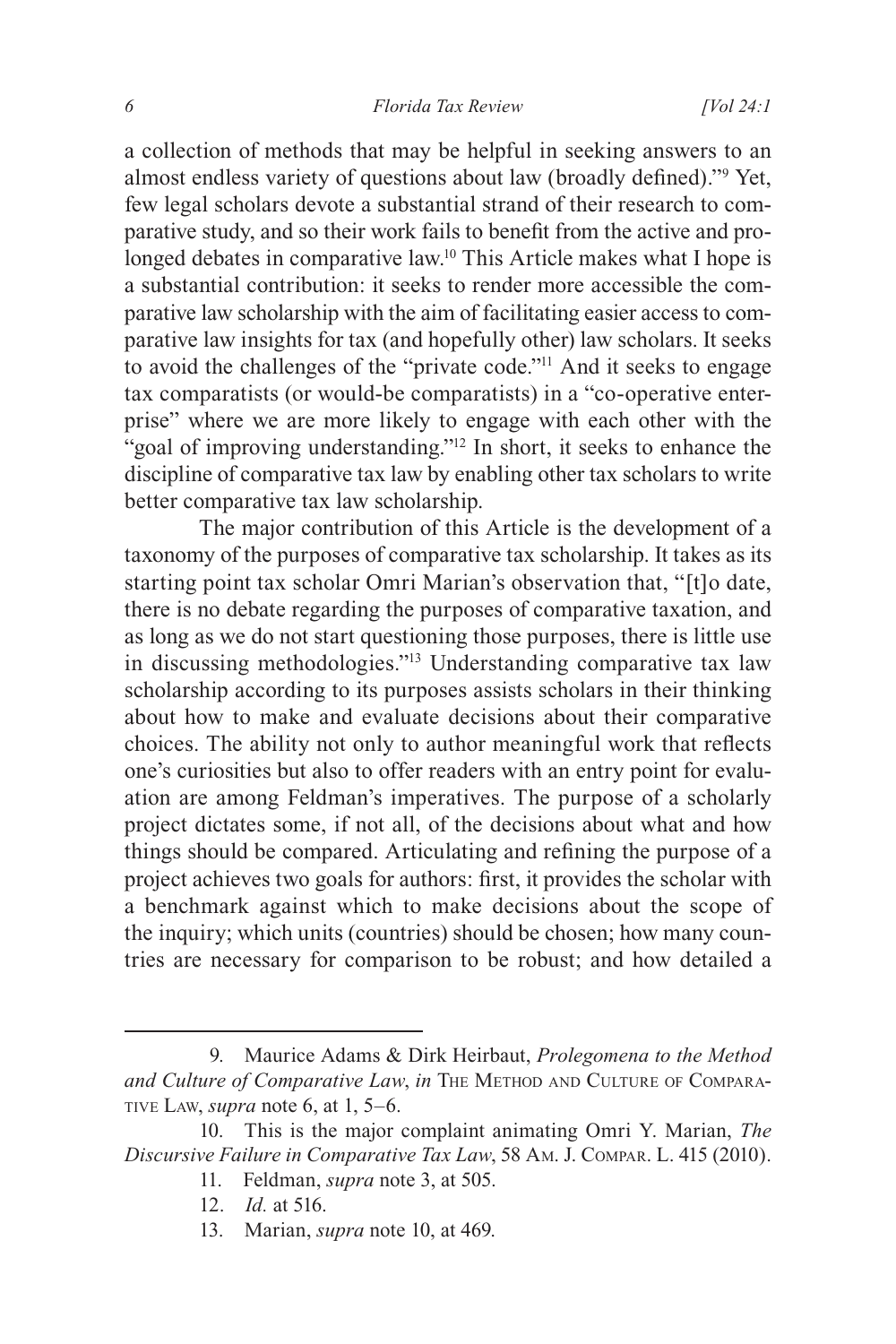knowledge of each country's tax laws, practices, and context is required for an effective study. These are the decisions that generate most of the debate among comparative law scholars. Second, and perhaps most importantly, it provides the scholar (and readers) with the ability to evaluate the quality of the work.<sup>14</sup>

This approach to creating a taxonomy of comparative tax work aligns with Annelise Riles's insight that part of what has distinguished comparative law scholarship is its emphasis on projects.15 Riles does not appear to argue for projects as a normative matter; instead, she identifies a commitment to various projects (identified through articulated or assumed purposes) as a distinguishing feature of the work of the masters of comparative law.16 Most tax scholars who rely on comparison in their scholarship do so in aid of a tax law project; the question is what are the purposes of those projects? And the claim of this Article is that if we could speak about the purposes of comparative tax law in an accessible way—a way that engages the full community of scholars and not just a small group—we could enhance the quality of comparative tax scholarship.

The purposes identified in this Article are drawn from a review of the comparative tax law literature. To create the taxonomy, I identified as many comparative tax law contributions as possible. Finding comparative tax scholarship is more difficult than might initially be imagined. There is no easy search phrase that identifies all work since many tax scholars do not use the phrase "comparative tax" in their scholarship. Instead, work needed to be identified by culling through thousands of tax contributions, monographs, articles, and chapters. Notable, and tragically, many publications are only accessible behind a paywall, and current academic life precludes accessing them. Given the

<sup>14.</sup> For an analysis of how identifying the scholarship's audience might assist in evaluating its effectiveness, see Jürgen Basedow, *Comparative Law and Its Clients*, 62 Am. J. Compar. L. 821 (2014).

<sup>15.</sup> Annelise Riles, *Introduction* to RETHINKING THE MASTERS OF Comparative Law 1, 11 (Annelise Riles ed., 2001) ("[e]qually important to the comparative lawyer from the outset were the *projects* comparative law as a discipline might serve—the unification of law, the development of a 'universal common law' for transnational business and other relations, the uses of comparative information about foreign legal systems for legal reform projects. . . . The comparative lawyer is a person who engages comparison for a *purpose*. . . ." (footnote omitted)).

<sup>16.</sup> *Id.*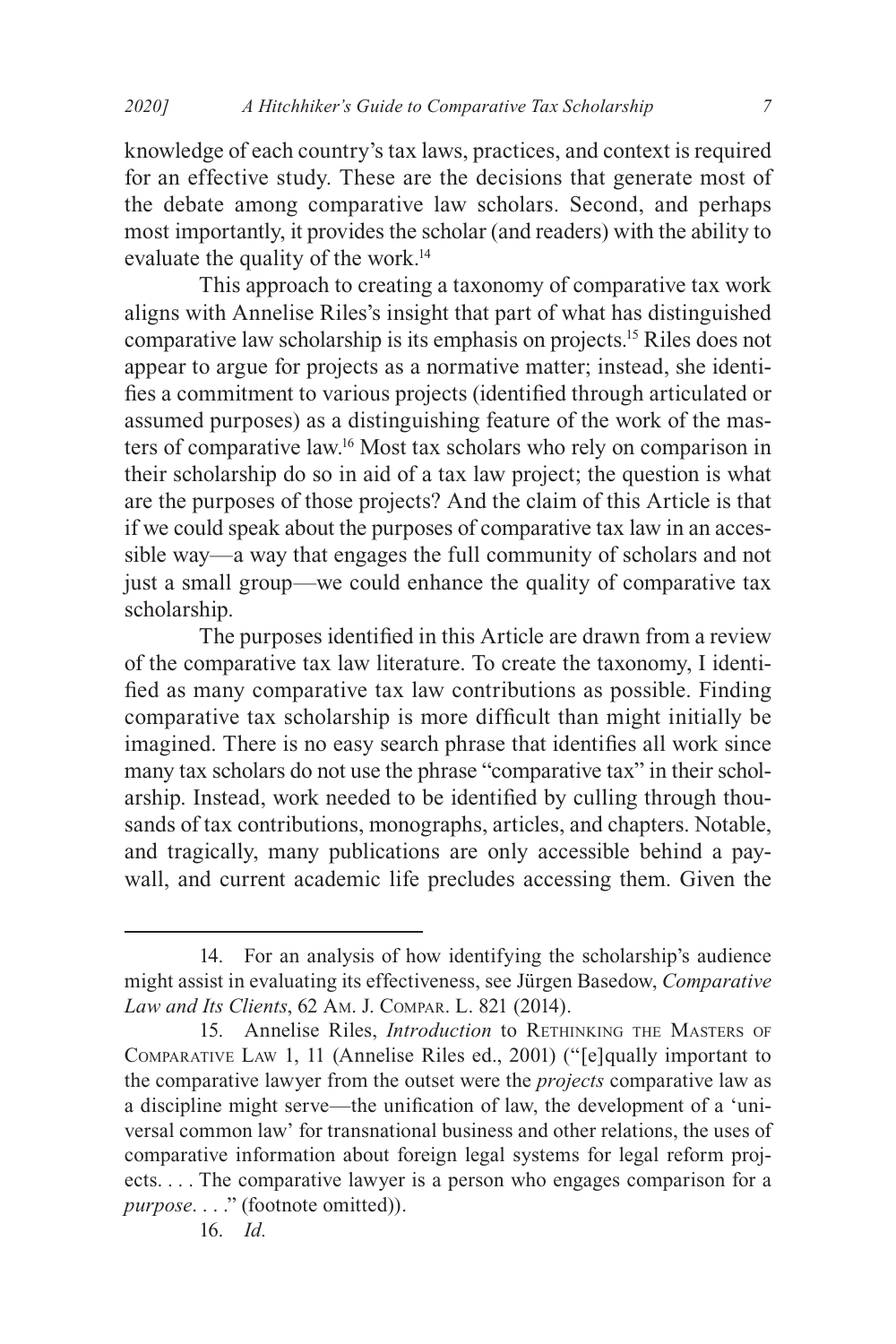imperfect means for identifying material, the Article makes no claim to having identified the complete dataset; undoubtedly, I have missed contributions. A minor contribution of this Article is the collection of this bibliographic work which is reflected in the extensive footnotes within each part. This literature has not otherwise been made available in a collected form, and the dataset will hopefully prove valuable to scholars who seek to take on comparative projects.

There were some limits on the work selected for review. First, with a few French exceptions, I reviewed scholarship by academics authored only in English. While that undoubtedly restricts my ability to draw conclusions about the "field" of comparative tax law work, it hampers this study less than in other areas of law since a surprising amount of tax scholarship is conducted in English, even if the author's original language is German, French, or Italian, for example. Second, I focused on work by academics and ignored work by institutions (like the Organisation for Economic Co-operation and Development (OECD)) or practitioners. I made that decision because the objective of this Article is to create a taxonomy for comparative tax law scholarship. While some institutions and practitioners produce work that might be described as scholarship, the risk of expanding the pool is undue emphasis on comparison for the purpose of tax planning. Written work designed to support tax planning may be valuable for individual clients, including governments, who seek to understand how tax systems work in tandem or by comparison, but that work is not produced with the objective of adding something new to the literature, nor is it intended to be responsive to the kind of orientation suggested by Feldman.17 Third, I focused on recent work, generally work that was authored after 1990. Important work was completed before 1990, but the focus of this Article is to create a taxonomy that might also inform future tax law scholarship. Fourth, again with some modest exceptions, I focused on work authored in the field of law, as opposed to accounting, economics, sociology, or public finance. There would be value in exploring interdisciplinary comparative tax work and limiting the review to law risks falsely suggesting that tax law scholarship can be cleanly distinguished from tax scholarship produced by authors in other disciplines. Still, part of the peculiarity of law is our attachment to formal legal rules, particularly those expressed in legislation and case law. Finally, I selected work that was primarily devoted to the comparative tax law project. Where an

<sup>17.</sup> Feldman, *supra* note 3.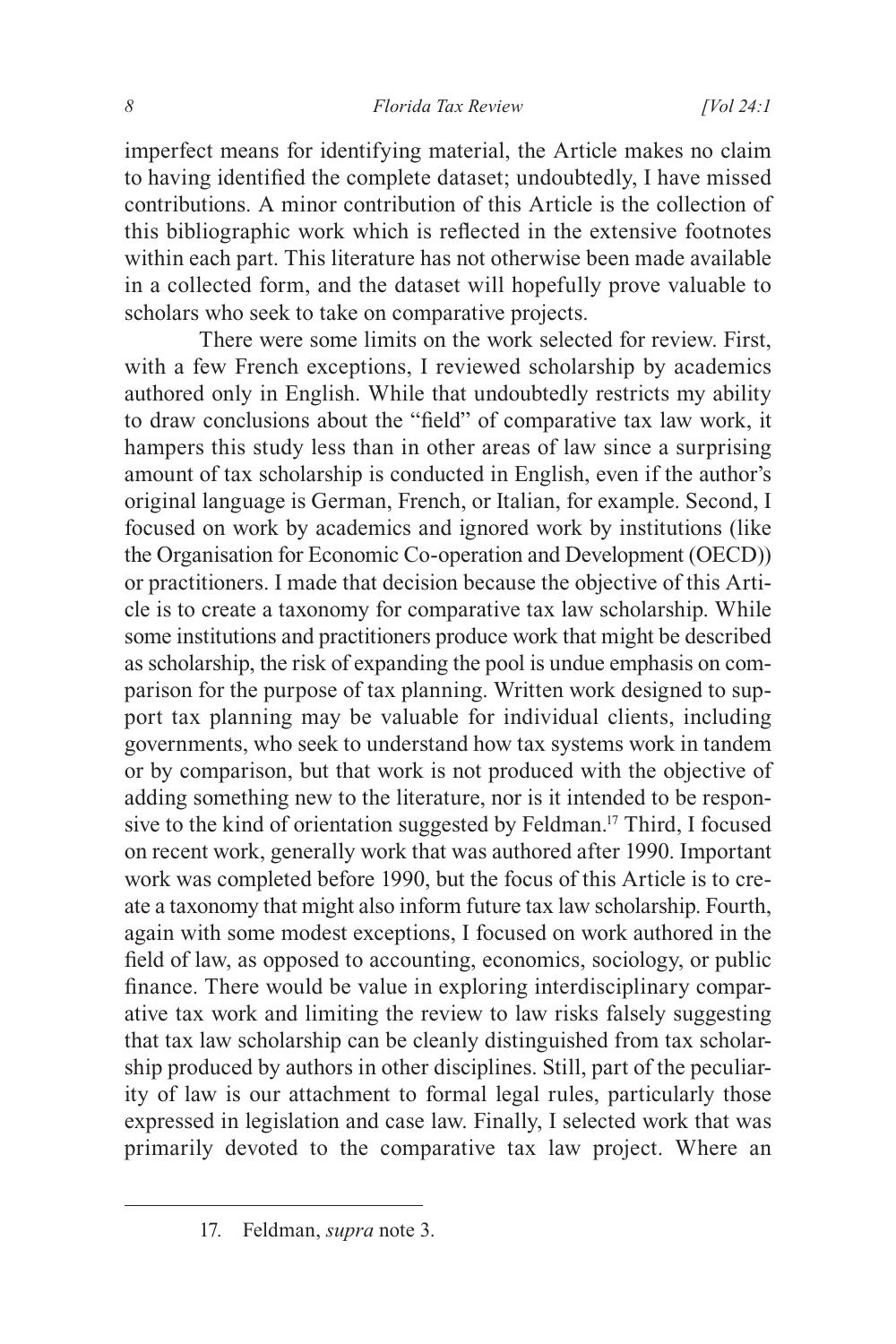author simply offered a fragmented comparison in an illustrative way in a piece that was essentially non-comparative in nature, it was excluded on the grounds that it would not offer much by way of insight into comparativism.

Following this introduction, this Article proceeds in three major sections, followed by a conclusion. Parts II, III, and IV offer a taxonomy of the purposes of comparative tax law scholarship. Those purposes are divided into three broad categories based on the overarching type of scholarship. The first category captures purposes that are primarily descriptive or doctrinal in orientation. Scholars in this category use comparative law as a way of better understanding (and offering new conceptual or analytical insights about) tax law. The second category captures scholarship with largely normative purposes, whether to improve tax laws by drawing from the experiences of other jurisdictions or to deploy tax as a mechanism for advancing high-order values. Explanatory purposes motivate the third category of scholarship. In this scholarship, the author uses comparativism to generate new insights into why tax systems (or aspects of them) are the same or different or uses tax law to explain aspects of our social realities. I chose these categories because they are broadly familiar to all legal scholars, so hopefully they move away from the tendency to engage in comparative discussions amongst only an insider group.

The purposes reviewed in Part II are, for the most part, not unique to tax and might just as easily be applied to any comparative law subject. To that end, it is hoped that this Article will serve useful for scholars in any area of law who want to expand the questions they ask through the vehicle of comparative study. Although the taxonomy may apply to legal scholarship beyond tax, there are some aspects of tax law that might make comparative work in tax law more coherent as a body of work. First, tax is imposed by statute. This narrows some of the institutional differences between countries in terms of the origins of the fundamental legal framework. Second, tax scholars widely agree on the criteria that might be used to evaluate an effective tax system: equity, neutrality, and administrability. There are, of course, other evaluative criteria that are drawn upon in the scholarship (for example, fairness, equality, privacy, transparency, or competitiveness), and there are variations in what each of these evaluative criteria demand, but, in the main, there is likely more agreement on the appropriate evaluative criteria in tax law than in many other areas of legal study. This (relatively) shared understanding of the criteria for evaluating tax laws may narrow debate about desirable tax law design. Third, there is significant consensus on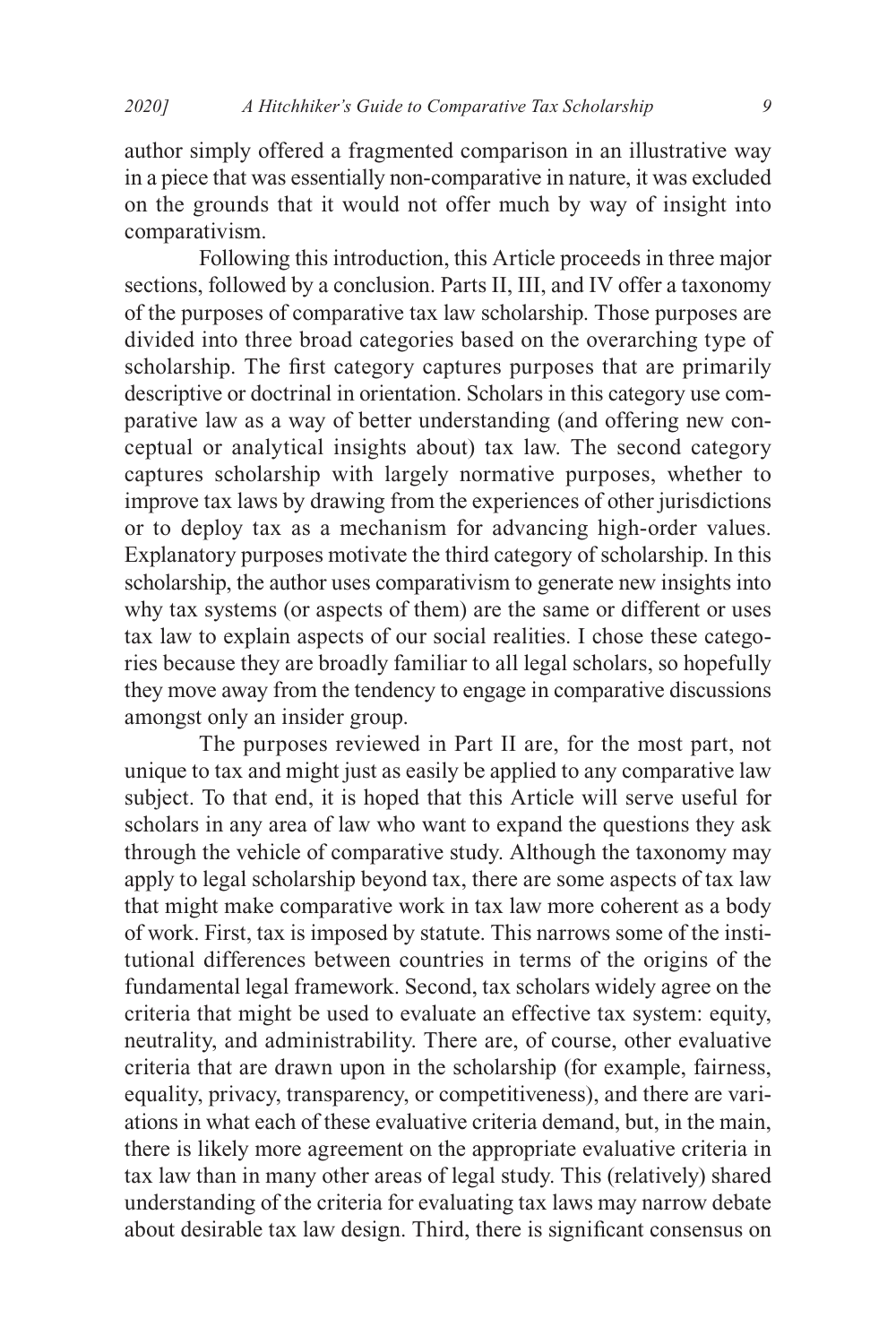the role and function of taxation. Most countries accept that tax systems are designed to raise revenue, redistribute income, promote or discourage particular types of behaviour, compensate for market failures, stabilize the economy, and promote economic growth. Again, this (relatively) shared understanding may restrict disagreement among scholars about higher-order values or the desirable policy outcomes.

The purposes of comparative tax scholarship are not as distinct as the taxonomy suggests. Some authors, in fact most, will seek to achieve two or three of the identified purposes, although often one seems to dominate the project. Part of the claim of this Article, however, is that scholars would enhance the focus and effectiveness of their comparative tax projects if they were clearer about their purposes.

Before turning to the taxonomy, this section concludes with a final reflection on the relationship between the taxonomy of comparative tax purposes presented in this Article and the competing schools of thought in comparative law more generally. As already noted, the aims of this Article are to make approaching comparative tax work easier for legal (tax) scholars, to find and offer some conceptual clarity about the comparative tax work previously undertaken, and to provide some illustrative comparative tax "projects" from which scholars can learn. Choosing to focus the discussion on the purposes of comparative tax law instead of the schools of thought reflected in the work to date does not ignore those debates. Instead, it reframes those debates by understanding them to operate on two levels.

First, on one level, the issue of the school of thought to which a scholar adheres is likely aligned with that scholar's view about the nature of law. Put another way, comparative law debates often echo jurisprudential debates. Becoming a better comparative law scholar may be as much about being explicit about whether one is a positivist as it is about being explicit about one's adherence to functionalism.

On a second level, the comparative law schools of thought debates may be framed as being about what makes "good" comparative law. Some scholars believe that scholars need to know a substantial amount about the comparative jurisdictions, while others believe that outsiders can use comparative insights in defensible ways. This Article advances the position that the ability of a comparatist to meaningfully engage in comparative work, given the limits of that person's knowledge of jurisdictions other than their home jurisdiction, might be better characterized as a debate about the degree to which comparisons are helpful in achieving the purpose for which they are used. On the one extreme, if I know little about the legal rules and social, political, economic, and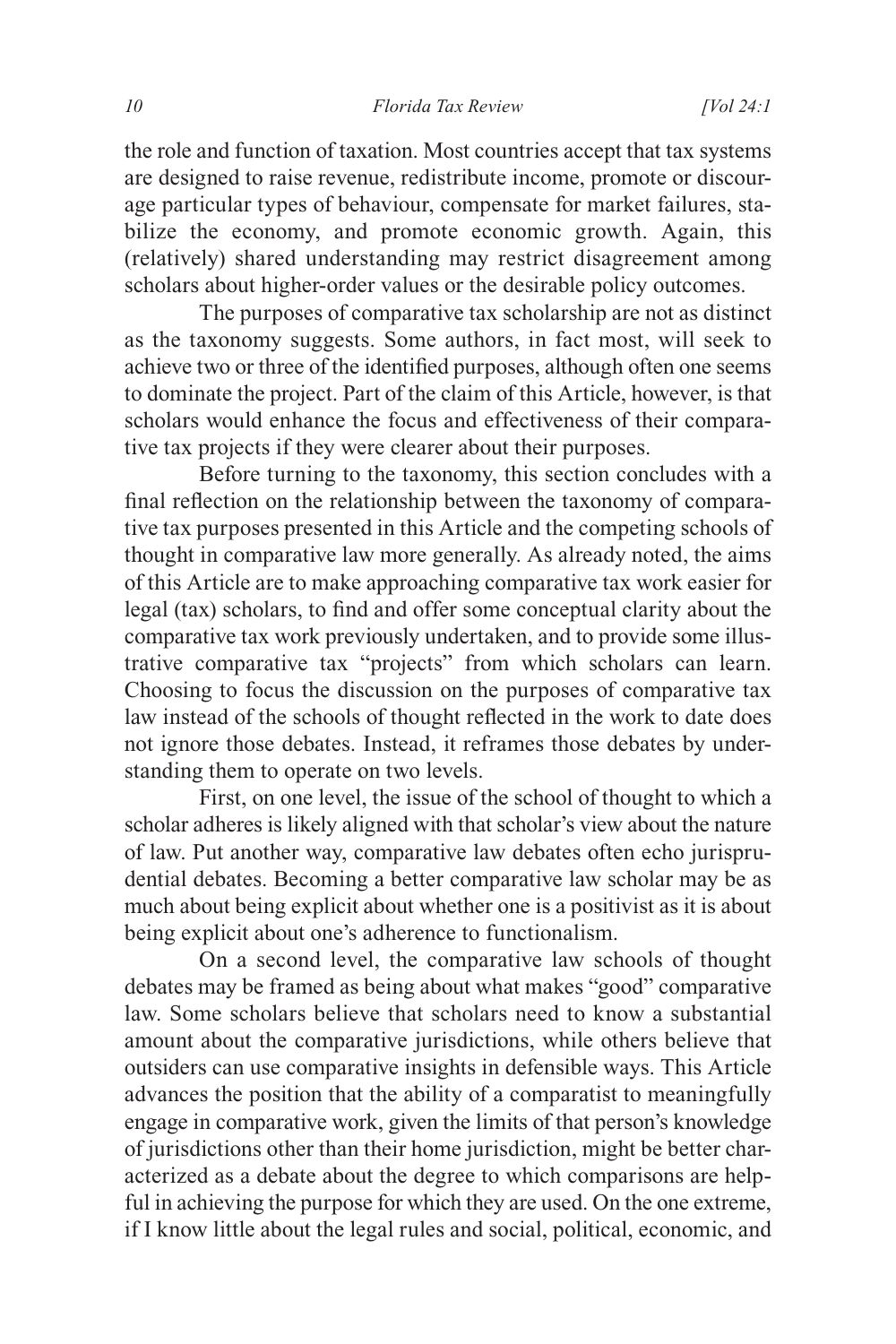cultural context of jurisdiction *A*, my comparative work between it and jurisdiction *B* might be inconsequential and trivial—not worth undertaking. At the other extreme, there are presumably a limited number of purposes that would demand I become so familiar with jurisdiction *A* that I can adopt it also as a home jurisdiction (or as an insider). In other words, it might make more sense to think about the issue of cultural (or any other kind of) familiarity with a jurisdiction as less about a threshold point one has to reach in order to undertake *any* comparative project, which is the claim made at the extreme end by those who endorse a hermeneutical approach to comparative work, and to think carefully about the immersion required to achieve the stated objectives and purposes of the research work undertaken. This seems aligned with the standard debates in any social science method that requires the researcher to be able to sufficiently support the claims they make. Some claims will require high levels of information and understanding about the context; other claims will require less information and understanding. It is for these additional reasons that focusing on the purpose of a scholar's comparative project seems more fruitful than focusing on the scholar's alignment with the standard taxonomy of comparative law schools.

### **II. Doctrinal Comparative Tax Scholarship**

Comparative tax scholarship might be described within three broad categories: scholarship that advances our understanding of legal doctrine; scholarship that seeks improved legal outcomes or the spread of highorder values (normative); and scholarship that explains why tax laws look the way they do and how they influence the world (explanatory). For each of the broad scholarly purposes within those categories, I review a contribution that provides a helpful illustration of a scholar achieving that purpose. I have taken this approach because, as Jaakko Husa assesses, "Most textbooks give methodological advice and offer hints, but there is no intimate link to the research process. This is partly due to the heuristic nature of comparative law, which means getting acquainted with exemplary research ([i.e.,] good books and articles) and learning from them is of great importance."18 An additional aim of this approach is to provide a "reading list" for those who want to survey a range of comparative tax law scholarship; a curious graduate student,

<sup>18.</sup> Husa, *supra* note 6, at 66.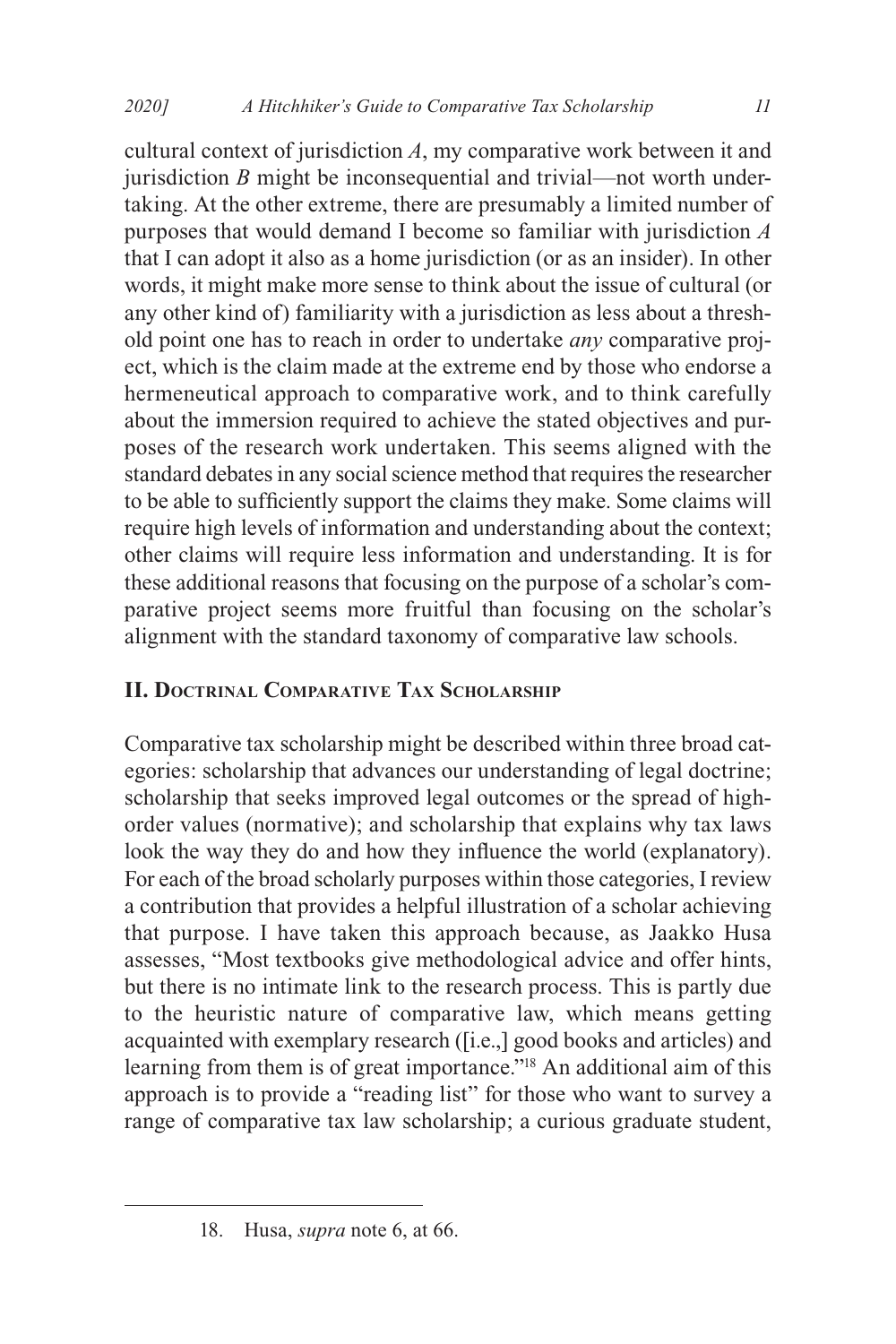for example, could collect and read this work and have a good overview of the kinds of scholarship pursued by comparative tax scholars.

Several purposes of comparative tax law are not included as part of this review, although they generate substantial written material. Some comparative tax law is motivated by the purposes of assisting practitioners to speak with foreign lawyers, to tax plan effectively, or to assess how different countries' tax laws interact. Given that these purposes have not been embraced in the scholarly literature (and are not usually the subject of scholarship in the academic sense), they are not highlighted. And, it likely goes without saying and therefore it is not considered as a distinct purpose below, that a motivation for all comparative tax law scholarship is the joy of studying other countries' tax laws.

A final preliminary note about "law." This Article refers to comparative tax "law." Most commonly for tax lawyers, law invokes the legislative framework that imposes the tax in issue. However, comparative tax law can have a much wider usage. For some scholars it includes the fuller range of positive law—cases and administrative guidance. It may also include the functioning of tax actors and institutions. Finally, in its broadest (and most cultural) sense, it can include context like citizens' attitudes about government, collection practices, and forms of "tax" that may not be generally considered to be taxes in a western legal understanding.

One strand of scholarship has as its core purpose to facilitate our understanding of legal doctrine. This work is often descriptive, although it may also advance conceptual or analytical clarity about the law. When comparative tax scholarship of this type is well done, it does more than simply describe the tax laws of the chosen jurisdictions; instead, it offers a meaningful comparison of those laws. The scholar may do that by identifying and comparing the underlying social or economic problem to be resolved by the tax laws in question (in the functionalist tradition) or by conceptualizing the way countries have designed their tax laws in a way that reveals the alternative possible approaches to the tax policy decisions that need to be made in the design of the tax framework. When this work is done badly, it inaccurately describes the laws of one or more of the countries (often because the scholar is under-educated about that jurisdiction); it describes the approach taken in the identified countries without actually comparing it (for example, by describing the law of one country and then the law of another without doing the harder work of figuring out how those laws are the same or different); or the work is written without context to help the reader understand the contribution the author is making (why the comparison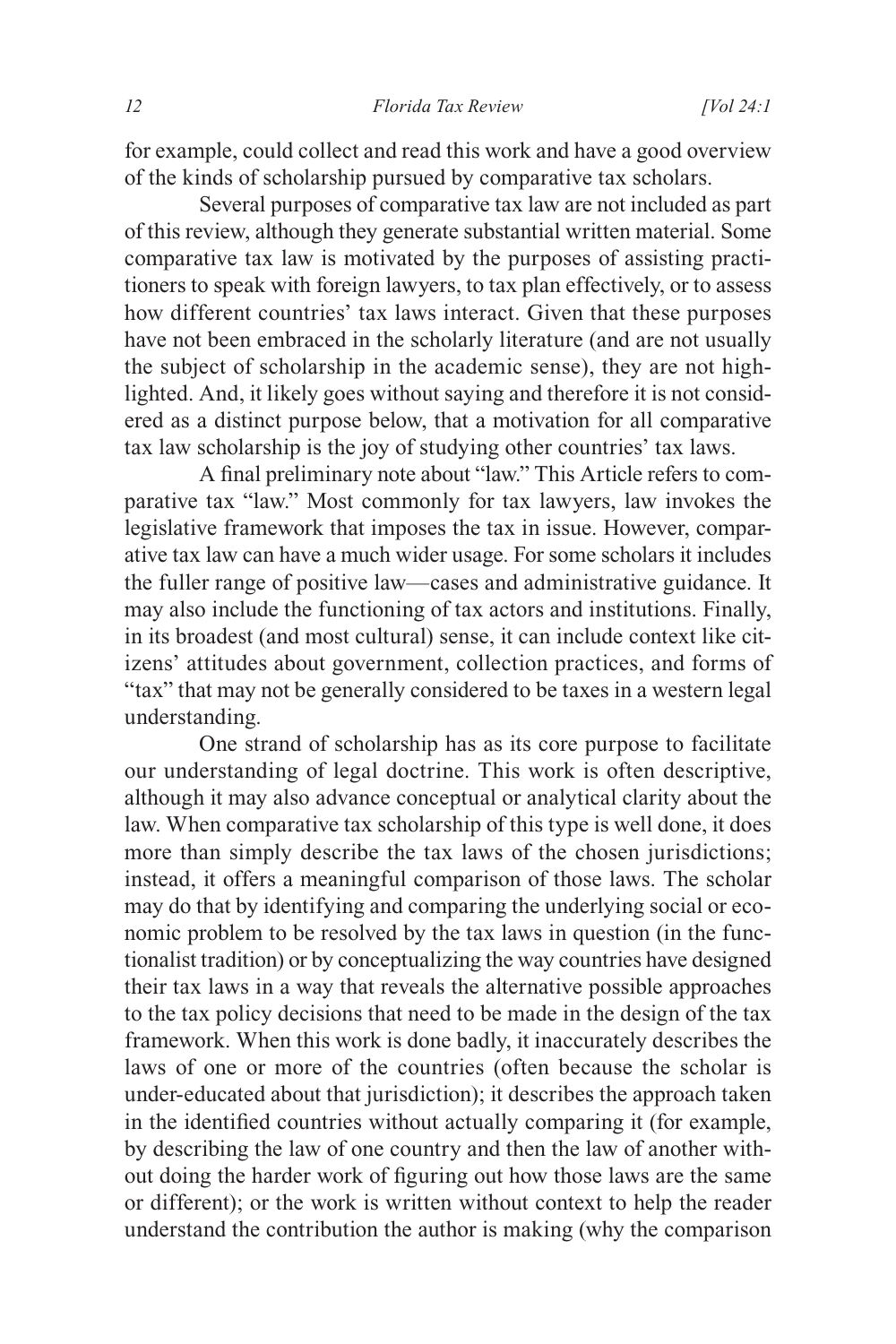matters). Work in this vein seeks to achieve one or more of three purposes: to assist us in learning more about our own systems, to learn more about another country's system, or to facilitate a better understanding of the generalizable features of tax system design.

#### *A. Purpose 1: To Learn More About Our Own System and Context*

One of the best ways to understand something is to compare it to something else: the exercise of comparison can reveal aspects of the thing that were otherwise invisible. The object chosen for comparison in this context matters only to the extent that it is useful in revealing something more about the familiar thing.

Some comparative tax law scholarship is undertaken as a means of better understanding the tax law of the home jurisdiction of the scholar.19 As claimed by Kurt Hanns Ebert, a "profound understanding of one's own system of law is available only to those lawyers who use the method of comparative law."20 Additionally, one might hope that exposure to that which is profoundly different from what one is used to must of necessity change what one is including in one's perspectives and opinions.21

20. As quoted in and translated by A. Kh Saidov, *Comparative Law and Law-Making*, 2 J. Compar. L. 67, 67 (2007) (quoting Kurt Hanns Ebert, Rechtsvergleichung: Einführung in die Grundlagen 71 (1978)).

21. Although there may be reasons not to be so hopeful, Riles's exploration of how three years in Japan, learning the language, and engaging in serious academic study changed John Wigmore suggests that comparative study is not always fruitful in this regard. She concludes, "[n]ot only did Wigmore emerge from his sojourn in Japan with most of the same views with which he began, but there was much that I found troubling about both the content of those views and the genre in which they found expression."

<sup>19.</sup> For work motivated by this purpose, see, for example, William B. Barker, *A Comparative Approach to Income Tax Law in the United Kingdom and the United States*, 46 Cath. U. L. Rev. 7 (1996); John C. Chommie, *Why Neglect Comparative Taxation?*, 40 Minn. L. Rev. 219 (1956); Stephen Bruce Cohen, *Does* Brummeria *Sweep Clean? A US Tax-Law Perspective*, 126 S. Afr. L.J. 489 (2009); Luc De Broe, International Tax Planning and Prevention of Abuse: A Study Under Domestic Tax Law, Tax Treaties and EC Law in Relation to Conduit and Base Companies (2008); Edward Kofi Osei, *Transfer Pricing in Comparative Perspective and the Need*  for Reforms in Ghana, 19 TRANSNAT'L L. & CONTEMP. PROBS. 599 (2010).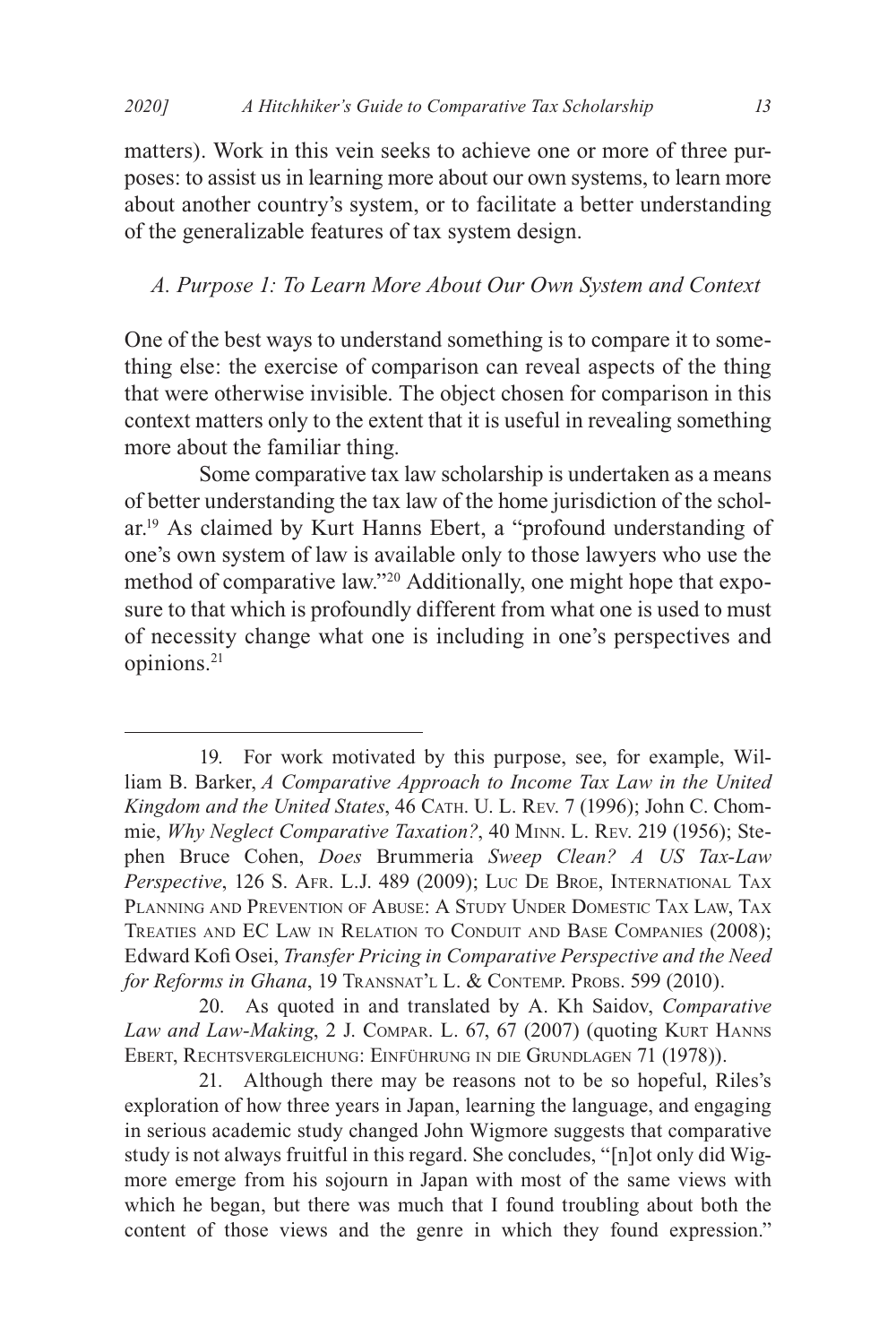Ajay Mehrotra's *The Public Control of Corporate Power: Revisiting the 1909 US Corporate Tax from a Comparative Perspective* is a wonderful illustration of this kind of approach to comparative study.<sup>22</sup> Mehrotra, executive director and research professor at the American Bar Foundation and Professor of Law at Northwestern Pritzker School of Law, asks why the U.S. federal government adopted a corporate excise tax in 1909 with its unique features, including a classical approach to the taxation of dividends that provides no credit to shareholders for the underlying corporate tax paid.23 He claims there are two dominant stories: one about "how populist and progressive anxieties about the growth of corporate power and prevailing juridical conceptions of corporate personality led . . . to [the] use [of] the tax as a regulatory tool to publicize and control the wealth and power of corporate managers and owners."24 The other account was that "the corporation [w]as simply an aggregation of individuals . . . [and] lawmakers used the corporation primarily to raise revenue."25 A review of the development of other U.S. taxes around the time of the corporate excise tax, and the political and legal context in the U.S. alone, reveals no clear answer to which story has more explanatory power.

Mehrotra's creative solution to break the tie between competing stories is comparative tax. His comparative research is useful in answering which story better explains the U.S. corporate tax trajectory because the experiences of states and other countries with the imposition of corporate-level taxes sheds light on the U.S. federal government's path. Mehrotra identifies an admittedly small sample—a few representative US state governments, Britain, and Germany—as comparators.26

25. *Id.* at 495.

Annelise Riles, *Encountering Amateurism: John Henry Wigmore and the Uses of American Formalism*, *in* Rethinking the Masters of Comparative Law, *supra* note 15, at 94, 95.

<sup>22.</sup> Ajay K. Mehrotra, *The Public Control of Corporate Power: Revisiting the 1909 U.S. Corporate Tax from a Comparative Perspective*, 11 THEORETICAL INQUIRIES L. 491 (2010).

<sup>23.</sup> *Id.*

<sup>24.</sup> *Id.* at 494.

<sup>26.</sup> He justifies this selection "[f]or the sake of brevity," although it seems that the selection presumably offers sufficient counter-narratives to be useful in supporting his effort both to evaluate the competing narratives explaining the design of the corporate excise tax and to speculate about how the U.S. corporate tax may evolve in the future. *Id.* at 495–96.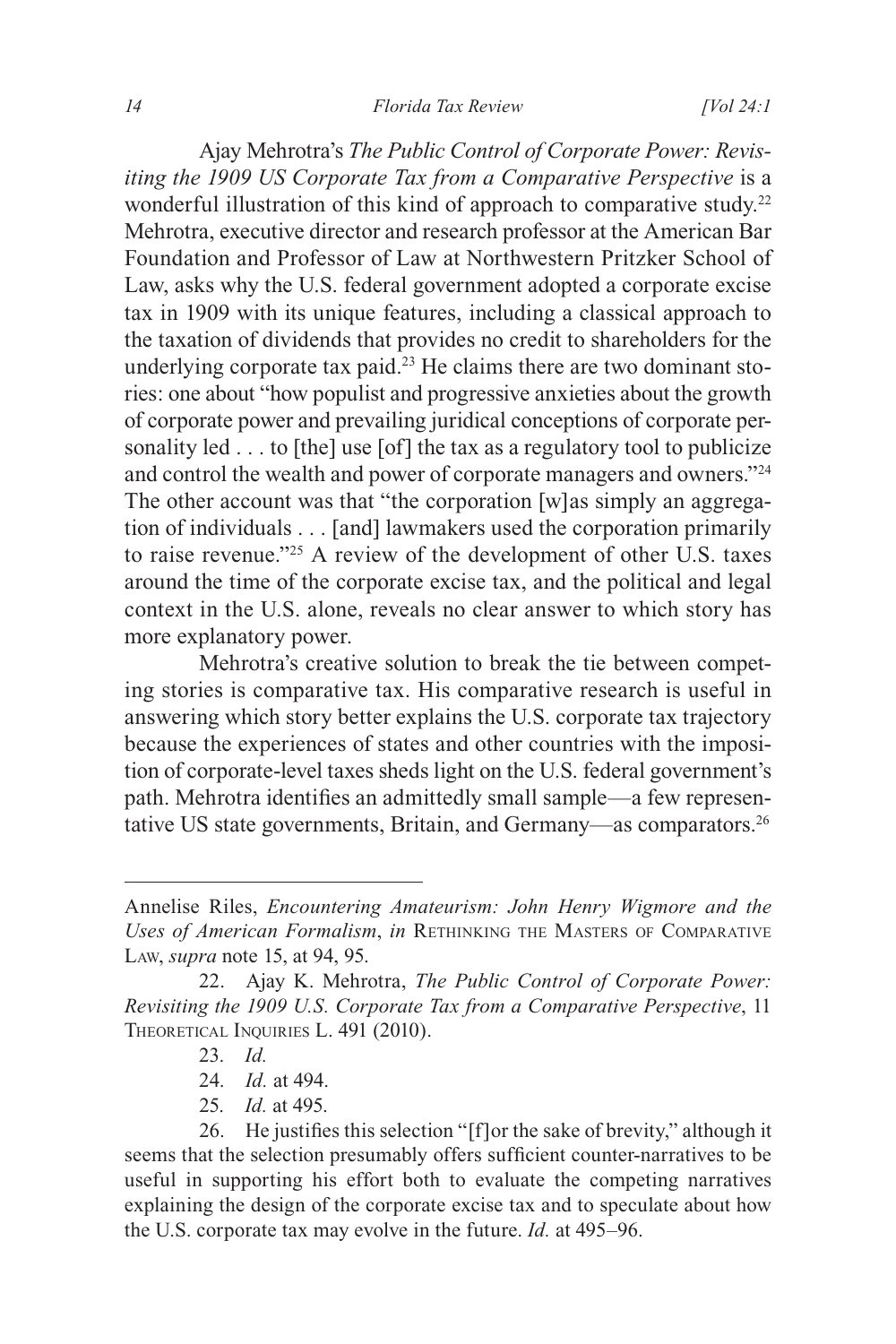Ultimately, Mehrotra determines that much of the United States' decision to tax corporations can be explained by its interest in disciplining corporate capital as a result of "antipathy toward concentrated power."<sup>27</sup> He comes to that conclusion by exploring how the taxation of corporations evolved in the U.S. states, United Kingdom, and Germany.28 In the U.S. states, despite wide divergence of approaches, Mehrotra observes that "lawmakers and taxing authorities consistently kept corporations at the center of state-level tax policy."29 He found this to be the case regardless of whether the political leaders shared a conception of the corporation (as a separate entity or as a representative body for its owners).30 He also found that "U.S. lawmakers were steeped in a political culture that had long been suspicious of monopoly power."31

The United Kingdom and Germany presented counter-narratives to the evolution of the United States' position on the taxation of corporations. Mehrotra's historical review suggests there were three important differences in the U.K. approach to corporations.32 First, the United Kingdom took a very different approach to the design of management structures—relying more on family businesses than professionalized managers and understanding the corporation as a kind of nominee for its owners.33 Second, Mehrotra argues the British civil service tradition resulted in more integration between the public and private sectors.<sup>34</sup> Finally, he notes that the United Kingdom was slower to adhere to a view of the corporation as a separate legal entity.35

Germany's history falls somewhere between the United States and United Kingdom.36 Germany embraced the notion that corporations were separate personalities, a position more aligned with the U.S. federal government position, which was seen to generate more anxiety about economic concentration. However, like the United Kingdom, Germany had a strong civil service and bureaucratic arm that reduced the

> 27. *Id.* at 532. 28. *Id.* at 496. 29. *Id.* at 508. 30. *Id.* 31. *Id.* at 514–15. 32. *Id.* 517–24. 33. *Id.* 34. *Id.* 35. *Id.* 36. *Id.* 524–31.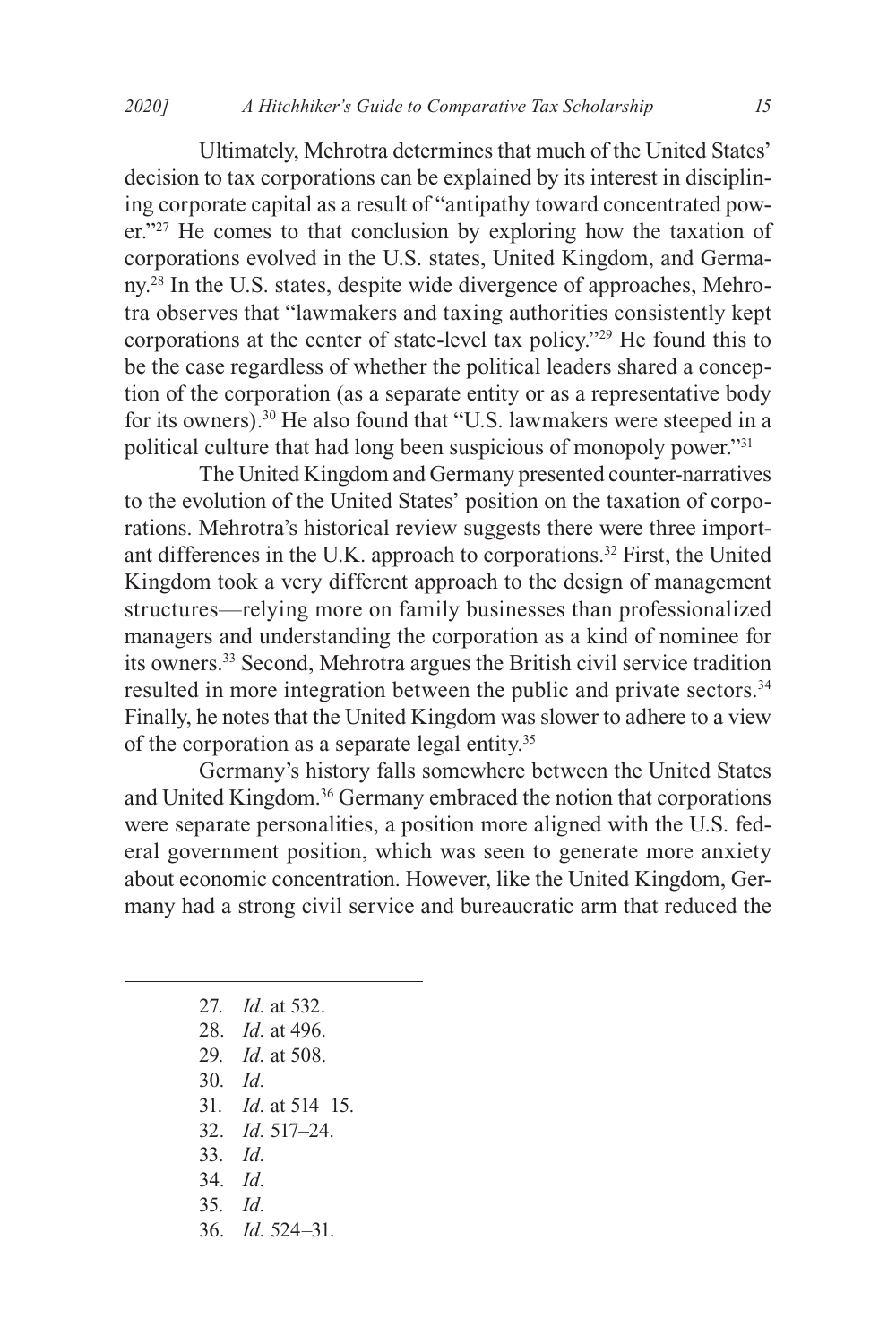significance of the public and private distinction in corporate ownership and control.37

Not surprisingly given Mehrotra's purpose, his conclusions do not attempt to explain the comparator jurisdictions—Germany, United Kingdom, or the individual states. That's because the comparative work he undertakes in the article, which includes a detailed review of the emergence of corporate tax regimes in those jurisdictions, is not undertaken with a view to drawing conclusions about them. It is undertaken with the objective of using that history to evaluate the possible explanations for the U.S. approach. Extrapolating from the trajectory of corporate taxation elsewhere, Mehrotra gives priority to the claim that the original design of the U.S. corporate tax, which has proven to create some path-dependency, was motivated in large measure by efforts to discipline corporate capital.38 He argues that this history likely explains the stickiness of some of the design features of the U.S. corporate tax and speculates that the United States is unlikely to be able to implement regressive taxation—like a Value Added Tax—because the "blinders of punitive progressive corporate taxes may have foreclosed the contingent possibilities of other forms of tax and transfer systems."39

The article is a model because the jurisdictions Mehrotra selects and his analysis of their histories prove sufficient for him to evaluate competing theories about U.S. corporate tax law and to render aspects of the United States' corporate tax trajectory visible in ways that were not obvious in the absence of the comparative context. More generally, as his article suggests, the number and type of countries chosen with the purpose of revealing something about the author's home jurisdiction will depend on the aspect of the tax system the author seeks to better understand. In this case, because of the different historical trajectories of the United Kingdom and Germany, two countries seem sufficient to demonstrate the competing historical, political, and institutional factors that might explain why different approaches to corporate taxation were adopted in that tax's early days. Mehrotra has produced useful work, even though he would likely not consider himself an "insider" to the United Kingdom or Germany.

- 37. *Id.*
- 38. *Id.*
- 39. *Id.* at 532.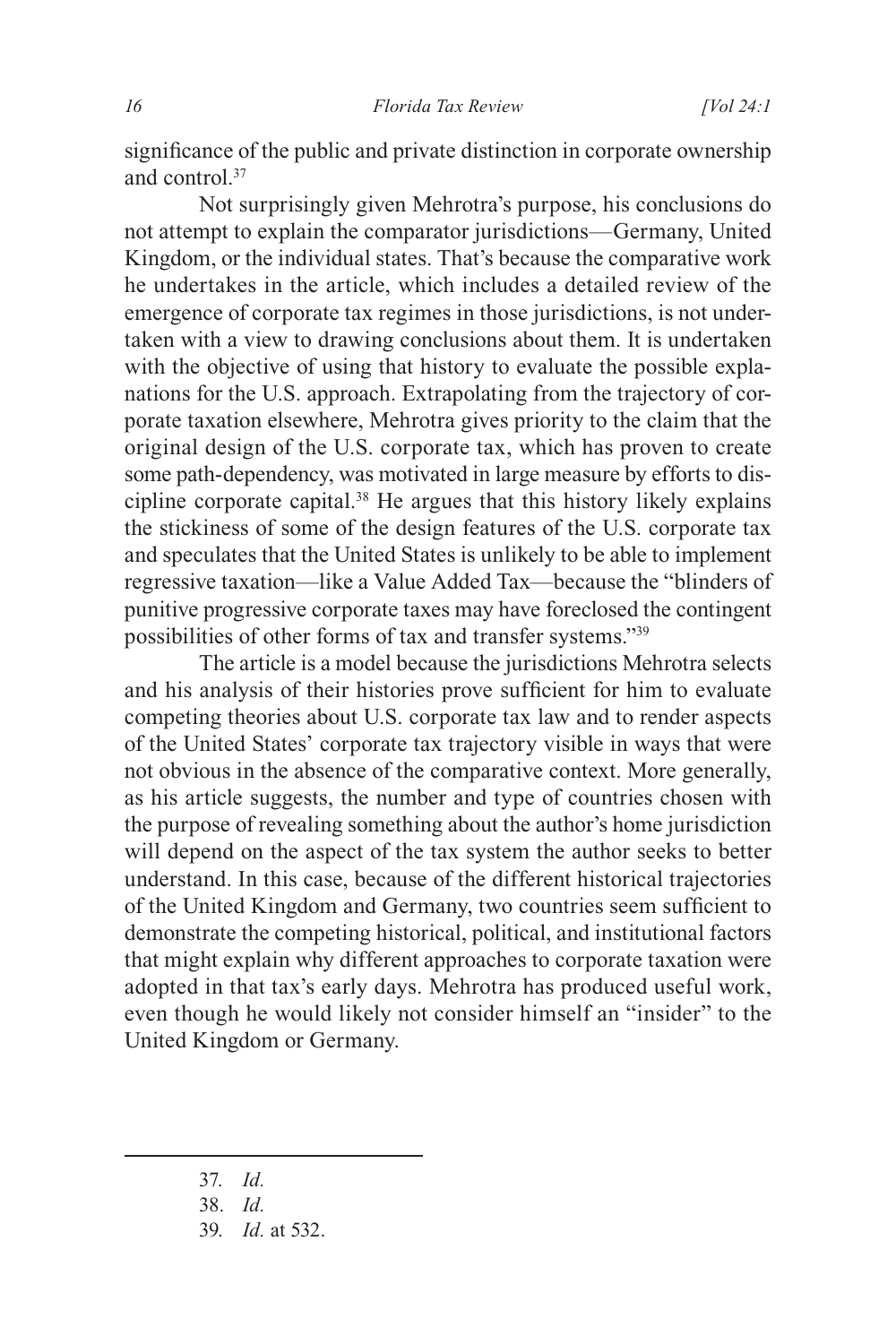#### *B. Purpose 2: To Learn More About Others' Systems and Context*

In contrast to Mehrotra's article, which seeks to use comparative law scholarship to reveal something new about an already-familiar system, other scholars use comparative tax law as a means of learning more about others' systems.40 Alain Charlet's *The VAT and Customs Treatment of the Mining Industry in Sub-Saharan Africa* is an illustration

<sup>40.</sup> For illustrations of scholarship authored with a view to this purpose, see, for example, Paolo Arginelli & Michael Dirkis, *Revisiting and Reviewing "Reservations", "Observations" and "Positions" to the OECD Model—Selected Provisions: OECD Member Countries*, *in* Departures from the OECD Model and Commentaries: Reservations, Observations and Positions in EU Law and Tax Treaties 135 (Guglielmo Maisto ed., 2014); Steven J. Arsenault, *A Tale of Two Taxes: A Comparative Examination of the Individual Income Tax in the United States and the People's Republic of China*, 12 Rich. J. Glob. L. & Bus. 453 (2013); Marco Barassi, *The Notion of Tax and the Different Types of Taxes: Comparative Approach*, *in* The Concept of Tax 59 (Bruno Peeters ed., 2005) (table of contents lists Lorenzo del Federico as article co-author); Peter Behrens, *General Principles of Residence of Companies: A Comparative Analysis of Connecting Factors Used for the Determination of the Proper Law of Companies, in RESIDENCE OF COMPANIES* Under Tax Treaties and EC Law 3 (Guglielmo Maisto ed., 2009); Marc Bourgeois, *Constitutional Framework of the Different Types of Income*, *in* The Concept of Tax, *supra*, at 79; Marc Bourgeois, *Secondary Consequences of the Distinction Between Taxes and the Other Modes of Financing Government Expenditure*, *in* The Concept of Tax, *supra*, at 185; Kim Brooks, *International Tax Policy: The Counter-Story Presented by the BRICS*, *in* BRICS and the Emergence of International Tax Coordination 447 (Yariv Brauner & Pasquale Pistone eds., 2015); Karen B. Brown, *Comparative Regulation of Corporate Tax Avoidance: An Overview*, *in* A Comparative Look at Regulation of Corporate Tax Avoidance 1 (Karen B. Brown ed., 2012);  A Comparative Look at Regulation of Corporate Tax Avoidance (Karen B. Brown ed., 2012); Taxation and Development—A Comparative Study (Karen B. Brown ed., 2017); Mark Burton & Miranda Stewart, *Promoting Budget Transparency Through Tax Expenditure Management: A Report on Country Experience for Civil Society Advocates* (Univ. of Melbourne, Legal Studies Research Paper No. 544, 2011), http://law.unimelb.edu.au/\_\_data/assets/pdf \_file/0010/1550665/Burton\_Stewart\_2011\_SSRN-id186432411.pdf [https:// perma.cc/F3NS-4RAK]; Vikram Chand, *Exit Charges for Migrating Individu*als and Companies: Comparative and Tax Treaty Analysis, 67 BULL. FOR INT'L Tax'n, no. 4/5, 2013, at 1; Alain Charlet, *The VAT and Customs Treatment of the Mining Industry in Sub-Saharan Africa, in TAX DESIGN ISSUES WORLDWIDE 205*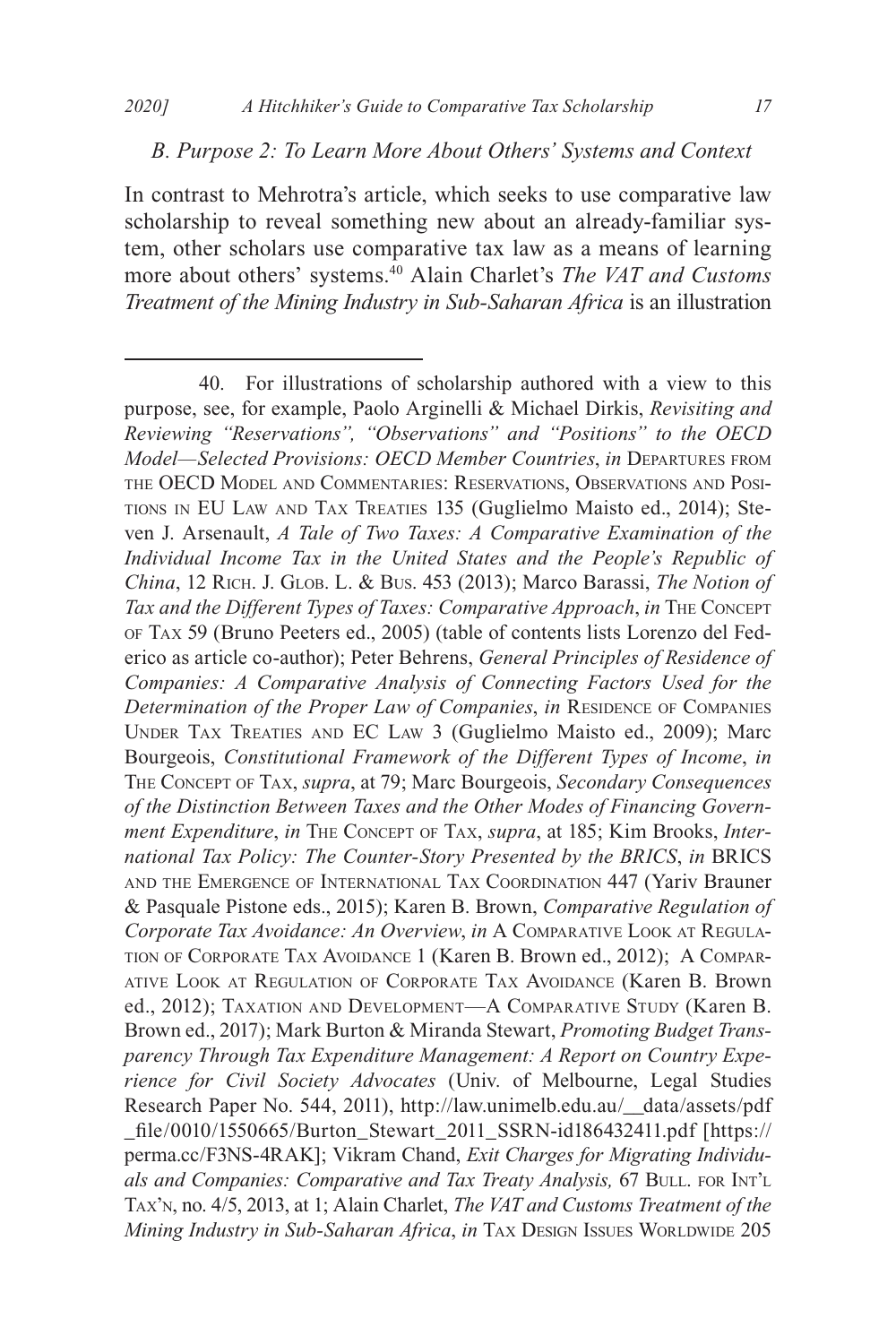(Geerten M.M. Michielse & Victor Thuronyi eds., 2015); Beric Croome, Taxpayers' Rights in South Africa (2010); Maurice C. Cullity, *Notional Property: A Comparative Survey of the Provisions of the Western Australian and Federal Death Tax Statutes*, 11 U.W. Austl. L. Rev. 301 (1974); Justin Dabner, *Tax Consolidation Regimes—Australia and Japan Compared*, 6 Asia-Pac. J. Tax'n 98 (2002); Kalmen Datt et al., *GST/VAT General Anti-Avoidance Approaches: Some Preliminary Findings from a Comparative Study of Australia and South Africa*, 32 Austl. TAX F. 377 (2017); Cyrille David, *General Introduction* to TAX TREATMENT OF FINANCIAL INSTRUMENTS: A SURVEY TO France, Germany, the Netherlands, and the United Kingdom 1 (Geerten Michielse ed., 1996); Luc De Broe, *Corporate Tax Residence in Civil Law Jurisdictions*, *in* RESIDENCE OF COMPANIES UNDER TAX TREATIES AND EC LAW, *supra*, at 95; Luc De Broe, *The Meaning of "Enterprise", "Business" and "Business Profits*" *in Domestic Tax Law*, *in* The Meaning of "Enterprise", "Business" and "Business Profits" Under Tax Treaties and EU Tax Law 31 (Guglielmo Maisto ed., 2011); Daniel Deak et al., *Adjustment of the Tax Systems of the New Accession States to the "Acquis Communautaire" in Direct Taxation*, *in* EU FREEDOMS AND TAXATION 261 (Frans Vanistendael ed., 2006); Rik Deblauwe et al., *Gift and Inheritance Tax with Regard to Charities*, *in* Taxation of Charities 87 (Frans Vanistendael ed., 2015); Tom Delany, *Tax Avoidance: A Trans-Tasman Comparative Study*, 11 N.Z. J. Tax'n L. & Pol'y 161 (2005); Alyssa A. DiRusso, *American Nonprofit Law in Comparative Perspective*, 10 WASH. U. GLOB. STUD. L. REV. 39 (2011); Thomas Dubut, The *International Tax Policy of the Least Developed Countries: The Case of the Partner States of the East African Community—Burundi, Kenya, Rwanda, Tanzania and Uganda*, *in* BRICS and the Emergence of International Tax Coordination, *supra*, at 327; Stefan N. Frommel, *The Right of Taxpayers to Remain Silent Under the European Convention on Human Rights*, *in* Taxpayer Protection in the European Union 81 (Dirk Albregtse & Henk van Arendonk eds., 1998); F. Alfredo García Prats, *Impact of the Position of the*  **BRICS on the UN Model Convention, in BRICS AND THE EMERGENCE OF INTER**national Tax Coordination, *supra*, at 393; Hans Gribnau & Melvin Pauwels, General Report, in RETROACTIVITY OF TAX LEGISLATION 41 (Hans Gribnau & Melvin Pauwels eds., 2013); Bernhard Grossfeld & James D. Bryce, *A Brief Comparative History of the Origins of the Income Tax in Great Britain, Ger*many and the United States, 2 Am. J. TAX PoL'y 211 (1983); Daniel Gutmann, General Report, in CORPORATE INCOME TAX SUBJECTS 1 (Daniel Gutmann ed., 2015); Anna-Marie Hambre, *Tax Confidentiality in Sweden and the United States—A Comparative Study*, 43 Int'l J. Legal Info. 165 (2015); Sigrid Hemels, *Tax Incentives for the Art Market*, *in* TAX INCENTIVES FOR THE CREative Industries 175 (Sigrid Hemels & Kazuko Goto eds., 2017); Sigrid Hemels, Tax Incentives for the Audio Visual Industry, in TAX INCENTIVES FOR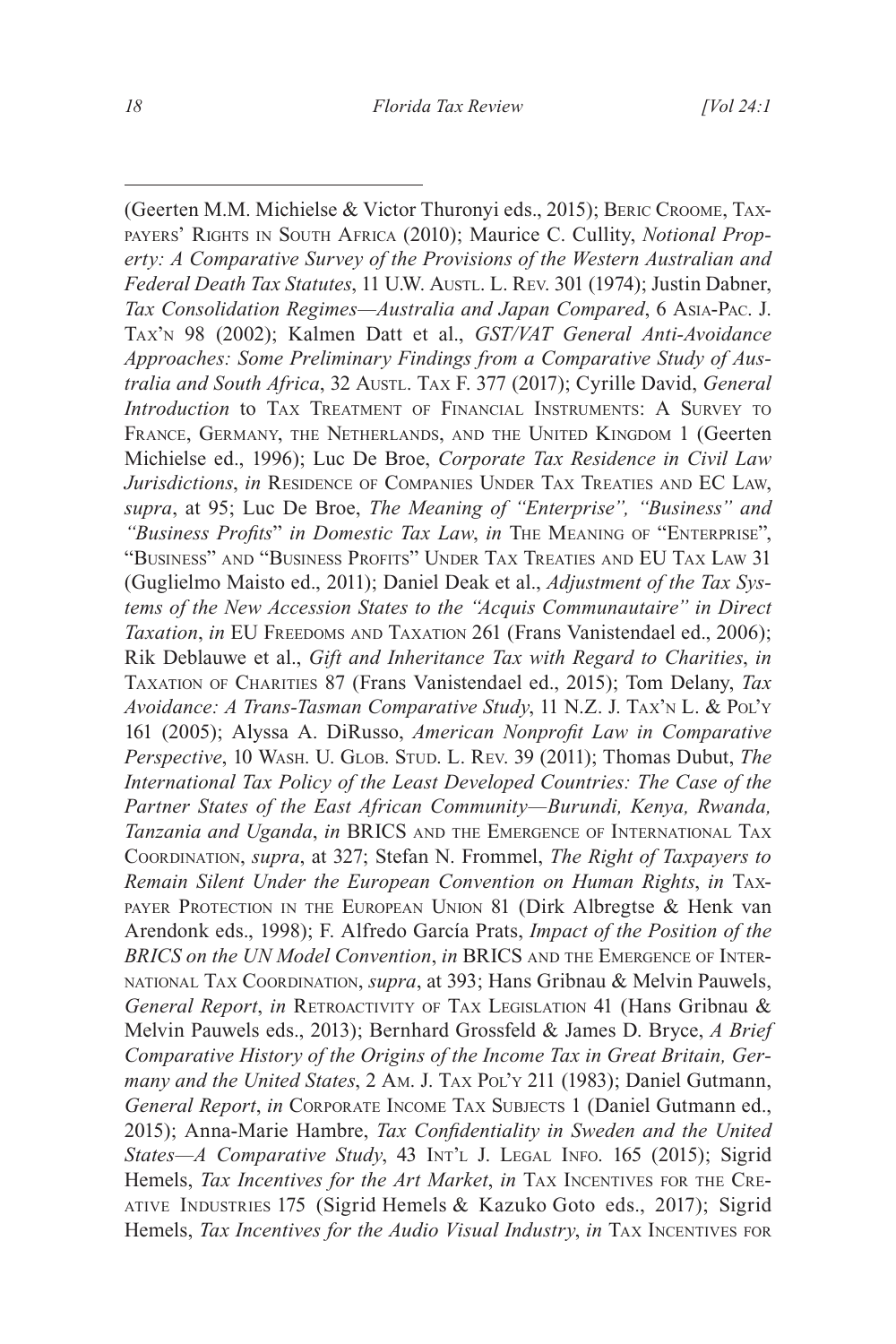the Creative Industries, *supra*, at 137; Geoffrey Hornsey, *Corporate Taxation—A Comparative Study*, 16 Mod. L. Rev. 26 (1953); Domingo Jesús Jiménez-Valladolid de L'Hotellerie-Fallois & Félix Alberto Vega Borrego, *Legal Personality, Limited Liability and CIT Liability*, *in* Corporate Income Tax Subjects, *supra*, at 17; Heike Jochum & Aikatarini Savvaidou, *Deduction of Gifts and Contributions and Other Tax Incentives in the PIT and CIT for Non-Profit Entities or Activities, in TAXATION OF CHARITIES, <i>supra*, at 61; Polina Kouraleva-Cazals, *Atypical Entities and the Personal Scope of the Corporate Income Tax, in* Corporate Income Tax Subjects, *supra*, at 75; Michael Lang, *Union Law and OECD Model Concepts: What Can We Learn from the Comparison?, in DEPARTURES FROM THE OECD MODEL AND COMMEN*taries, *supra*, at 73; Moris Lehner, *The European Experience with a Wealth Tax: A Comparative Discussion*, 53 Tax L. Rev. 615 (2000); Guglielmo Maisto & Jacques Malherbe, *General Report, in* TAXATION OF COMPANIES ON Capital Gains on Shares Under Domestic Law, EU Law and Tax Treaties 3 (Guglielmo Maisto ed., 2013); Guglielmo Maisto, *Introduction* to MULTILINgual Texts and Interpretation of Tax Treaties and EC Tax Law xxi (Guglielmo Maisto ed., 2005); Jacques Malherbe, *Administrative Tax Surcharges*  and the Proportionality Principle, in SURCHARGES AND PENALTIES IN TAX LAW 65 (Roman Seer & Anna Lena Wilms eds., 2016); Craig A. Max IV, *Hand-Holding, Brow-Beating, and Shaming into Compliance: A Comparative Survey of Enforcement Mechanisms for Tax Compliance*, 40 VAND. J. TRANSNAT'L L. 541 (2007); Joel S. Newman, *A Comparative Look at Three British Tax*  Cases, 67 TAX NOTES 1509 (June 12, 1995); Angelo Nikolakakis, *The Common Law Perspective on the International and EC Aspects of Groups of Companies*, *in* International and EC Tax Aspects of Groups of Companies 21 (Guglielmo Maisto ed., 2008); Wlodzimierz Nykiel & Malgorzata Sęk, *General Conference Report on Taxpayer Protection*, *in* Protection of Taxpayer's Rights: European, International and Domestic Tax Law Perspective 367 (Wlodzimierz Nykiel & Malgorzata Sęk eds., 2009); Xavier Oberson et al., *The Impact of the Prohibition of Discrimination and Restriction Granted Under the EC Treaty in Non-EU States (Switzerland and Norway)*, *in* EU Freedoms and Taxation, *supra*, at 221; René Offermanns, The Entrepreneurship Concept in <sup>a</sup> European Comparative Tax Law Perspective (2002); Stefan Olsson, *Non-Resident Entities and CIT*, *in* Corporate Income Tax Subjects, *supra*, at 71; Ole Gjems Onstad & Peter Melz, *NPOs (Charities) and VAT*, *in* Taxation of Charities, *supra*, at 75; Henry Ordower, *Comparative*  Law Observations on Taxation of Same-Sex Couples, 111 TAX NOTES 229 (Apr. 10, 2006); Edward Pechler, *Fiscal Administrative Sanctions*, *in* Taxpayer Protection in the European Union, *supra*, at 75; Bart Peeters, *Classification of Foreign Entities for Corporate Income Tax Purposes*, *in* Corporate Income Tax Subjects, *supra*, at 59; María Teresa Soler Roch, *Introduction* to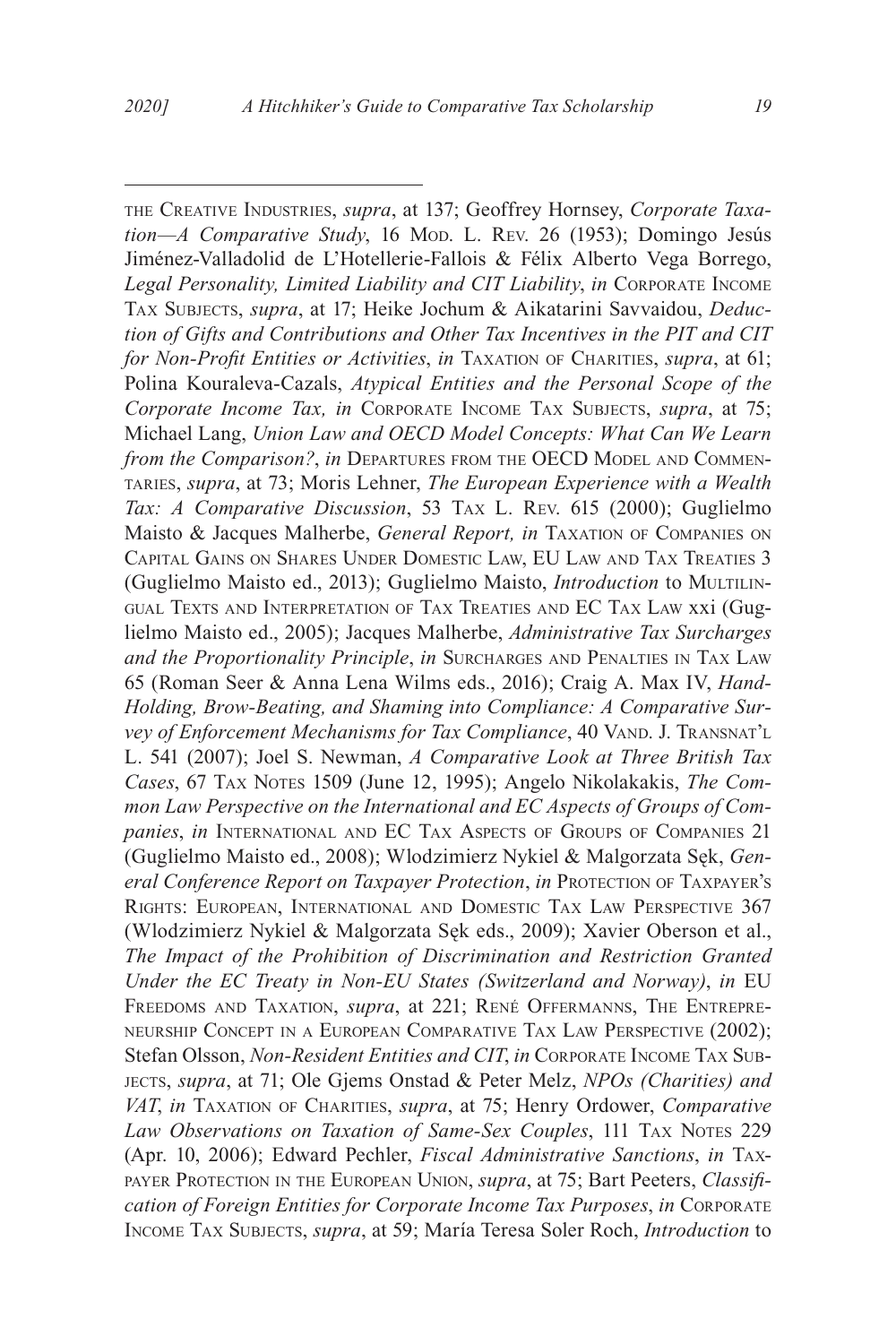of this purpose.41 Charlet is an attorney in France, who also teaches in a number of universities and regularly engages in research work. His article is typical of this type of comparative tax law scholarship. In his chapter, he primarily describes Value Added Tax practices in Sub-Saharan African countries, particularly in francophone West and Central Africa.42 As he claims, "[t]his paper outlines some of the VAT and customs issues relevant to mining taxation."43 Although he purports to

- 41. Charlet, *supra* note 40.
- 42. *Id.* at 205.
- 43. *Id.* at 207.

Family Taxation in Europe 1 (María Teresa Soler Roch ed., 1999); Alan Schenk, *The Canadian White Paper on Sales Tax Reform and the Model Value Added Tax Statute for the United States: A Comparative Analysis*, 26 Osgoode Hall L.J. 629 (1988); Jonathan Schwarz, *Taxation of Immovable Property from a Common Law Perspective, in IMMOVABLE PROPERTY UNDER* DOMESTIC LAW, EU LAW AND TAX TREATIES 11 (Guglielmo Maisto ed., 2015); Walter Schwidetzky & Rolf Eicke, *Income Taxation in the United States and Germany: The Rugged Individualist Meets the Social Activist,* 27 J. Tax'n Inv., Summer 2010, at 3; Roman Seer & Isabel Gabert, *General Report*, *in* Mutual Assistance and Information Exchange 23 (Roman Seer and Isabel Gabert eds., 2010); Pietro Selicato, *Searching for Neutrality of Corporate Income Tax in the EU Member States, in CORPORATE INCOME TAX SUBJECTS, supra*, at 117; A.V. Serebrennikova et al., *Legal Comparative Analysis of Main Specific Features of Tax Crimes in Russia and Germany*, 8 Turkish Online J. Design Art & Commc'n, Mar. 2018 special ed., at 451; Harrison B. Spaulding, The Income Tax in Great Britain and the United States (1927); John Tiley, *Judicial Anti-Avoidance Doctrines: The US Alternatives*, 1987 Brit. Tax Rev. 180; John Tiley, *Judicial Anti-Avoidance Doctrines: The US*  Alternatives-Part II, 1987 BRIT. TAX REV. 220; John M. Ulmer & Francesco Avella, *Capital Gains on Shares Under Reorganizations*, *in* Taxation of Companies on Capital Gains on Shares Under Domestic Law, EU Law and Tax Treaties, *supra*, at 123; Frans Vanistendael, *General Report*, *in* The EC Interest Savings Directive 29 (Frans Vanistendael ed., 2015); Frans Vanistendael, *Group Taxation Under Domestic Law: Common Law Versus Civil Law Countries*, *in* International and EC Tax Aspects of Groups of Companies, *supra*, at 45; Jan van de Streek, *Does Company Size Matter in Defining the Scope of a CIT?, in* CORPORATE INCOME TAX SUBJECTS, *supra*, at 35; Antoinette van Rijn, *A Comparative Study of Taxpayer Protection in Five Member*  Countries of the European Union, in TAXPAYER PROTECTION IN THE EUROPEAN Union, *supra*, at 45; Hein Vermeulen, *Investment Structures*, *in* Corporate Income Tax Subjects, *supra*, at 87.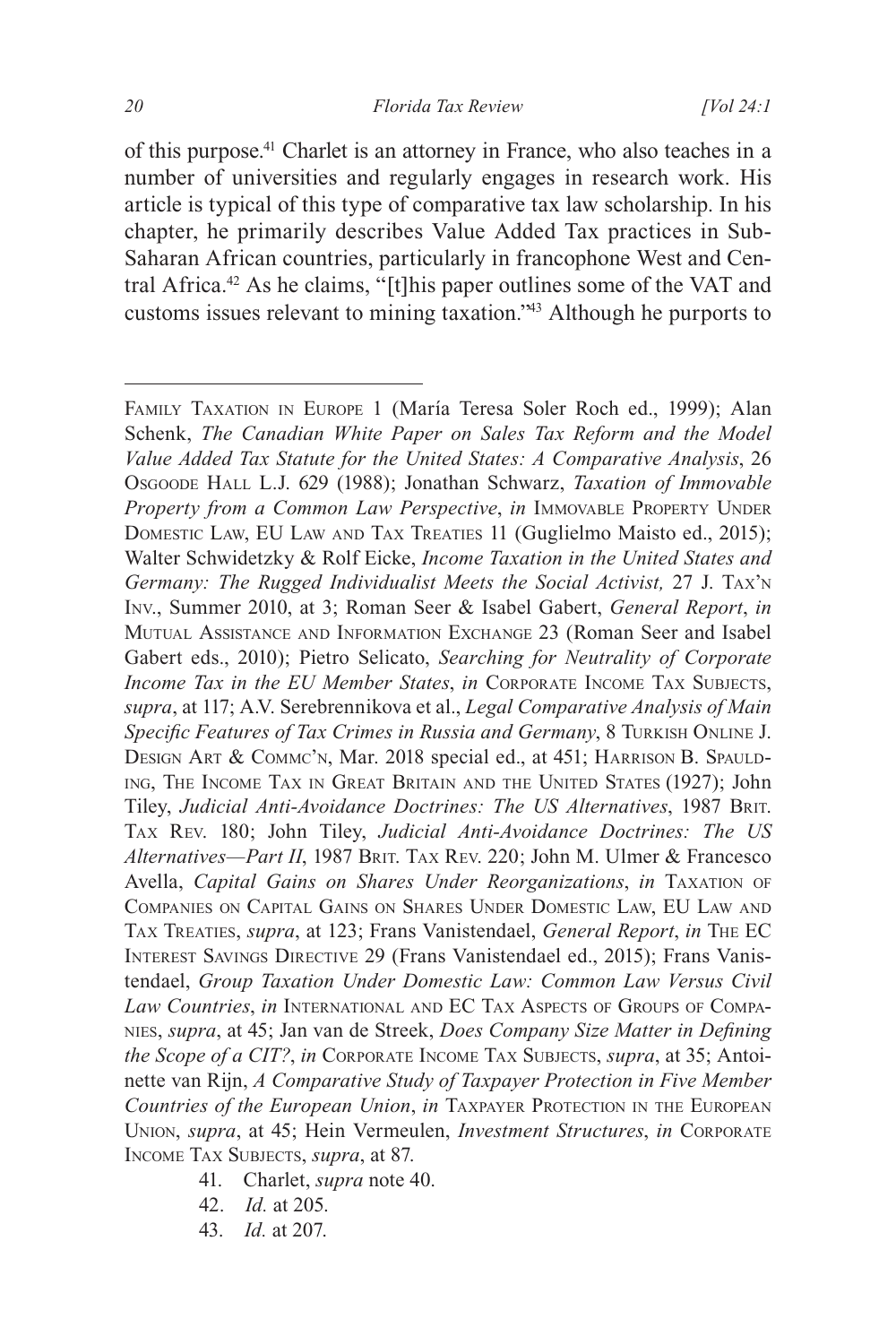also offer some views on best practices, in fact, the chapter offers at most ambivalent views on best practices, and Charlet concludes that "often there is no good or bad rule; no one size-fits-all approach."<sup>44</sup>

One of the interesting features of Charlet's chapter is his organization of the analysis (and description) by reference to the stage in the mining process, rather than by organization of typical VAT legislation. In other words, Charlet designs the chapter by starting with the industry (mining) and by discussing how the VAT applies at its various development stages (exploration, development, and production). The details of individual country's laws are embedded in thick and detailed footnotes with the text reserved for generalizations based on those specifics. Overall, the chapter provides the reader with a good sense of the ways in which VAT law has been applied to the mining sector in francophone West and Central Africa. It is typical of this kind of comparative tax law because Charlet makes no effort to compare the law of "other" countries with his home jurisdiction, France. The comparison among countries is entirely undertaken from the vantage point of a knowledgeable outsider.

The general limits of pursuing work with this purpose are obvious from Charlet's chapter. He does not draw conclusions about political, social, economic, or cultural contexts. That might be possible if the scholar intended to spend significant time and devote considerable study to another country, but as a general matter, it is unlikely that many scholars will have the time or funding to do so. Second, Charlet's analysis is tightly drawn around the design of the tax laws themselves, with some occasional observations about the institutional context in which those laws were adopted. A scholar could learn enough about the jurisprudence, institutional structures, or tax administrative practices to offer observations about those aspects of tax law as part of work that seeks to better understand other jurisdictions; although a review of the work undertaken with this purpose reveals that it is rarely the case that they do so. Finally, prescriptive work as it relates to other jurisdictions is rare and risky. Charlet is not prescriptive about what any country *should* do as a policy matter, although he is clear about what makes, as a general matter, an effective VAT regime. While a scholar could engage in tax policy research about other countries, concerns about the imperial tendencies of comparative tax law presumably ring bells of caution about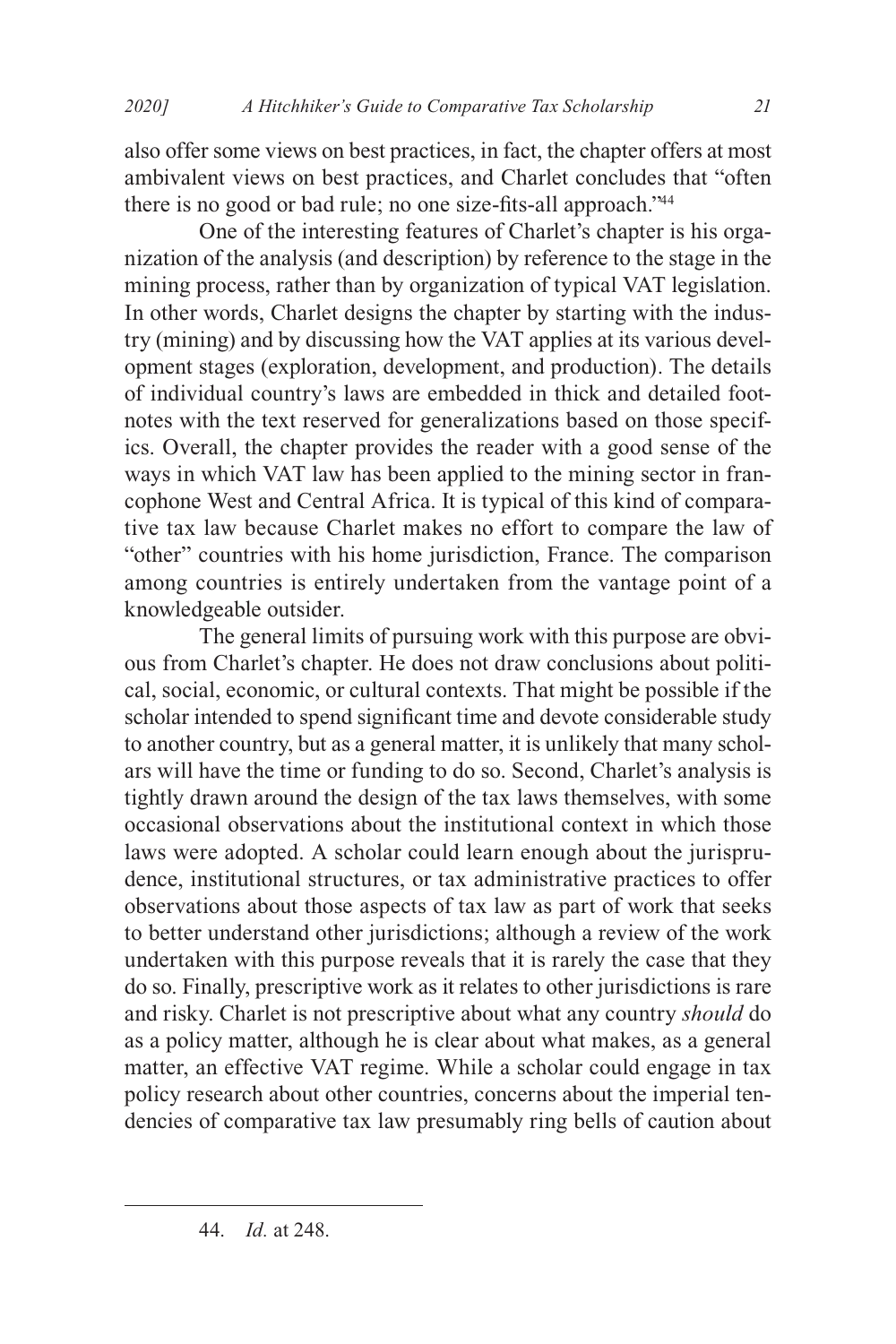over-extending scholarly work with this purpose in the absence of sufficient research and immersion.

#### *C. Purpose 3: To Draw General Conclusions About Tax Law*

Another purpose of comparative law is to enable the scholar to draw some general conclusions about legal regimes, law, and law's structures.45 This purpose is premised on the assumption that underlying tax

<sup>45.</sup> *See, e.g.*, Brian J. Arnold, *The Taxation of Investments in Passive Foreign Investment Funds in Australia, Canada, New Zealand and the United States*, *in* Essays on International Taxation 5 (Herbert H. Alpert & Kees van Raad eds., 1993); Hugh J. Ault, Comparative Income Taxation: A STRUCTURAL ANALYSIS (1st ed. 1997); HUGH J. AULT & BRIAN J. ARNOLD, COMparative Income Taxation: A Structural Analysis (2d ed. 2004); Hugh J. Ault & Brian J. Arnold, Comparative Income Taxation: A Structural Analysis (3d ed. 2010); Reuven S. Avi-Yonah et al., Global Perspectives on Income Taxation Law (2011); 1–2 A Global Analysis of Tax Treaty Disputes (Eduardo Baistrocchi ed., 2017); Taxpayers' Rights: An International Perspective (Duncan Bentley ed., 1998); Renate Buijze, *The Categorisation of Tax Jurisdictions in Comparative Tax Law Research*, 4 Erasmus L. Rev. 189 (2016); Luc De Broe, *The Relevance of Residence Under EC Tax Law*, *in* Residence of Individuals Under Tax Treaties and EC Law 107 (Guglielmo Maisto ed., 2010); Pierre Di Malta, Droit Fiscal Européen Comparé (1995); Klaus-Dieter Drüen & Daniel Drissen, *Burden of Proof and Anti-Abuse Provisions*, *in* THE BURDEN OF PROOF IN TAX LAW 27 (Gerard Meussen ed., 2013); Sandra Eden & Carlos Palao Taboado, *General Report on the Taxation of Workers in Europe*, *in* Taxation of Workers in Europe 25 (Joerg Manfred Moessner ed., 2010); Craig Elliffe, *International Aspects of Capital Gains Taxation*, *in* Capital Gains Taxation: A Comparative Analysis of Key Issues 81 (Michael Littlewood & Craig Elliffe eds., 2017); Craig Elliffe, *International Tax Avoidance—The Tension Between Protecting the Tax Base and Certainty of Law*, 7 J. Bus. L. 647 (2011); The Delicate Balance: Tax, Discretion and the Rule of Law (Chris Evans et al. eds., 2011); Carlo Garbarino, *Comparative Taxation and Legal Theory: The Tax Design Case of the Transplant of General Anti-Avoidance Rules*, 11 THEORETICAL INQUIRIES L. 765 (2010); Peter Harris, Income Tax in Common Law Jurisdictions: From the Origins to 1820 (2006); Peter Harris & David Oliver, International Commercial Tax (2010); Walter Hellerstein, *Jurisdiction to Tax Income and Consumption in the New Economy: A Theoretical and Comparative Perspective*, 38 Ga. L. Rev. 1 (2003); Susanne Kalss, *Corporate Group Law in Europe: The Status Quo Under Company and Commercial Law*, *in* International and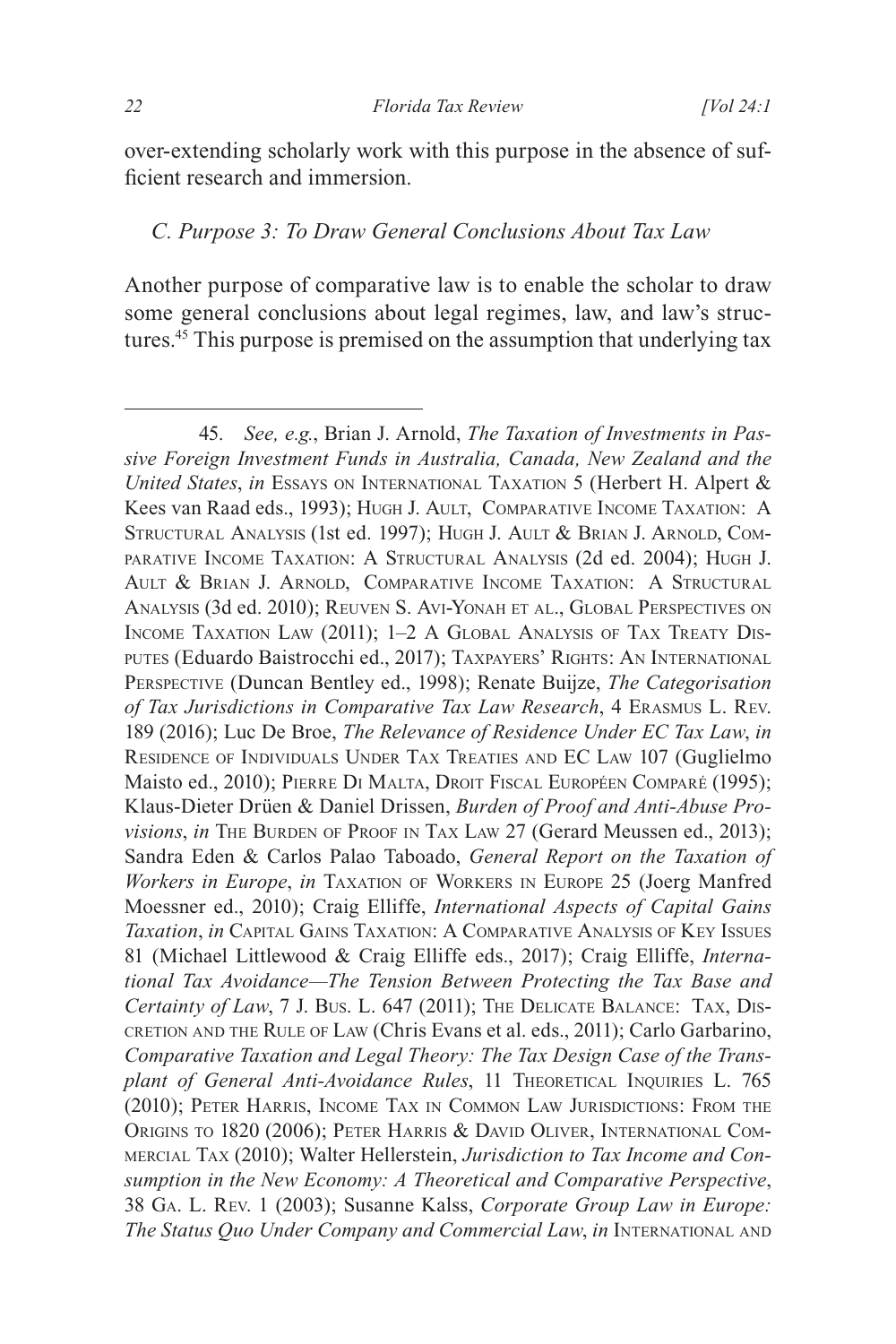EC Tax Aspects of Groups of Companies, *supra* note 40, at 3; Börje Leidhammar, *National Concepts*, *in* THE BURDEN OF PROOF IN TAX LAW, *supra*, at 19; Jinyan Li, *Tax Transplants and Local Culture: A Comparative Study of the Chinese and Canadian GAAR*, 11 THEORETICAL INQUIRIES L. 655 (2010); Michael Littlewood, *Capital Gains Taxes—A Comparative Survey*, *in* Capital Gains Taxation: A Comparative Analysis of Key Issues, *supra*, at 1; Giuseppe Marino, *The Burden of Proof in Cross-Border Situations (International Tax Law)*, *in* The BURDEN OF PROOF IN TAX LAW, *supra*, at 39; INTERNAtional Aspects of Tax Expenditures: A Comparative Study (Paul R. McDaniel & Stanley S. Surrey eds., 1985); Gwyneth McGregor, *Tax Appeals: A Study of the Tax Appeal Systems of Canada, the United States and the United Kingdom* (Can. Tax Found., Can. Tax Paper No. 22, 1960); Gerard Meussen, *Burden of Proof and European Tax Law*, *in* The BURDEN OF PROOF IN Tax Law, *supra*, at 35; Joel S. Newman, *Taxation of Households: A Comparative Study*, 55 St. Louis U. L.J. 129 (2010); Henry Ordower, *Restricting the Legislative Power to Tax: Intersections of Taxation and Constitutional Law*, 11 Elec. J. Compar. L., Dec. 2007, at 1; John Prebble, *Trends in Anti-Avoidance*  Legislation, APTIRC BULL., Feb. 1991, at 57 (1991); ALAN SCHENK et al., Value Added Tax: A Comparative Approach (2d ed. 2015) (for a review, see Pierre-Pascal Gendron, *Value Added Tax: A Comparative Approach, Second Edition*, 69 Nat'l Tax J. 241 (2016)); Alan Schenk & Oliver Oldman, Value Added Tax: A Comparative Approach (2007) (for a review, see David Duff et al., *Current Tax Reading*, 50 Can. Tax J. 802, 804 (2002)); Wolfgang Schön, *Tax Competition in Europe—General Report, in* TAX COMPETITION IN EUROPE 1 (Wolfgang Schön ed., 2003); Roman Seer & Anna Lena Wilms, *General Report*, *in* Surcharges and Penalties in Tax Law, *supra* note 40, at 3; Paul B. Stephan, *Comparative Taxation Procedure and Tax Enforcement*, *in* International Investment Law and Comparative Public Law 599 (Stephan W. Schill ed., 2010); Zhicheng Li Swift et al., *Tax Expenditures: General Concept, Measurement, and Overview of Country Practices, in TAX EXPENDITURES—* Shedding Light on Government Spending Through the Tax System: Lessons from Developed and Transitional Economies 1 (Hana Polackova Brixi et al. eds., 2004); 1 Tax Law Design and Drafting (Victor Thuronyi ed., 1996); 2 Tax Law Design and Drafting (Victor Thuronyi ed., 1998); John Tiley, *Judicial Anti-Avoidance Doctrines: Corporations and Conclusions*, 1988 Brit. Tax Rev. 108; John Tiley, *Judicial Anti-Avoidance Doctrines: Some Problem Areas*, 1988 Brit. Tax Rev. 63; VAT and Financial Services: Comparative Law and Economic Perspectives (Robert F. van Brederode & Richard Krever eds., 2017); Klaus Vogel, *The Domestic Law Perspective*, *in* Tax Treaties and Domestic Law 3 (Guglielmo Maisto ed., 2006); L. Hart Wright et al., Comparative Conflict Resolution Procedures in Taxation: An Ana-LYTIC COMPARATIVE STUDY (1968).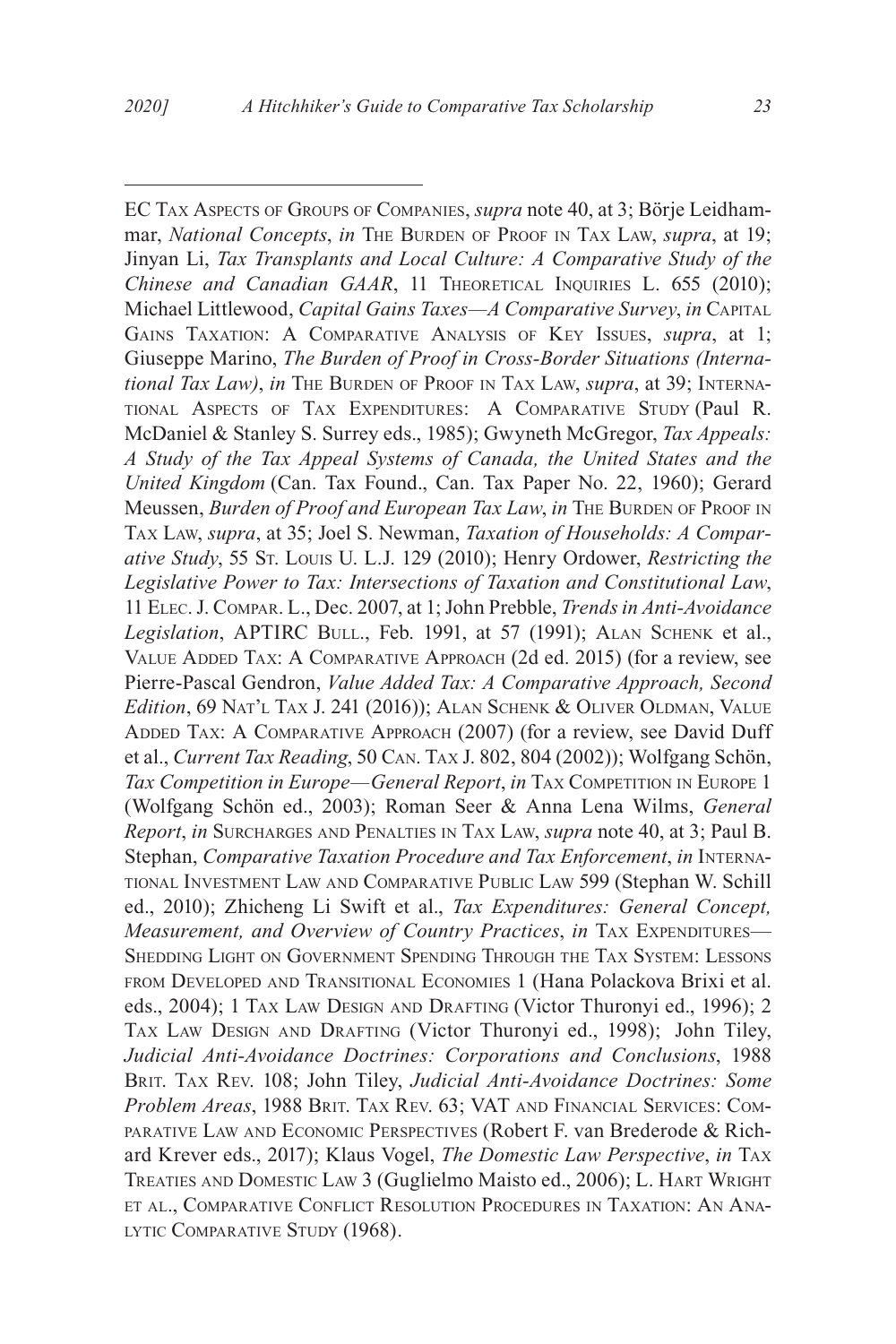law is a deep structure—a set of fundamental policy decisions that, when determined, become the basic (and common) building blocks of the particular legal regime. Comparative law is useful in achieving this purpose because in the absence of understanding a good deal about a number of systems, the deep structure would be difficult to discern.

Peter Harris, professor of tax law at the University of Cambridge, has authored a book, *Corporate Tax Law: Structure, Policy and Practice*, which is a fine illustration of work that uses comparison to draw general conclusions about legal regimes and law.<sup>46</sup> As Harris claims, the book "seeks to provide a conceptual framework, a structure within which to analyse and illustrate the many difficult issues posed by corporations for income taxation."47 His position is decidedly that corporate tax has an identified structure, regardless of the jurisdiction in which it is implemented.48 The design of the book reflects each of the major structural policy decisions necessary for the drafting, design, and implementation of a corporate tax—from what is a corporation, to dividend relief options, to the consequences of varying share interests.

In order to build a structural outline of corporate tax systems, Harris draws on his knowledge of multiple jurisdictions, much of which was likely developed because of his role as a technical expert within the IMF's legal department. Harris's claim is that breadth of country knowledge was necessary for him to discern the "major issues faced by and options available for a corporate tax system."49

While Harris's assessment of the deep structure of corporate tax systems was generated from his vast knowledge of many countries' corporate tax system, the book refers only to a subset of those countries: the European Union, Germany, United Kingdom, and United States.<sup>50</sup> Those countries were chosen because they capture aspects across common law, civil law, and federal states, and they reflect a wide scope of influence (in the sense that many other countries borrow design features from these four). They align with Victor Thuronyi's country

<sup>46.</sup> Peter Harris, Corporate Tax Law: Structure, Policy and Practice (2013).

<sup>47.</sup> *Id.* at 1.

<sup>48.</sup> Harris boldly claims, "[t]he structure offered by this book is generic and may be used to analyse the corporate tax system of any country." *Id.*

<sup>49.</sup> *Id.*

<sup>50.</sup> *Id.* at 1–2.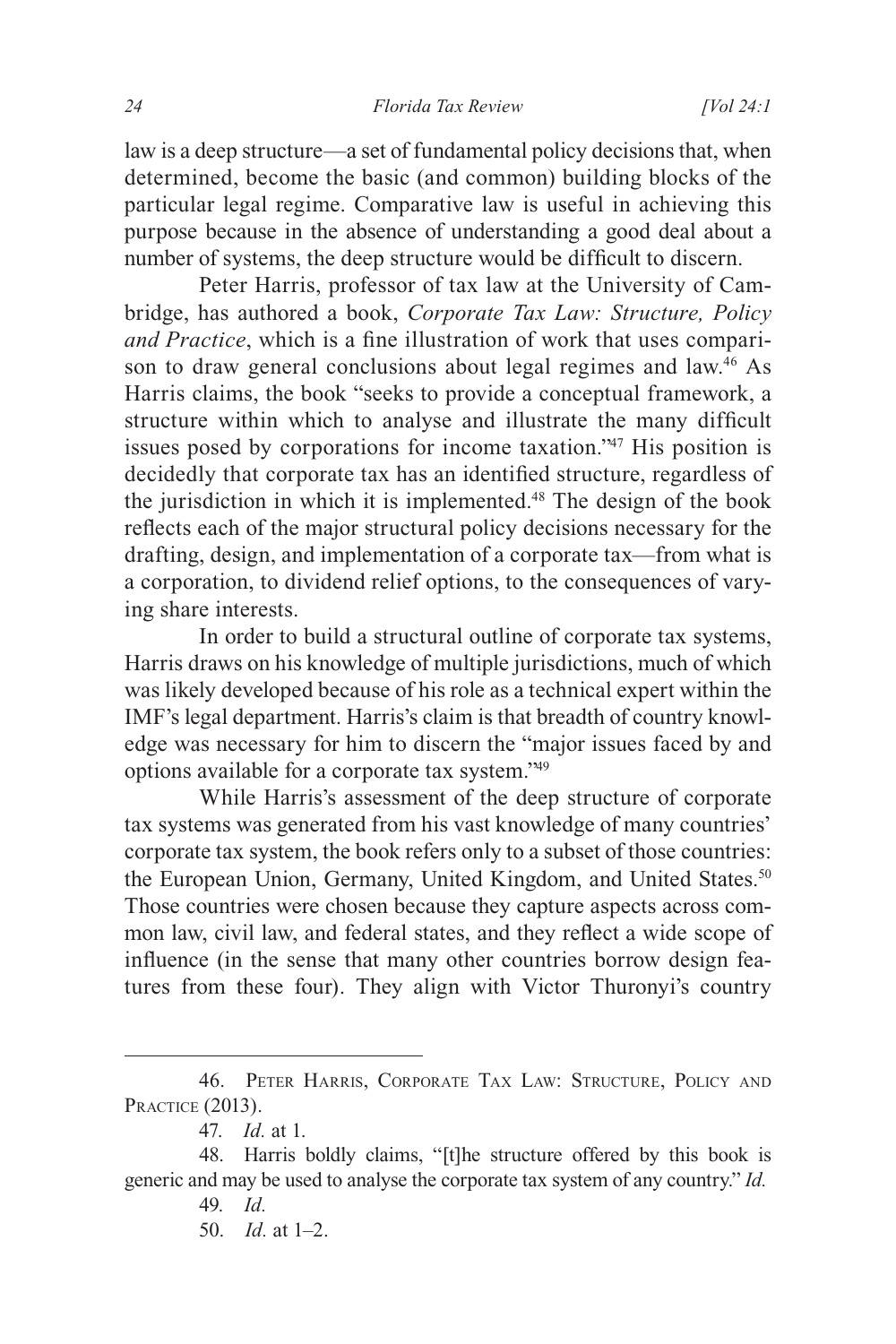selection recommendation.<sup>51</sup> Understanding the structure of a reasonable number of countries is necessary for a scholar to approach this kind of topic. Without knowledge of the design of tax law in multiple jurisdictions, it would be difficult to discern the law's essential features. Harris is able to undertake this work in part because of his familiarity with tax law design in many jurisdictions, even if he limits his discussion of laws of particular countries to a smaller subset of those jurisdictions.

*Corporate Tax Law* is a model of scholarship with this purpose in part because it advances understanding of corporate tax policy and systems. Readers of the book will be well positioned to approach and interpret the corporate tax law of any country. Harris is able to step away from a description of the laws of each jurisdiction in a rote fashion. Instead, he organizes the book around an explanation of the purpose of the various policy options available in the taxation of corporations, offers some brief observations about why some options are preferred in particular contexts, and focuses on the fundamental structural aspects of the corporate tax without overwhelming the reader in detail.

There are limits to Harris's work that are a function of the identified purpose. While the articulated purpose does not require scholars to limit their work to legislation, as a practical matter, most do. Work in this category generally ignores jurisprudence, administrative practice, academic contributions, and tax institutions and actors presumably because the scope of the work is already so substantial that expanding the materials explored would make the project unsustainable. More fundamentally, if the purpose of a scholarly project is to delineate the fundamental framework of a particular tax law, the project of necessity does not grapple with the broader context, nor does it contemplate whether

<sup>51.</sup> One of Victor Thuronyi's novel additions to the comparative tax literature is the development of legal families for the purposes of comparative tax scholarship. In his 2003 book, he classifies countries into 10 families in a rough and ready way, accepting that some countries may belong to a few families. His claim is that the countries within each family have a common tax law skeleton, which should make it possible to predict with some accuracy the tax law design of other countries in the same family once one has familiarity with one of the countries in the family. Even more dramatically, Thuronyi claims that scholars with insufficient time to explore the richer array of families could learn most of what there is to learn from tax law design by studying Germany, the United Kingdom, and the United States. VICTOR THU-RONYI, COMPARATIVE TAX LAW 9-10 (2003).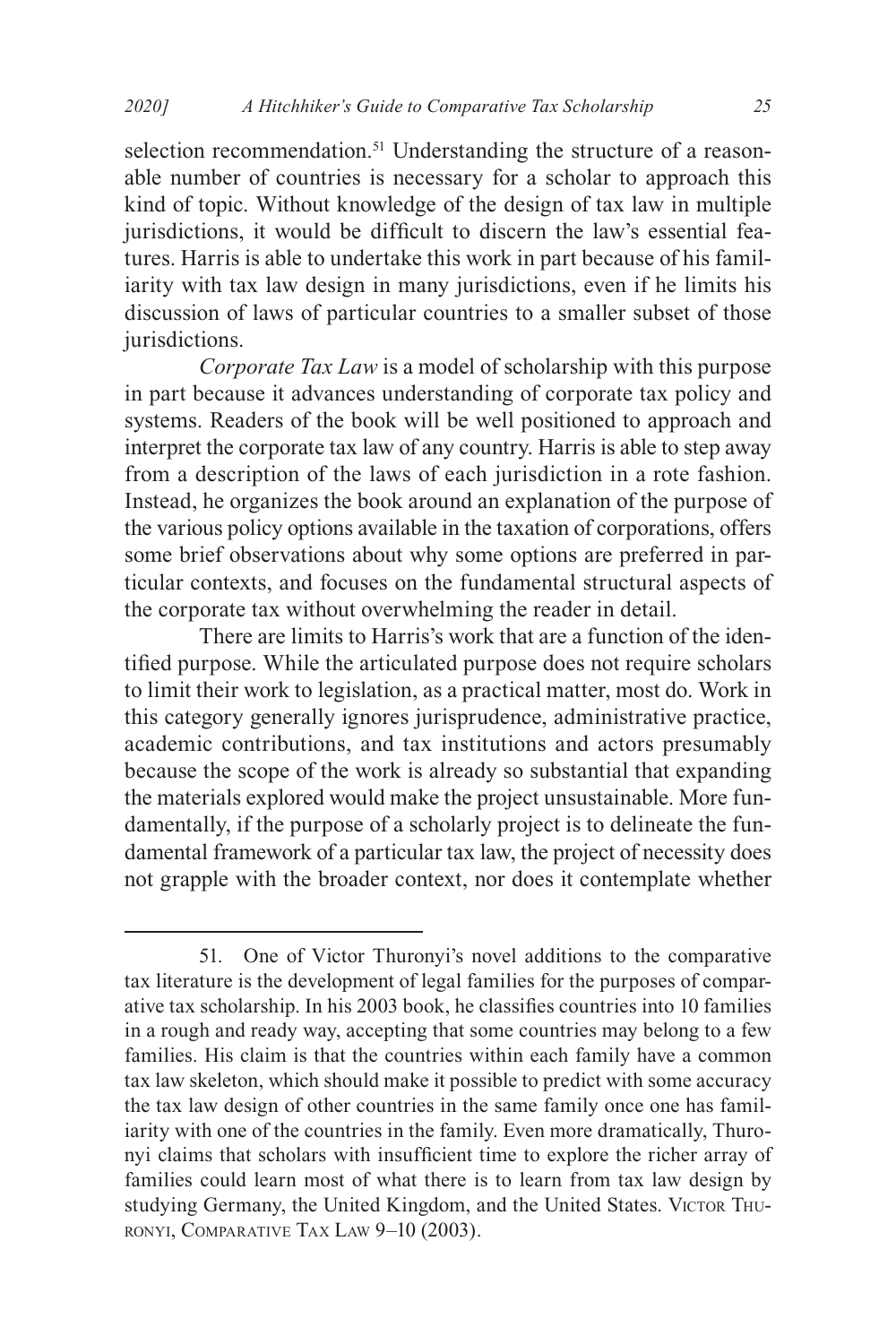there are alternative designs that would be desirable and, in the main, the work shies away from addressing the larger political and distributional questions that might be raised in relation to the imposition of corporate taxes.

Finally, Harris's book does not include lower-income countries as comparators. This is a missed opportunity given Harris's expertise. Those legal regimes are often simpler in design, and it is arguable that a structural review of a system is missing something if it fails to account for which aspects of the legal framework might be omitted or simplified, and in what circumstances, without losing much of the overall design.

#### **III. Normative Comparative Tax Scholarship**

Unlike scholarship in the descriptive vein, scholarship in this category has a decidedly normative bent. The scholars who undertake this work have as central to their purpose to improve tax law, whether at a domestic or global level. Undertaking this kind of scholarship requires identifying what makes some laws "better" than others. The stronger scholarship in this category is explicit about the criteria being applied to assess tax laws and the evidence that underpins why some laws should be changed (and to what). The advantage of comparative scholarship of this type is that the world provides a ready source of other laws that can be borrowed and countries whose experiences offer up natural experiments. The risk, of course, is that inadequate study of approaches and context in other jurisdictions may lead to hasty and ill-conceived recommendations for reform. The press to find good (or at least workable) tax solutions in some countries may also lead scholars to recommend reforms in line with "best practices" when best practice may simply be a proxy for common practice. Some of this scholarship looks toward global harmonization and coordination as a good independent of the rules themselves and, as a result, scholars may inadvertently find themselves arguing for the adoption of mediocre solutions, ill fitted to the circumstances of many countries.

#### *A. Purpose 4: To Press for or Support Legal Change*

Less grand in its aspirations than work that attempts to postulate a universal model or to argue in favour of broad-based coordination or harmonization is comparative tax law scholarship that reviews approaches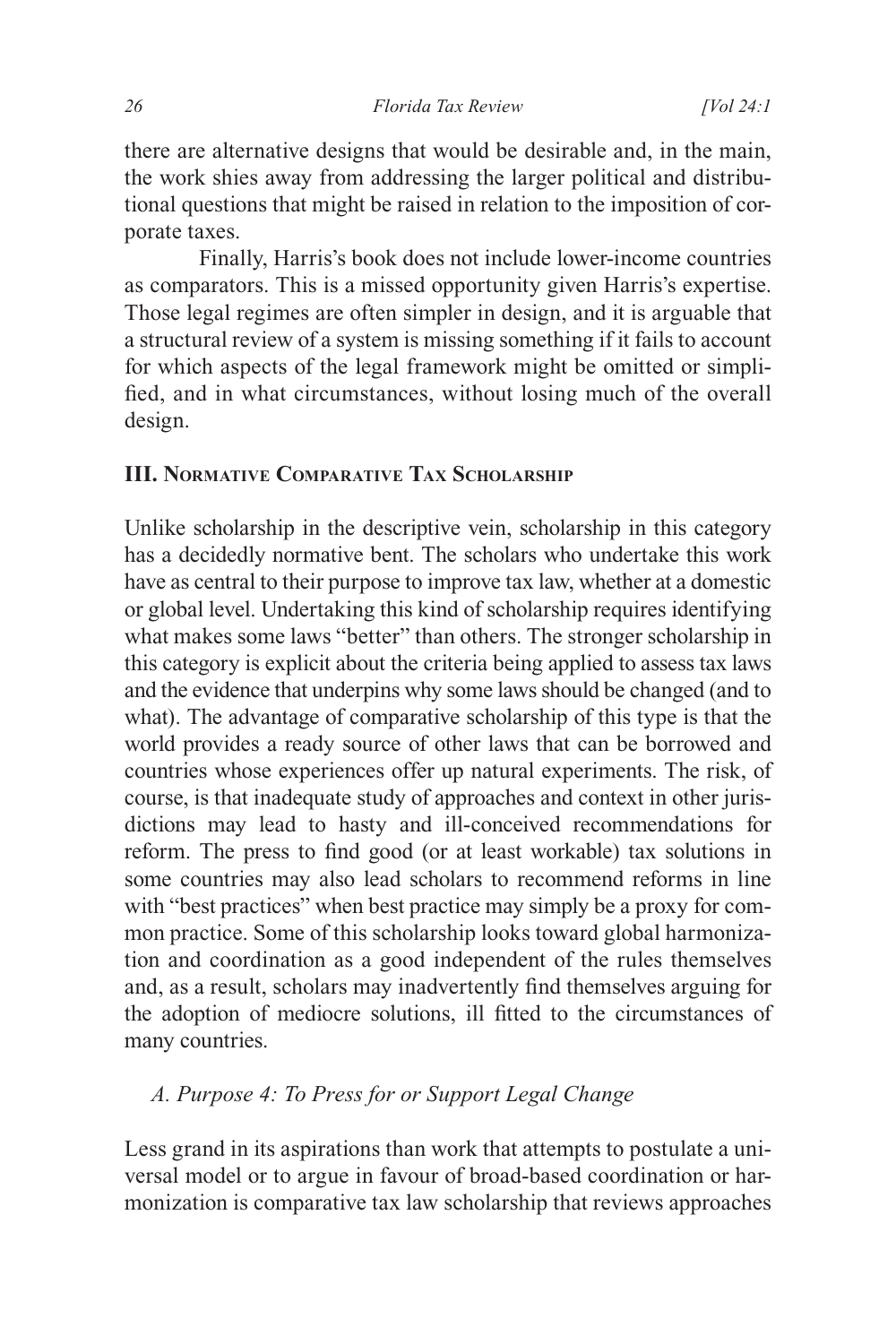in other jurisdictions to look for "best practice" (or workable) solutions to shared tax problems.52 This kind of work dominates the comparative

<sup>52.</sup> For work that has this as a primary purpose, see, for example, Benjamin Alarie & Matthew Sudak, *The Taxation of Strike Pay*, 54 Can. Tax J. 426 (2006); Brian Arnold, *A Comparison of Statutory General Anti-Avoidance Rules and Judicial General Anti-Avoidance Doctrines as a Means of Controlling Tax Avoidance: Which Is Better? (What Would John Tiley Think?)*, *in* Comparative Perspectives on Revenue Law: Essays in Honour of John Tiley 1 (John Avery Jones et al. eds., 2008); BRIAN J. ARNOLD, THE TAXATION OF CONtrolled Foreign Corporations: An International Comparison (1986); Reuven S. Avi-Yonah, *A Perspective of Supra-Nationality in Tax Law*, *in* BRICS and the Emergence of International Tax Coordination, *supra* note 40, at 33; Reuven S. Avi-Yonah, *The Treatment of Corporate Preference Items Under an Integrated Tax System: A Comparative Analysis*, 44 Tax Law. 195 (1990); Frédéric Bachand, *Restitution of Unlawfully Levied Taxes: Survey and Comparative Analysis of Developments in Canada, Australia, and England*, 38 Alta. L. Rev. 960 (2001); William B. Barker, *The Disconnect Between Tax Concepts and the World of Fact: State Law as the Gatekeeper*, 57 Washburn L.J. 129 (2018); Ian F.G. Baxter, *The United Kingdom and Tax Havens: A Comparative Comment*, 33 Am. J. Compar. L. 707 (1985); Richard M. Bird & Eric M. Zolt, *Taxation and Inequality in Canada and the United States: Two Stories or One?*, 52 Osgoode Hall L.J. 401 (2015); Grace Blumberg, *Sexism in the Code: A Comparative Study of Income Taxation of Working Wives and Mothers*, 21 BUFF. L. REV. 49 (1971); Mark Bowler-Smith, *Comparing R&D Tax Regimes: Australia, Canada, UK and US*, 2017 Brit. Tax Rev. 34; Kim Brooks, *Tax Treaty Treatment of Royalty Payments from Low-Income Countries: A Comparison of Canada and Australia's Policies*, 5 eJournal Tax Rsch. 169 (2007); Catherine A. Brown, *Taxation and the Cross-Border Trade in Services: Rethinking Non-Discrimination Obligations*, 21 Fla. Tax Rev. 715 (2018); Catherine Brown & Christine Manolakas, *Tax Discrimination and the Trade in Services Between Canada and the United States: Deciphering the Landscape*, *in* TAXATION AND VALUATION OF TECHNOLOGY: THEORY, PRACTICE, AND THE LAW 179 (James L. Horvath & David W. Chodikoff eds., 2008); Tamer Budak & Simon James, *The Level of Tax Complexity: A Comparative Analysis Between the U.K.*  and Turkey Based on the OTS Index, 44 Int't TAX J. 23 (2018); ANDREAS BULlen, Arm's Length Transaction Structures: Recognizing and Restructuring Controlled Transactions in Transfer Pricing (2011); Wei Cui, *Taxing Indirect Transfers: Rules and Doctrines*, *in* Taxation of Companies on Capital Gains on Shares Under Domestic Law, EU Law and Tax Treaties, *supra* note 40, at 259; Rita de la Feria & Michael Walpole*, Options for Taxing Financial Supplies in Value Added Tax: EU VAT and Australian GST Models Compared*, 58 Int'l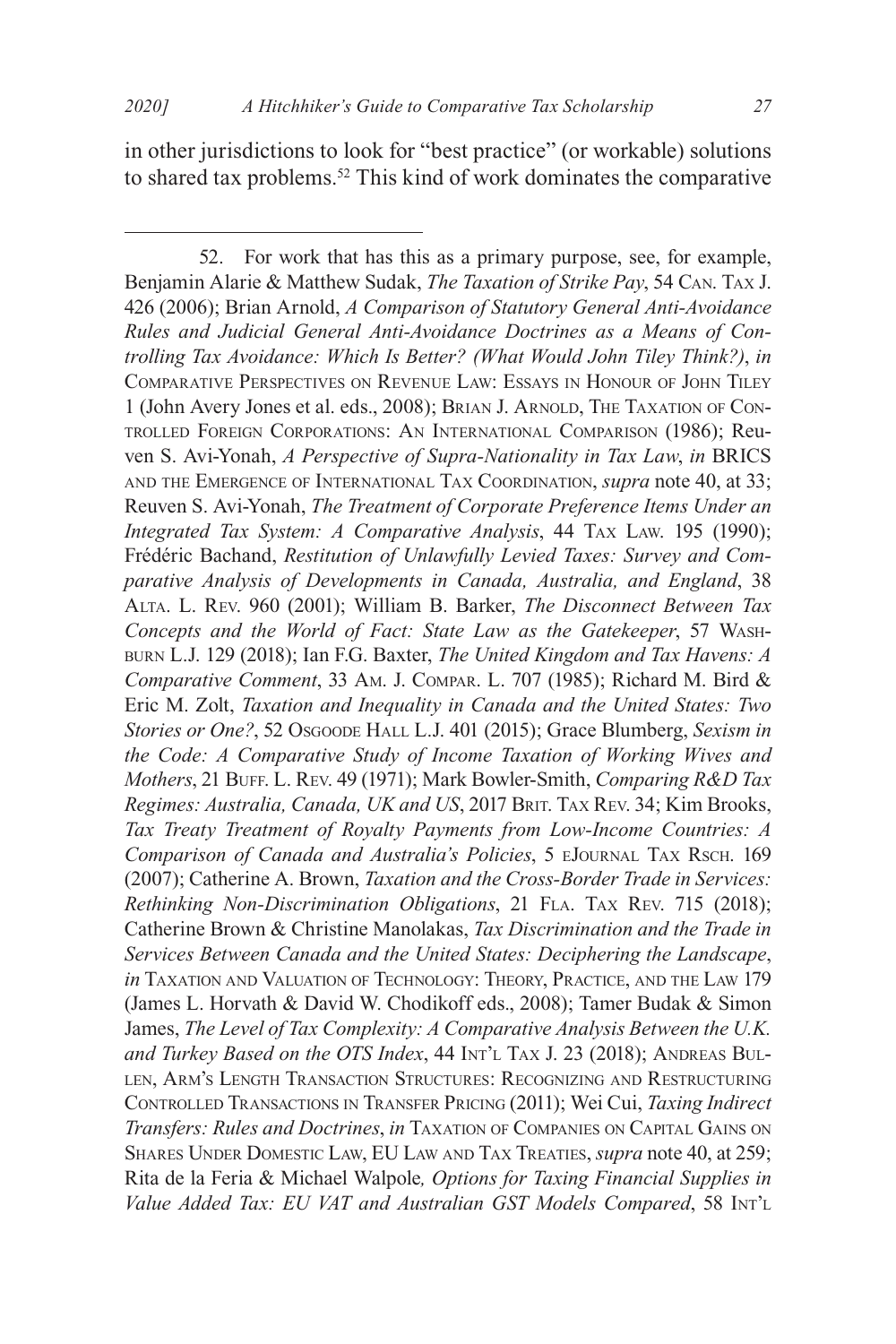& Compar. L.Q. 897 (2009); Thomas Dubut, *Designing Anti-Base-Erosion Rules for Developing Countries: Challenges and Solutions*, *in* Tax Design ISSUES WORLDWIDE, *supra* note 40, at 141; David G. Duff, *Responses to Tax Treaty Shopping: A Comparative Evaluation, in* TAX TREATIES: BUILDING Bridges Between Law and Economics 75 (Michael Lang et al. eds., 2010); Gerald Dworkin, *Damages and Tax—A Comparative Survey—I*, 1967 BRIT. TAX Rev. 315; Gerald Dworkin, *Damages and Tax—A Comparative Survey—II*, 1967 Brit. Tax Rev. 373; Karina Kim Egholm Elgaard, *A Comparative Analysis of VAT Grouping Schemes from a Nordic Perspective—Aspects of Tax Avoidance and Fiscal Competition*, 2017 Nordic TAX J. 1 (2017); Chris Evans & Richard Krever, *Taxing Capital Gains: A Comparative Analysis and Lessons for New Zealand*, 23 N.Z. J. TAX'N L. & Pol'y 486 (2017); Lilian V. Faulhaber, *Charitable Giving, Tax Expenditures, and Direct Spending in the United States and the European Union*, 39 YALE J. INT'L L. 87 (2014); Keith Fogg & Sime Jozipovic, *How Can Tax Collection Be Structured to Observe and Preserve Taxpayer Rights: A Discussion of Practices and Possibilities*, 69 Tax Law. 513 (2016); Stjepan Gadžo & Irena Klemenčić, *Time to Stop Avoiding the Tax Avoidance Issue in Croatia? A Proposal Based on Recent Developments in the European Union*, 38 Fin. Theory & Prac. 277 (2014); Michael J. Graetz & Alvin C. Warren, Jr., *Income Tax Discrimination and the Political and Economic Integration of Europe*, 115 YALE L.J. 1186 (2006); CHRISTOPHER H. Hanna, Comparative Income Tax Deferral: The United States and Japan (2000); Johannes Heinrich, *Tax Neutrality Between CIT and Non-CIT Subjects: How to Improve Our Systems?*, *in* Corporate Income Tax Subjects, *supra* note 40, at 133; Sigrid Hemels, *Tax Incentives for Museums and Cultural Heritage*, *in* TAX INCENTIVES FOR THE CREATIVE INDUSTRIES, *supra* note 40, at 107; Asrul Hidayat, *A Comparative Analysis of Corporate Tax Group Regime in Australia, Germany, and Indonesia*, 1 Simposium Nasional Keuangan Negara 1209 (2018); Hu Tianlong, *An Egg vs. an Orange: A Comparative Study of Tax Treatments of Nonprofit Organizations*, 10 FRONTIERS L. CHINA 161 (2015); Anthony C. Infanti, *Decentralizing Family: An Inclusive Proposal for Individual Tax Filing in the United States*, 2010 Utah L. Rev. 605; Anthony C. Infanti, *Spontaneous Tax Coordination: On Adopting a Comparative Approach to Reforming the U.S. International Tax Regime, 35 VAND. J. TRANSNAT'L L. 1105 (2002); Tracy A.* Kaye, *Tax Discrimination: A Comparative Analysis of US and EU Approaches*, *in* Comparative Fiscal Federalism: Comparing the European Court of Justice and the US Supreme Court's Tax Jurisprudence 191 (Reuven S. Avi-Yonah et al. eds., 2007); Jeffrey S. Kinsler, *A Comparative Proposal to Reform the United States Gift Tax Annual Exclusion*, 30 VAND. J. TRANSNAT'L L. 949 (1997); Blazej Kuzniacki, *Controlled Foreign Companies and Tax Avoidance: International and Comparative Perspectives with Specific Reference to Polish Tax and Constitutional Law*, *EU Law and Tax Treaties* (2018), https://papers.ssrn.com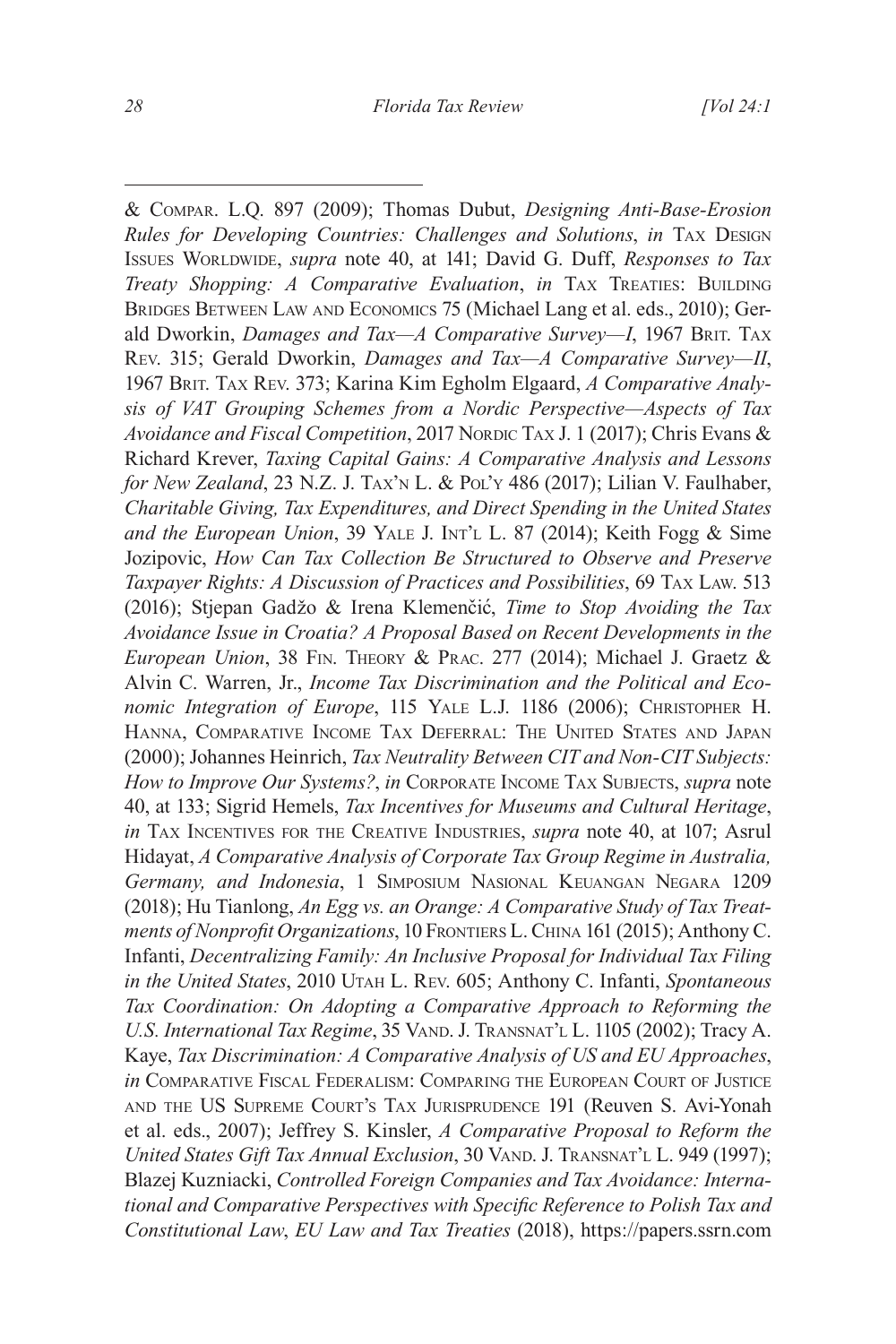/sol3/papers.cfm?abstract\_id=3107382 [https://perma.cc/WL57-4CL3]; Antti Laukkanen, Taxation of Investment Derivatives (2007); Charles Edward Andrew Lincoln IV, *Are International Tax Treaties Compatible with Controlled Foreign Corporation (CFC) Rules? A Technical and a Political History Approach for a Normative Result* (2018), https://papers.ssrn.com/sol3 /papers.cfm?abstract\_id=3212253 [https://perma.cc/3GB3-LEFT]; Lawrence Lokken & Yoshimi Kitamura, *Credit vs. Exemption: A Comparative Study of Double Tax Relief in the United States and Japan*, 30 Nw. J. Int't L. & Bus. 621 (2010); Omri Y. Marian, *Meaningless Comparisons: Corporate Tax Reform Discourse in the United States*, 32 Va. Tax Rev. 133 (2012); Ruth Mason, *Com*mon Markets, Common Tax Problems, 8 FLA. TAX REV. 599 (2007); Ruth Mason, *Made in America for European Tax: The Internal Consistency Test*, 49 B.C. L. Rev. 1277 (2008); Emmanuel Mathias & Gianluca Esposito, *Using Anti-Money Laundering Measures to Improve Tax Compliance*, *in* Tax Design Issues Worldwide, *supra* note 40, at 277; Stefan Mayer, Formulary Apportionment for the Internal Market (2009); Martin J. McMahon, Jr., *Comparing the Application of Judicial Interpretive Doctrines to Revenue Statutes on Opposite Sides of the Pond*, *in* Comparative Perspectives on Revenue Law, *supra*, at 40; Stephanie Hunter McMahon, *London Calling: Does the U.K.'s Experience with Individual Taxation Clash with the U.S.'s Expectations*, 55 St. Louis U. L.J. 159 (2010); Geerten M.M. Michielse et al., *Allowances for Corporate Equity, in* TAX DESIGN ISSUES WORLDWIDE, *supra* note 40, at 121; Rebecca Millar, *Smoke and Mirrors: Applying the Full Taxation Model to Government Under the Australian and New Zealand GST Laws*, *in* VAT Exemptions: Consequences and Design Alternatives, at ch. 4 (Rita de la Feria ed., 2013); Rebecca Millar, *VAT and Immovable Property: Full Taxation Models and the Treatment of Capital Gains on Owner-Occupied Residences*, *in* VAT Exemptions, *supra*, at ch. 8; Rebecca Mitchell, *Comparative Standards of Legal Advice Privilege for Tax Advisers and Optimal Reform Proposals for English Law*, 19 Int'l J. Evidence & Proof 246 (2015); Dick Molenaar, *Tax Incentives for Artists, in* TAX INCENTIVES FOR THE CREATIVE INDUSTRIES, supra note 40, at 211; Irma Mosquera Valderrama et al., *Tools Used by Countries to Counteract Aggressive Tax Planning in Light of Transparency*, 46 Intertax 140 (2018); Martha O'Brien, *Corporate Group Taxation: The Slow Lane to New Policies in Canada and the EU* (2013), https://papers.ssrn.com/sol3/papers.cfm?abstract\_ id=2298150 [https://perma.cc/9ZWM-6BMA]; Annet Wanyana Oguttu, *Curbing Income Tax Avoidance that Results from Cross-Border Leasing: A Comparative Overview with Specific Reference to South Africa*, 26 S. Afr. Mercantile L.J. 338 (2014); Oliver Oldman & Ralph Temple, *Comparative Analysis of the Taxation of Married Persons*, 12 Stan. L. Rev. 585 (1960); Florea Oprea, *The Legal Nature of Over-Taxation or Surcharging*, 10 Union Jurists Rom. L. Rev. 1 (2012); James Otto, *Comparative International Tax Regimes*, 50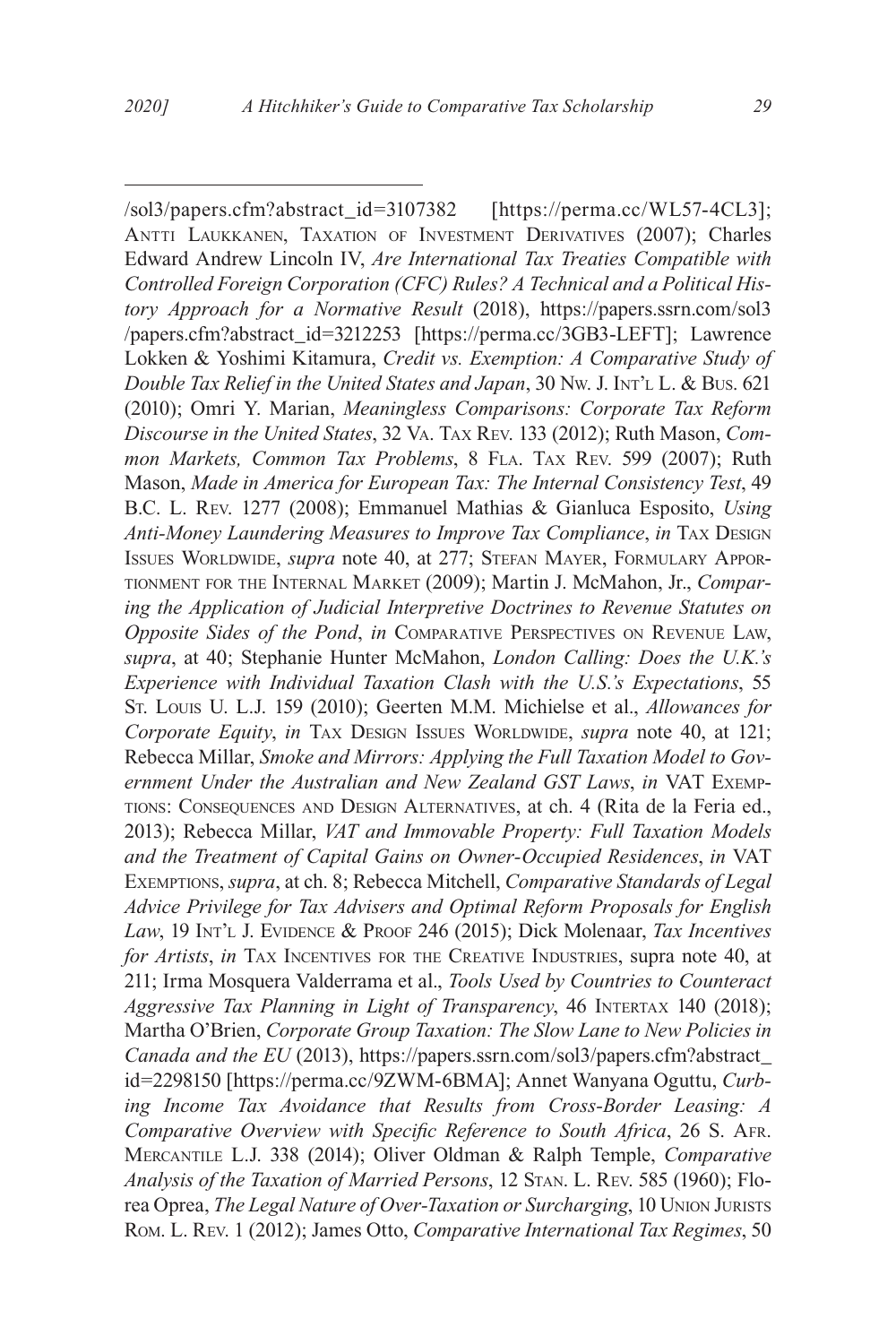tax law scholarship, perhaps in part because it can be undertaken with the least amount of comparative depth. Undertaking to explain the underlying structure of a particular tax (or aspect of tax) (purpose 3) requires a detailed knowledge of the tax laws of many countries, as does

Rocky Mtn. Min. L. Inst. 17-1 (2004); Eda Özdiler Küçük, *General Rule of Burden of Proof: Comparative Analysis of Turkish and German Tax Law*, 7 HACETTEPE HUKUK FAKÜLTESI DERGISI 105 (2017); Christine Peacock, *Is There a Viable Way to Tax the Consumption of Immovable Property that Is More Consistent with the Economic Objective of the VAT?*, 13 J. AUSTRALASIAN TAX TCHRS. Ass'n 336 (2018); Bruno Peeters & Patricia Popelier, *Retroactive Interpretive Statutes and Validation Statutes in Tax Law: An Assessment in the Light of*  Legal Certainty, Separation of Powers, and the Right to a Fair Trial, in RETROactivity of Tax Legislation, *supra* note 40, at 117; Dale Pinto & Stewart Karlinsky, *Darwinian Evolution of the Taxation of Trusts: A Comparative Analysis*, 10 J. AustL. TAx'n 251 (2007); John Prebble, *Canadian and Swedish Procedures for Advance Rulings in Income Tax Cases, 4 AustL. TAX F. 217 (1987);* Alexander Rust, *The Concept of Residence in Inheritance Tax Law*, *in* Residence of Individuals Under Tax Treaties and EC Law, *supra* note 45, at 85; Emily Ann Satterthwaite, *On the Threshold: Smallness and the Value-Added Tax*, 9 Colum. J. Tax L. 177 (2018); Nancy Shurtz, *Sweden, Singapore, and the States: A Comparative Analysis of the Impact of Taxation on the Welfare of Working Mothers*, 55 St. Louis U. L.J. 1087 (2011); Ruud Sommerhalder, *The Taxation of Families and Individuals in Europe, in TAX UNITS AND THE TAX* Rate Scale 163 (John Head & Richard Krever eds., 1996); Al Stander et al., *Real Estate Tax in South Africa: A Comparative Study with Particular Reference to Germany*, 1998 J. S. Afr. L. 450 (1998); Oleg Stratiev, *Cryptocurrency and Blockchain: How to Regulate Something We Do Not Understand*, 33 Banking & Fin. L. Rev. 173 (2018); William T. Thistle, *A Comparative Guide of Where to Die: Should the United Kingdom Repeal Its Inheritance Tax?*, 36 Ga. J. Int'l & Compar. L. 705 (2008); Jurian van der Pas, *Improving the Chinese General Anti-Avoidance Rule: A Comparative and Functional Approach*, 8 World Tax J. 79 (2016); Dietrich von Boetticher, *A New Approach to Taxation of Investments in Less Developed Countries: A Comparison of Tax Laws in the United States and in West Germany*, 17 Am. J. Compar. L. 529 (1969); Andy Wardhana, *Legislative Reform Proposals to Address Aggressive Transfer Pricing: A Comparative Study of Indonesia and China* (2018), https://www.business .unsw.edu .au /About-Site /Schools-Site /Taxation -Business-Law-Site /Documents/45-Wardhana-ATTA2018.pdf [https://perma.cc/GGK9-JLHJ], (paper presented to the ATTA Conference 2018, Monash University); Malte Wilke & Alisdair MacPherson, *Liability of Banks for Aiding Tax Evasion: A Comparative Analysis of German and UK Law*, 10 Eur. J. Risk Regul. 148 (2019).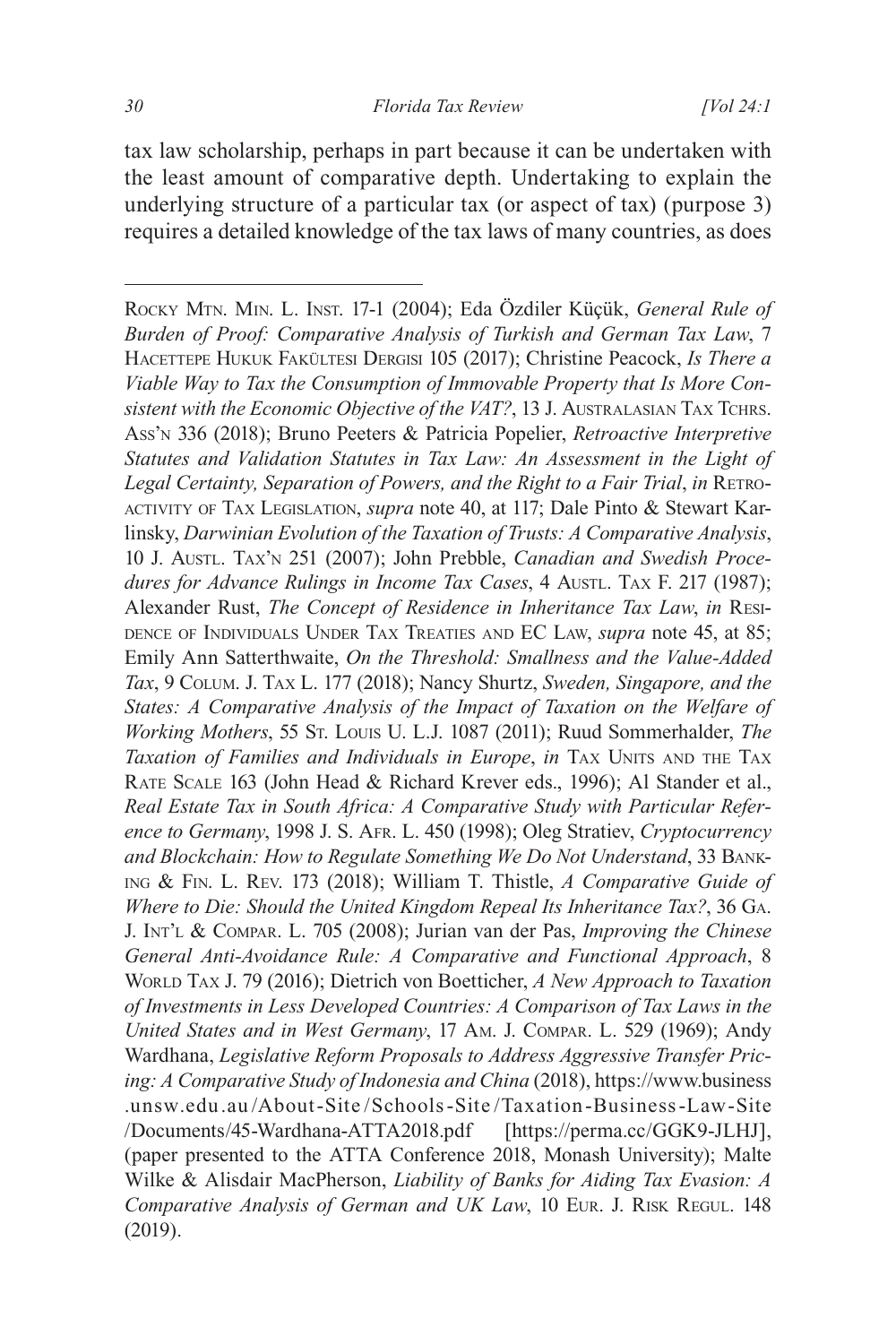developing a model for wide application (purpose 5). Scholars who use comparative experience to press for or support legal change in their home jurisdictions often believe that they can sufficiently support their case with a relatively superficial understanding of part of one other jurisdiction's tax laws. The claim of this work may not necessarily even be that that law works well in the other jurisdiction—only that if imported it would work well in the home jurisdiction. At its best, scholarship in this category seeks to "battle[] with parochialism" and to push the scholar's host country to look beyond its own borders for expertise.<sup>53</sup>

Brian Arnold, an emeritus law professor at Western University in Canada, has undertaken much comparative study, and his work does not suffer from the dilettantism that can be the flaw of at least some of the work that uses comparative study to achieve legal reform. In *The Process of Tax Policy Formulation in Australia, Canada and New Zealand*, Arnold examines how tax policy is developed in the three comparator countries—all countries he knows well and in which he has spent substantial time.<sup>54</sup>

As an aside, the focus of Arnold's work distinguishes it from much other comparative tax work, which looks to legislation as the main object of comparison. In this piece, Arnold looks at tax policy formulation, which he explains, "involves the preparation of public discussion papers or consultative documents and the consideration of public submissions; and it cumulates with the drafting of the legislation."55 Arnold adds to the literature by characterizing tax policy formulation into three parts: policy development, technical analysis, and statutory drafting.<sup>56</sup> He looks separately at the tax policy formulation process in each country and then draws some general conclusions. His comparative work allows him to conclude that if these three functions are not all undertaken within the same part of a government bureaucracy, they will be less efficient and effective than they should be.<sup>57</sup>

Arnold is careful to circumscribe his conclusions:

<sup>53.</sup> *See* Riles, *supra* note 15, at 12.

<sup>54.</sup> Brian J. Arnold, *The Process of Tax Policy Formulation in*  Australia, Canada and New Zealand, 7 Austl. TAX F. 379 (1990).

<sup>55.</sup> *Id.* at 380–81.

<sup>56.</sup> *Id.* at 382.

<sup>57.</sup> *Id.*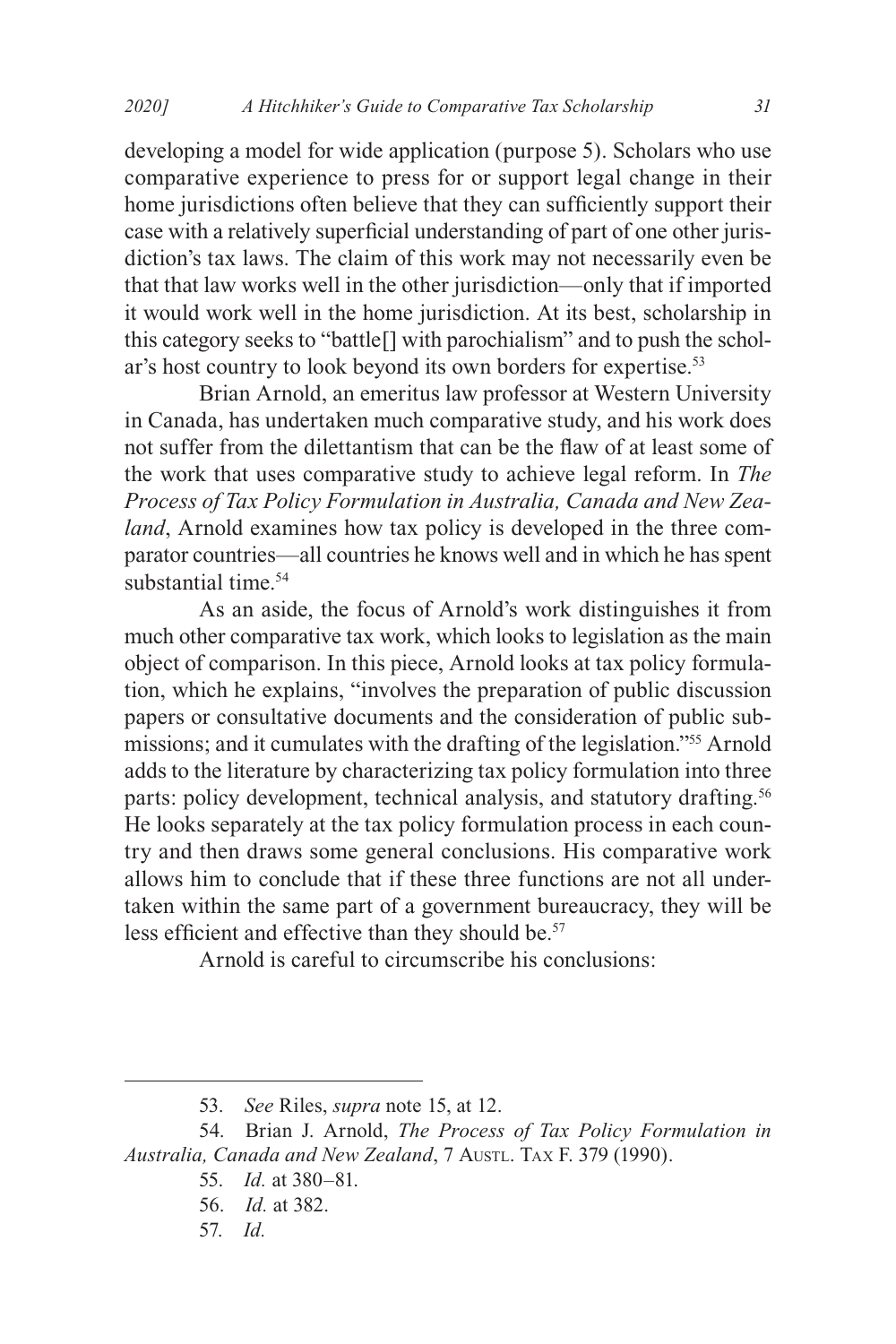It must be emphasised that the views expressed in this article are necessarily general and tentative. They reflect the author's personal experience as a consultant to the governments of the three countries rather than the results of any academic research. As a result, the analysis in the article may not disclose subsidiary aspects of the tax policy process that may affect the extent to which the process is integrated. . . . My sole purpose in writing the article is to contribute to the debate concerning the process of tax policy formulation in the three countries in the hope that the process can be improved.<sup>58</sup>

Expressly limiting the conclusions of the study to tax policy formulation in the three countries surveyed, and not attempting to expand those conclusions beyond those borders, is one of the strengths of Arnold's scholarship. He does not "over-claim." Ultimately, his major contribution is the recognition that tax policy formulation is an integrated process—involving policy development, technical analysis, and statutory drafting. His ability to evaluate how each jurisdiction fares through those processes, and to recommend adjustments to the process that might yield improvements, makes this article a good illustration of this kind of scholarship.

#### *B. Purpose 5: To Search for a Common Legal Future (and to Harmonize or Coordinate)*

Projects where the scholar undertakes comparative work to search for a common legal future share a set of beliefs about law with projects that draw general conclusions about law and its design (purpose 3): scholars who engage in this kind of work generally believe that tax law has a "common core" that can be discerned through sufficient study of specific examples.59 What differentiates the work, however, in its strongest

<sup>58.</sup> *Id.* at 381.

<sup>59.</sup> For examples of work within this category, see, for example, Richard T. Ainsworth, *Global Changes in Regulating Corporate Auditors: A Comparative Assessment*, 36 TAX NOTES INT'L 1029 (Dec. 20, 2004) (discussing EU, U.K., French, U.S., Australian and Japanese responses to auditor independence); Benjamin Alarie et al., *Advance Tax Rulings in Perspective*: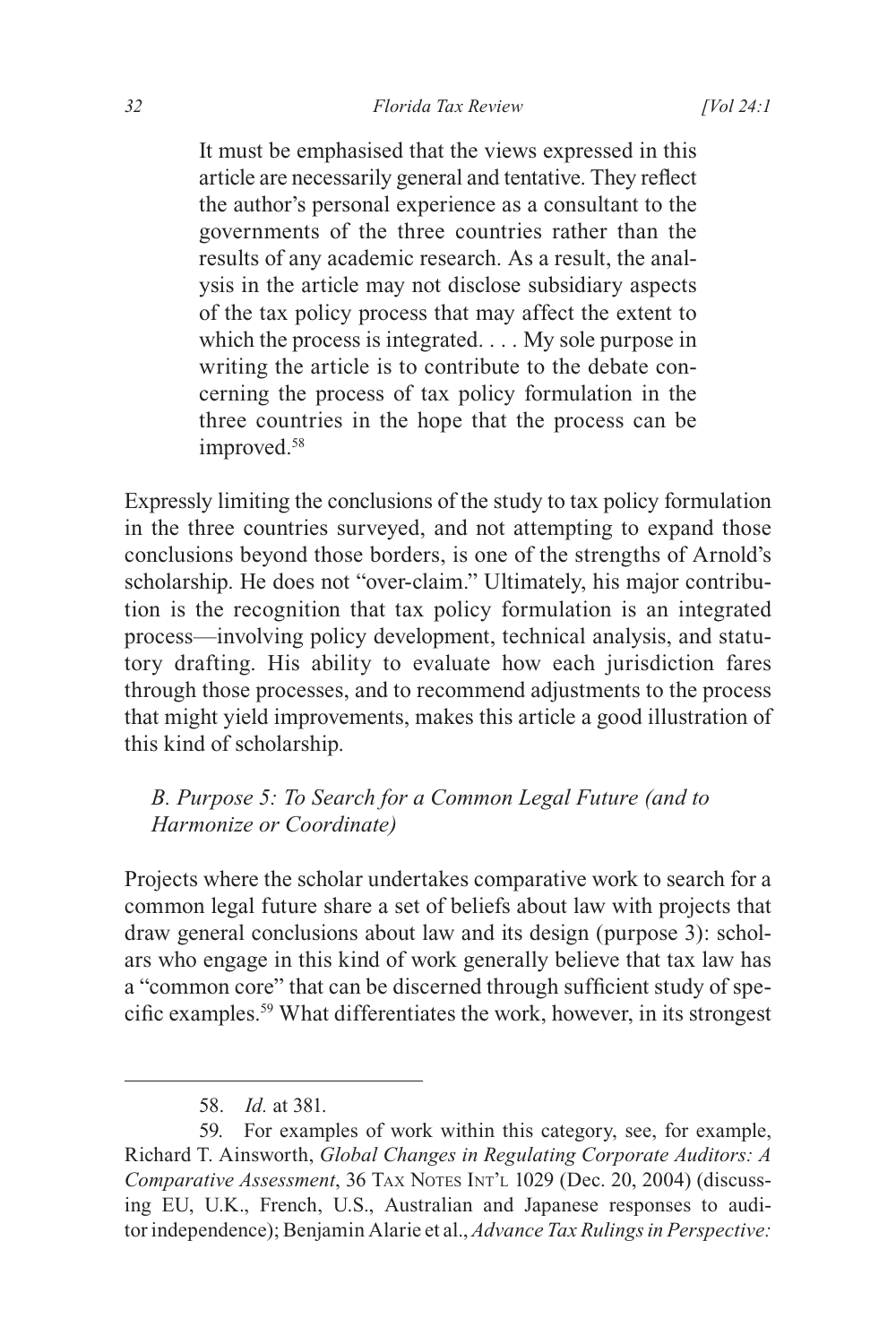*A Theoretical and Comparative Analysis*, 20 N.Z. J. Tax L. & Pol'y 362 (2014); Christine Alves Alvarrenga, *Preventing Tax Avoidance: Is There Convergence in the Way Countries Counter Tax Avoidance?*, 67 BULL. FOR Int'l Tax'n 348 (July 2013); Fabrizio Amatucci & Giuseppe Zizzo, *Income Tax Status of Non-Profit Organizations: Formal Requirements and Business*  Activities, in TAXATION OF CHARITIES, *supra* note 40, at 45; Eduardo Baistrocchi, *Transfer Pricing Dispute Resolution: The Global Evolutionary Path (1799–2011)*, *in* Resolving Transfer Pricing Disputes: A Global Analysis 835 (Eduardo Baistrocchi & Ian Roxan eds., 2012); Yariv Brauner & Pasquale Pistone, *The BRICS and the Future of International Taxation*, *in* BRICS AND the Emergence of International Tax Coordination, *supra* note 40, at 495; Neil Brooks & Thaddeus Hwong, *Tax Levels, Structures, and Reforms: Convergence or Persistence*, 11 THEORETICAL INQUIRIES L. 791 (2010); Jan J.P. de Goede, *The BRICS Countries in the Context of the Work on the UN Model*, *in* BRICS and the Emergence of International Tax Coordination, *supra* note 40, at 421; Lorenzo Del Federico & Francesco Montanari, *Decriminalization of Tax Law by Administrative Penalties on Tax Duties*, *in* Surcharges and Penalties in Tax Law, *supra* note 40, at 101; Michael Dewar, *Global Convergence of Tax Judgements and Principles Between South African Courts and Foreign Courts: Assessing Evidence of Convergence in South African Case Law and Its Desirability in a South African Context* (Feb. 2018), http://hdl .handle.net/11427/29571 [https://perma.cc/ZC55-Y2Y2] (Master's thesis, University of Cape Town); Alex Easson, Tax Incentives for Foreign Direct Investment (2004); Tim Edgar, The Income Tax Treatment of Financial Instruments: Theory and Practice (2000); The Determination of Corporate Taxable Income in the EU Member States (Dieter Endres et al. eds., 2006); Augusto Fantozzi, *Conclusions*, *in* MULTILINGUAL TEXTS AND INTERPRETATION of Tax Treaties and EC Tax Law, *supra* note 40, at 335; Carlo Garbarino, Judicial Interpretation of Tax Treaties: The Use of the OECD Commentary (2016); Carlo Garbarino, *Tax Transplants and Circulation of Corporate Tax Models*, 2011 Brit. Tax Rev. 159; Daniel Gutmann, *Taxation of Immovable*  Property from a Civil Law Perspective, in IMMOVABLE PROPERTY UNDER DOMEStic Law, EU Law and Tax Treaties, *supra* note 40, at 3; Peter Andrew Harris, Corporate/Shareholder Income Taxation and Allocating Taxing RIGHTS BETWEEN COUNTRIES: A COMPARISON OF IMPUTATION SYSTEMS (1996); Kathryn James, *An Examination of Convergence and Resistance in Global*  Tax Reform Trends, 11 THEORETICAL INQUIRIES L. 475 (2010); Eleonor Kristoffersson, *Comparative Studies of National Law in the EU Harmonized VAT*, 1 NORDIC TAX J. 29 (2016); JINYAN LI, INTERNATIONAL TAXATION IN THE AGE OF Electronic Commerce: A Comparative Study (2003); Michael A. Livingston, Law, Culture, and Anthropology: On the Hopes and Limits of Comparative *Tax*, 18 Can. J.L. & Juris. 119 (2005); Michael A. Livingston, *From Milan to*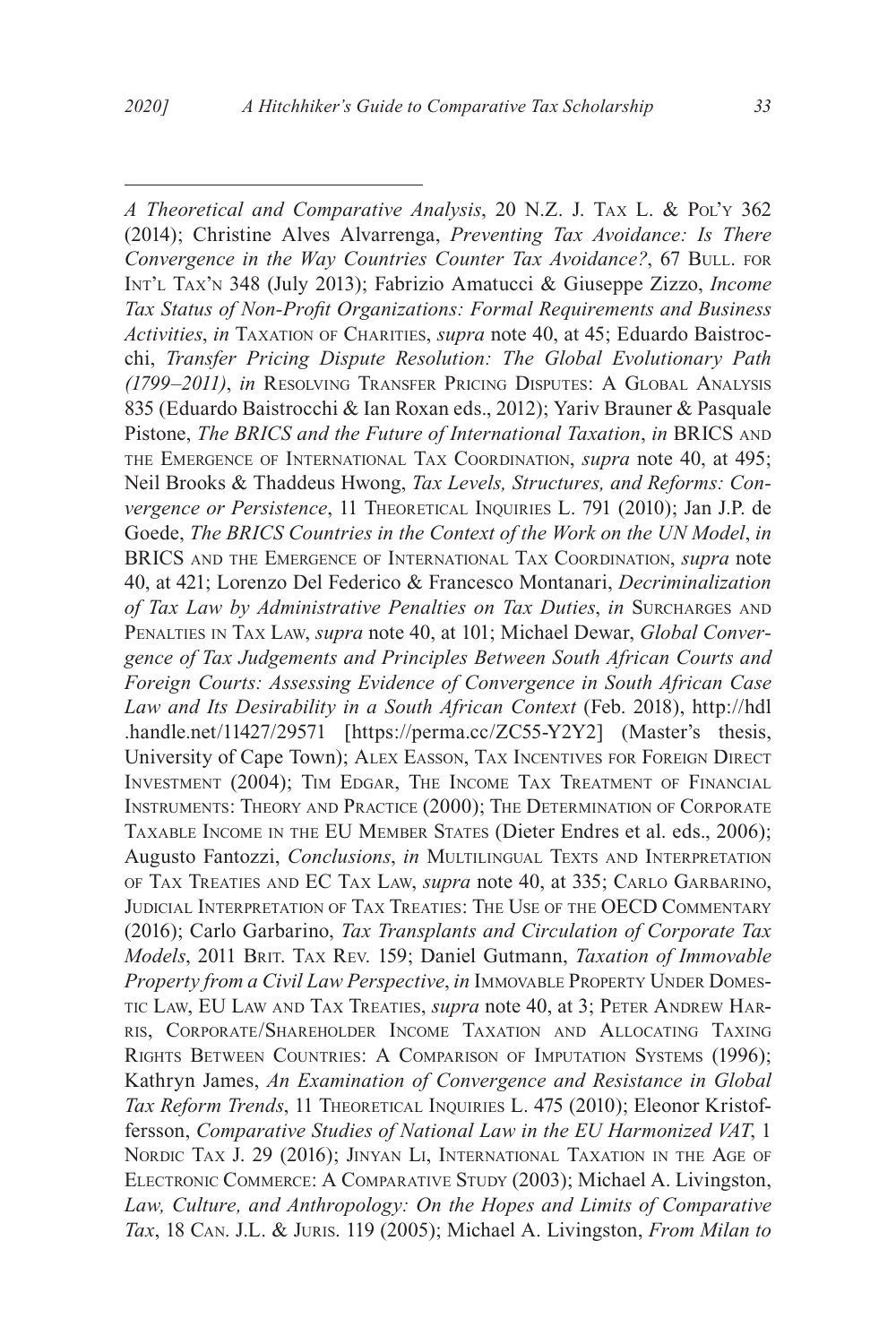form, is that scholars who search for a common legal future tend to, as a normative matter, think that legal regimes would be improved if countries moved toward greater similarity—either through harmonization

*Mumbai, Changing in Tel Aviv: Reflections on Progressive Taxation and "Progressive" Politics in a Globalized but Still Local World*, 54 Am. J. Compar. L. 555 (2006); Ern Chen Loo et al., *An International Comparative Analysis of Self Assessment: What Lessons Are There for Tax Administrators?*, 20 Austl. Tax F. 669 (2005); Ruben Martini & Ekkehart Reimer, *Corporate Income Tax Subjects and EU Harmonization*, *in* Corporate Income Tax Subjects, *supra* note 40, at 157; Gwyneth McGregor, *Employees' Deductions Under the Income Tax: A Comparative Study of Their Treatment in the United Kingdom, the United States and Canada* (Can. Tax Found., Can. Tax Paper No. 21, 1960); Gwyneth McGregor, *Personal Exemptions and Deductions Under the Income Tax, with Special Reference to Canada, the U.S. and the*  U.K. (Can. Tax Found., Can. Tax Paper No. 31, 1962); MICHAEL J. MCINTYRE & Oliver Oldman, Institutionalizing the Process of Tax Reform: A Comparative Analysis (1975); Dick Molenaar, Taxation of International Performing Artistes: The Problems with Article 17 OECD and How to Correct Them (2005); Susan C. Morse & Robert Deutsch, *Tax Anti-Avoidance Law in Australia and the United States*, 49 Int'l Law. 111 (2015); Nabil Orow, *Comparative Approaches to the Interpretation of Double Tax Conventions*, 26 Adelaide L. Rev. 73 (2005); Frank Pötgens, Income from International Private Employment: An Analysis of Article 15 of the OECD Model (2006); Pernilla Rendahl, Cross-Border Consumption Taxation of Digital Supplies (2009); Carlo Romano, Advance Tax Rulings and Principles of Law: Towards <sup>a</sup> European Tax Rulings System? (2002); Daniel Sandler, Venture Capital and Tax Incentives: A Comparative Study of Canada and the United States (2004); Wolfgang Schön et al., *Debt and Equity in Domestic*  and International Tax Law—A Comparative Policy Analysis, 2014 BRIT. TAX Rev. 146; John A. Swain, *Same Questions, Different Answers: A Comparative Look at International and State and Local Taxation*, 50 Ariz. L. Rev. 111 (2008); Afton Titus, *Designing a General Anti-Avoidance Rule for the East*  African Community-A Comparative Analysis, 11 WORLD TAX J. 261 (2019); Richard Vann, *Current Trends in Balancing Residence and Source Taxation*, *in* BRICS and the Emergence of International Tax Coordination, *supra* note 40, at 367; Irma Johanna Mosquera Valderrama et al., *The Rule of Law and the Effective Protection of Taxpayers' Rights in Developing Countries* (WU Int'l Tax'n Rsch. Paper Series No. 2017-10, 2017), https://papers.ssrn.com /sol3/papers.cfm?abstract\_id=3034360 [https://perma.cc/9QJC-24Z8]; Rainer Zielke, *Taxation of Capital Gains in the European Union, Norway, and Switzerland: An Empirical Survey with Recommendations for EU Harmonization and International Tax Planning*, 37 Intertax 382 (2009).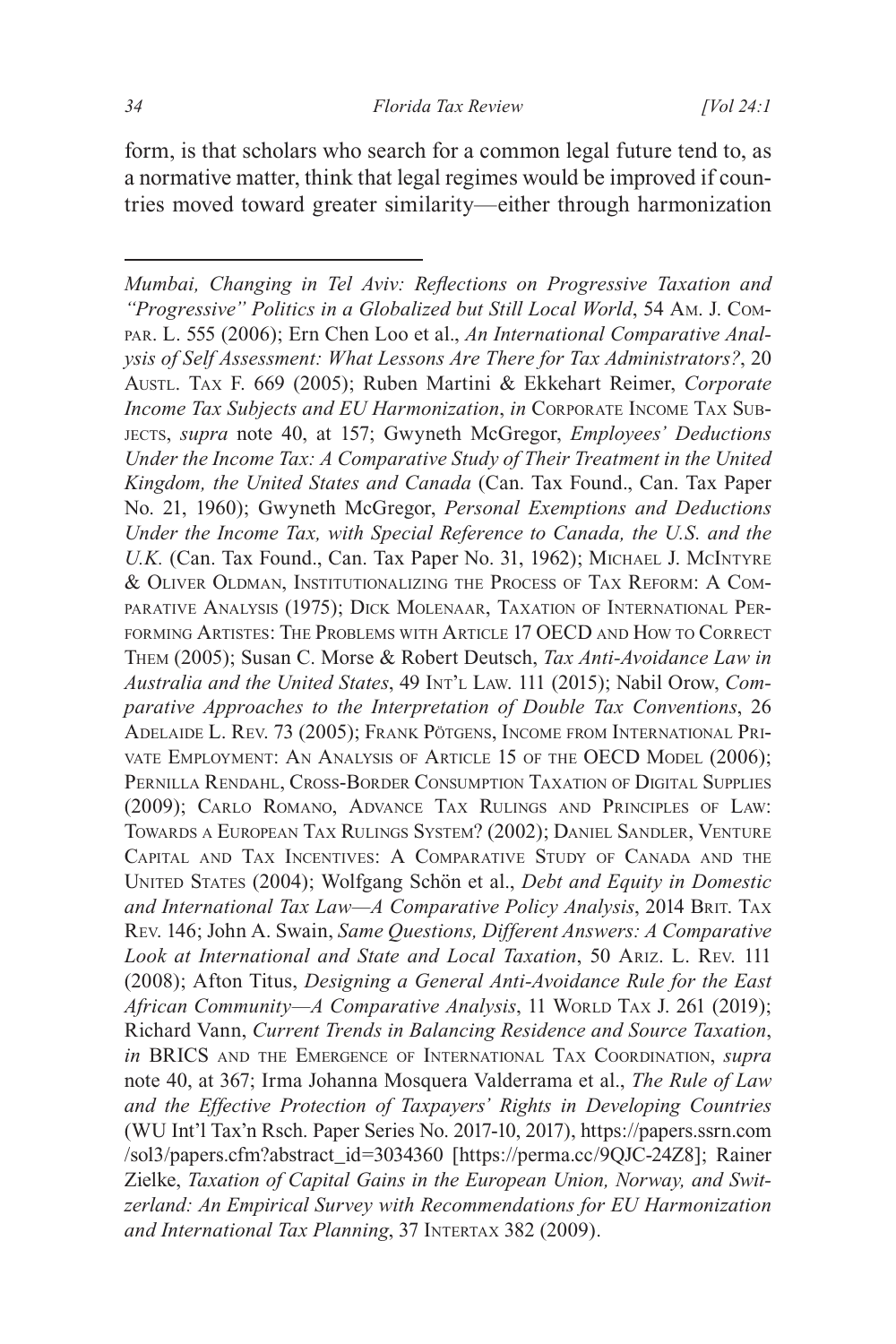or coordination. They also tend to believe that some policy decisions are better than others.<sup>60</sup> In its weaker form, scholars who pursue work with this purpose believe there is progression toward a harmonized or coordinated future, although they may not believe that trajectory is desirable as a normative matter.

Antony Ting, a professor at the University of Sydney's business school, has published a detailed comparative study of the consolidation regimes of eight countries.<sup>61</sup> One of the strengths of Ting's work is his explicit consideration of the objectives of his comparative study. He uses Australia, France, Italy, Japan, the Netherlands, New Zealand, Spain, and the United States because each had introduced a consolidation regime by 2009. *The Taxation of Corporate Groups Under Consolidation: An International Comparison* identifies ten key structural elements of consolidation regimes: the degree to which the tax system treats the group as a single entity, how a consolidated group computes its taxable income, who is responsible for the tax liability of the consolidated group, whether the election to consolidate is revocable, whether the companies for consolidation can be selected by the taxpayer, or whether the reporting of all subsidiaries is mandatory (the "all in" rule), the definition of a group, and the treatment of pre-consolidation losses, the consolidated group's losses, assets, and intra-group shares.

Ting is explicit about his "intention of searching for a model regime."62 To that end, it models the purpose of three projects (which use comparative law to reveal a general design), and it takes that purpose farther by recommending an ideal model (that presumably all systems should aspire toward).<sup>63</sup> This model is justified on the grounds that, "it is important for countries that contemplate the introduction of a consolidation regime to get the legislation right when it is first introduced."64

<sup>60.</sup> One of the most diligent advocates for this approach to comparative tax law is Carlo Garbarino. *See, e.g.*, Carlo Garbarino, *An Evolutionary Approach to Comparative Taxation: Methods and Agenda for Research*, 57 Am. J. Compar. L. 677 (2009).

<sup>61.</sup> Antony Ting, The Taxation of Corporate Groups Under Consolidation: An International Comparison (2013).

<sup>62.</sup> *Id.* at xiii.

<sup>63.</sup> Ting clearly identifies his two objectives as to "identif[y] the key structural elements" and to "search for a model consolidation regime, representing the best practice in respect of the key structural elements on policy grounds." *Id.* at 8.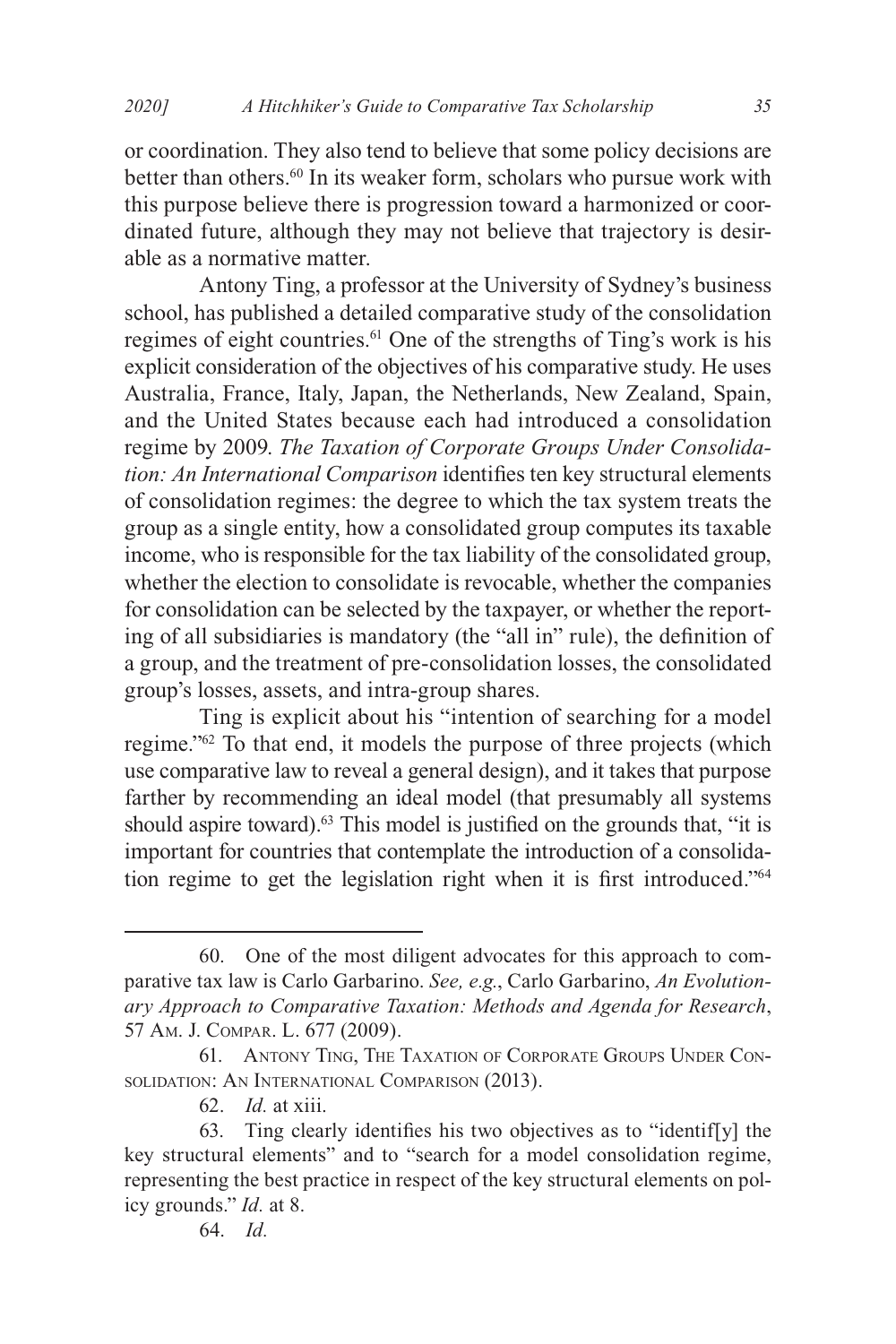Ting's view that some policy choices are better than others serves as a central motivating feature of his work. Each of the chapters in Part 2 of the book describes how the eight different countries resolve the ten policy judgements (described as structural elements) in their consolidation regime design. The articulation of an ideal model is reserved for the final chapter (chapter 10) of the book.

In addition to evaluating the best policy options in the design of consolidation regimes, Ting answers an additional question: "does a stronger application of the enterprise doctrine necessarily imply a better consolidation regime on policy grounds?"65 In other words, he explores whether a design feature of a corporate system (the degree to which a nation views the corporation as a single and discrete entity versus as an enterprise that is consolidated on the grounds of control and economic integration) might result in (or has consequences for) the design of a better consolidation regime. Ting devotes the first part of his book to explaining why the enterprise doctrine offers a more appropriate lens from which to develop tax policy. He uses that analysis to explain the subsequent decisions countries make in designing consolidate regimes, testing the hypothesis that when a country adheres to the enterprise doctrine it is more likely to adopt better tax policy. Ultimately, however, Ting concludes that a stronger enterprise doctrine does not necessarily lead to a better consolidation regime.<sup>66</sup> That is in part based on Ting's view that a strong enterprise doctrine can introduce unnecessary complexity.

Projects with this purpose have inspired other scholars to critique comparative law scholarship for its colonial and imperial intentions or effects. At its most extreme, that criticism has led to an effort to discredit all comparative work with this purpose. Ting acknowledges the risks of ignoring the local circumstances with a brief caution.<sup>67</sup> His work illustrates some of the limits of work with this kind of scale by a sole author. It does not engage in any detailed way with the local context of the countries he compares, and he offers no analysis of which

<sup>65.</sup> *Id.* at 9.

<sup>66.</sup> *Id.* at 293.

<sup>67.</sup> *Id.* at 8–9 ("Transplanting a policy solution from one country to another without due consideration of the local circumstances and constraints can be hazardous, as the policy solution in a country may be the compromise between conflicting policy objectives and political forces particular to that country.").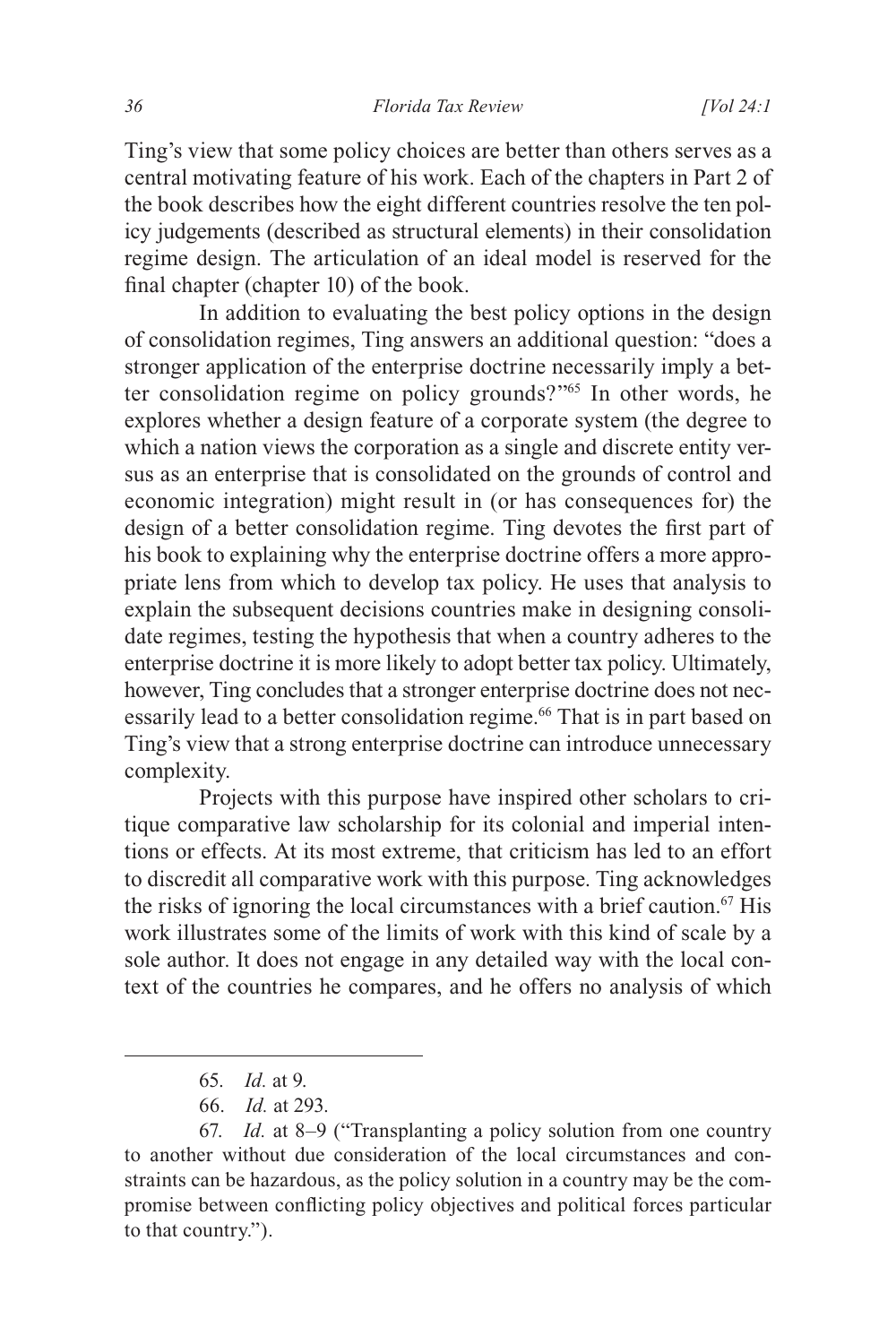local conditions would affect aspects of his proposed model. Ting is not an insider to many of the countries he chooses as comparators. The primary research source for the work is legislation; there are minimal references to administrative policy or case law and seemingly no (or limited) engagement with tax actors in the jurisdictions being studied. Ting's project is nevertheless valuable because it addresses an important lacuna: all countries with corporate tax systems confront the issue of how to design loss relief. Developing legislative responses "from scratch" is time consuming. Learning from the successes and challenges of others with similar problems can be efficient, even if there are risks to legal transplants and even if policy makers in the jurisdiction will be required to do their own homework about how proposed rules will interact in their legal, cultural, political, and economic context.

### *C. Purpose 6: To Spread Higher-Order Values*

As discussed above, one of the unique features of the tax system is that it serves as a mechanism for promoting "high-order" values, including, as argued by scholars like William Barker, democracy, redistribution (or greater income equality), and economic stability.<sup>68</sup> A small cluster of tax scholarship uses comparative tax law as a means of analyzing how those higher-order values can be promoted and pursued through the tax system.<sup>69</sup>

<sup>68.</sup> William B Barker, *Expanding the Study of Comparative Tax Law to Promote Democratic Policy: The Example of the Move to Capital*  Gains Taxation in Post-Apartheid South Africa, 109 PA. St. L. Rev. 703 (2005).

<sup>69.</sup> *See, e.g.*, Martin Daunton, *Land Taxation, Economy and Society in Britain and Its Colonies*, *in* Comparative Perspectives on Revenue Law, *supra* note 52, at 197; Ana Paula Dourado, *General Report—In Search of Validity in Tax Law: The Boundaries Between Creation and Application in a Rule-of-Law State*, *in* Separation of Powers in Tax Law 27 (Ana Paula Dourado ed., 2010); Ana Paula Dourado, *The Delicate Balance: Revenue Authority Discretions and the Rule of Law—Some Thoughts in a Legal Theory and Comparative Perspective*, *in* The Delicate Balance: Tax, Discretion and the Rule of Law, *supra* note 45, at 15; Hans Gribnau*, General Introduction*, *in* THE PRINCIPLE OF EQUALITY IN EUROPEAN TAXATION 1 (Gerard T.K. Meussen ed., 1999); Kathleen A. Lahey & Paloma de Villota, *Economic Crisis, Gender Equality, and Policy Responses in Spain and Canada*, 19 Feminist Econ., no. 3, 2013, at 82; Lisa Philipps, *The Globalization of Tax Expenditure*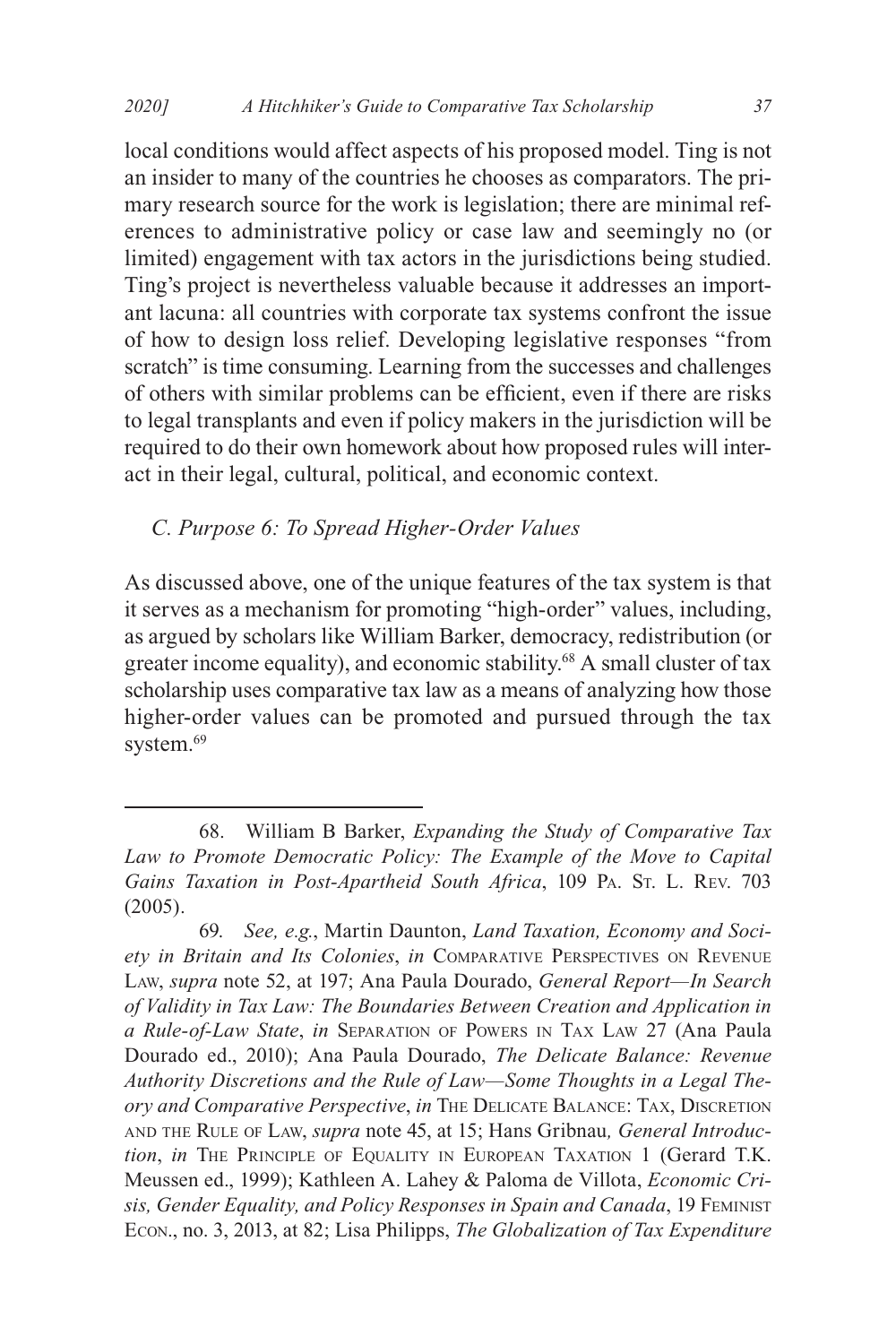#### *38 Florida Tax Review [Vol 24:1*

Miranda Stewart's *The Tax Expenditure Concept Globally* is an example of scholarship focused on the possibility for tax law to spread higher-order values.<sup>70</sup> Stewart, Professor and Director of Studies (international tax and tax) at the University of Melbourne Law School, reviews the use of the tax expenditure concept and tax expenditure reporting in three middle-income countries—Chile, India, and South Africa.<sup>71</sup> Stewart's claimed purposes include to "discuss[] tax expenditure reporting . . . and consider[] the purpose and value of tax expenditure reporting for governments and civil society; the associated difficulties; and the issues and challenges that must be overcome."72 Part of the article is focused on an account of the rise of tax expenditure reporting and Paul McDaniel's role in that rise.73 A second major section reviews the approach to tax expenditure reporting in India, Chile, and South Africa.74 This section reviews, country by country, the approach to tax expenditure reporting in each jurisdiction, and aligns with work that seeks to facilitate understanding of others' tax systems (purpose 2).<sup>75</sup>

From a comparatists' perspective, things get more interesting when Stewart turns to her analysis of what can be learned from the country case studies. Stewart chose the three countries because in each of them tax expenditure reporting developed in response to activist-led advocacy.76 This differentiates her comparative work from

74. Stewart, *supra* note 70, at 58–73.

76. *Id.* at 58.

*Reporting: Transplanting Transparency in India and the Global South*, *in* Tax, Law and Development 182 (Yariv Brauner & Miranda Stewart eds., 2013); Rebecca Prebble & John Prebble, *Does the Use of General Anti-Avoidance Rules to Combat Tax Avoidance Breach Principles of the Rule of*  Law?: A Comparative Study, 55 St. Louis U. L.J. 21 (2010); Claudio Sacchetto, *Analysis of Fiscal Federalism from a Comparative Tax Law Perspective*, *in* Tax Aspects of Fiscal Federalism: A Comparative Analysis 1 (Gianluigi Bizioli & Claudio Sacchetto eds., 2011).

<sup>70.</sup> Miranda Stewart, *The Tax Expenditure Concept Globally*, *in* The Proper Tax Base: Structural Fairness from an International and Comparative Perspective—Essays in Honor of Paul McDaniel 47 (Yariv Brauner & Martin J. McMahon, Jr., eds., 2012).

<sup>71.</sup> *Id.* at 48.

<sup>72.</sup> *Id.*

<sup>73.</sup> The article was published in a collection prepared in McDaniel's honour. *Id.*

<sup>75.</sup> *Id.*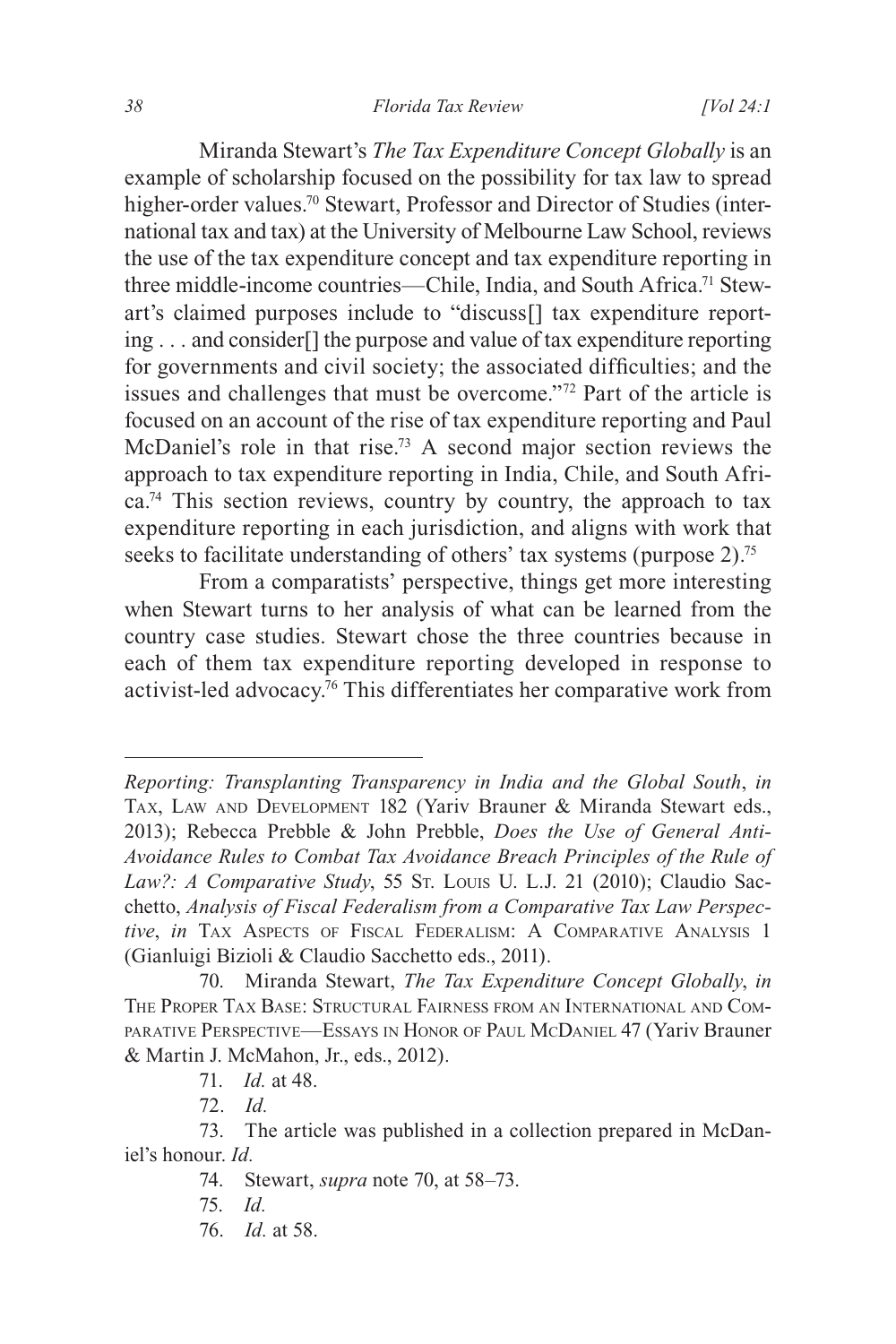the doctrinal and descriptive work discussed earlier because her choice of countries is not justified by their connection to a tax feature (e.g., that they have all enacted a certain type of tax law) but rather because of an extra-tax activity (civil society activity) that has resulted in tax changes. Stewart is not an "insider" to any of the countries she compares. In some ways, that makes her assessment more even-handed (because she doesn't have a home country bias). However, it also means she risks bringing an interpretive lens to the values and functions of tax law that are "outsider" to the countries she reviews.

In her articulation of the purpose of tax expenditure reporting, Stewart acknowledges the standard narrative about the usefulness of expenditure reporting as a mechanism for measuring spending through the tax system, but she urges readers to see the role of tax expenditure reporting as more substantial.<sup>77</sup> She argues that the primary value of tax expenditure reporting is to facilitate democratic debate.<sup>78</sup>

Stewart's recognition of this role for tax (fostering democratic debate) leads her to recommend different design features for tax expenditure reporting. She suggests that governments should consider "periodically examin[ing] the cost and justification for its main tax expenditures in detail, with the goal of determining its distributional impact, if the cost is increasing or decreasing over time, whether there continues to be a good policy justification for the tax expenditure compared to other policy goals and instruments."79 In presenting distributional analysis, she urges governments to present the distributional consequences of tax expenditures by income, gender, and minority or regional status.80 She also proposes that the tax expenditure budget be released before the annual budget to enable social society groups to respond to the tax expenditure budget as part of their activities in advance of the annual budget. Stewart suggests going beyond the standard reporting of a list of tax expenditures with an estimated cost to ensure that there can be critical scrutiny of those expenditures by civil society groups.81 It is only by seeing tax's function as connected to broader society values, like enhancing democratic debate, that these kinds of proposals might emerge.

- 77. *Id.* at 75.
- 78. *Id.*
- 79. *Id.* at 77.
- 80. *Id.* at 82.
- 81. *Id.* at 77.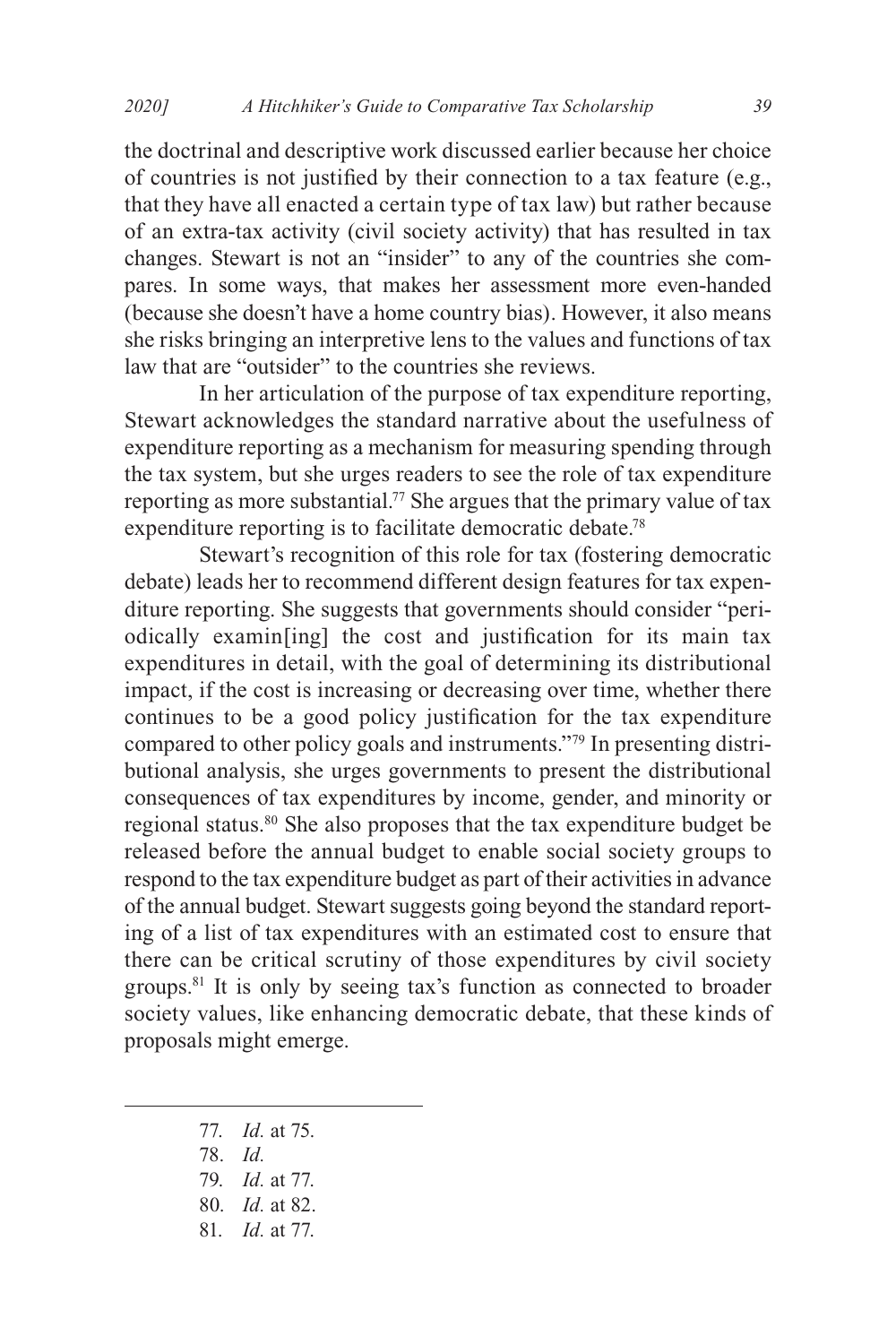#### **IV. Explanatory Comparative Tax Scholarship**

This vein of comparative tax work is, at least in theory, primarily empirical. In it, the author seeks to explain why a country's laws are the way they are or seeks to assist us to understand how tax laws influence and create social realities. As a disciplinary matter, this kind of inquiry fits more comfortably with political scientists, sociologists, anthropologists, and other social scientists, which likely explains why so few legal academics have made this kind of empirical scholarly contribution.

*A. Purpose 7: To Explain Why a Country's Laws Are the Way They Are (and Why They Differ or Are the Same as Other Countries)*

Whether or not there is a "model" approach to the design of tax legislation that every country should aspire to adopt, there is significant variation among countries' approaches. Figuring out what explains those variations is another of comparative tax law scholarship's purposes. $82$ 

<sup>82.</sup> *See, e.g*., Clinton Alley et al., *Politics and Tax Reform: A Comparative Analysis of the Implementation of a Broad-Based Consumption Tax in New Zealand, Australia and the United Kingdom*, 24 Rev. L.J., no. 1, art. 3, 2014; John F. Avery Jones, *Corporate Residence in Common Law: The Origins and Current Issues*, *in* Residence of Companies Under Tax Treaties and EC Law, *supra* note 40, at 121; Neil Brooks & Thaddeus Hwong, *The Social Benefits and Economic Costs of Taxation: A Comparison of High- and Low-Tax Countries* (Can. Ctr. for Pol'y Alts., Dec. 2006), https://www.policyalternatives .ca/publications/reports/social-benefits-and-economic-costs-taxation [https:// perma.cc/N4LS-KFVX]; Allison Christians, *Historic, Comparative and Evolutionary Analysis of Tax Systems, in SEPARAÇÃO DE PODERES E EFETIVIDADE DO* Sistema Tributário 287 (Misabel Abreu Machado Derzi ed., 2010); Wei Cui, *Taxing Indirect Transfers: Improving an Instrument for Stemming Tax and Legal Base Erosion*, 33 Va. Tax Rev. 653 (2014); Wei Cui, *Taxing State-Owned Enterprizes: Understanding a Basic Institution of State Capitalism*, 52 Osgoode Hall L.J. 775 (2015); Rodney Fisher, *A Tale of Two Systems: The Divergent Histories of Australia and Canada, in* 2 STUDIES IN THE HISTORY OF Tax Law 335 (John Tiley ed., 2007); Leandra Lederman, *Tax Penalties as Instruments of Cooperative Tax Compliance Regimes, in SURCHARGES AND* Penalties in Tax Law, *supra* note 40, at 31; Michael A. Livingston, *From Mumbai to Shanghai, with a Side Trip to Washington: China, India, and the Future of Progressive Taxation in an Asian-Led World*, 11 THEORETICAL INQUIries L. 539 (2010); Michael A. Livingston, *Convergence, Divergence, and the Limits of Tax Globalization: The Canadian Experience*, *in* The Quest for Tax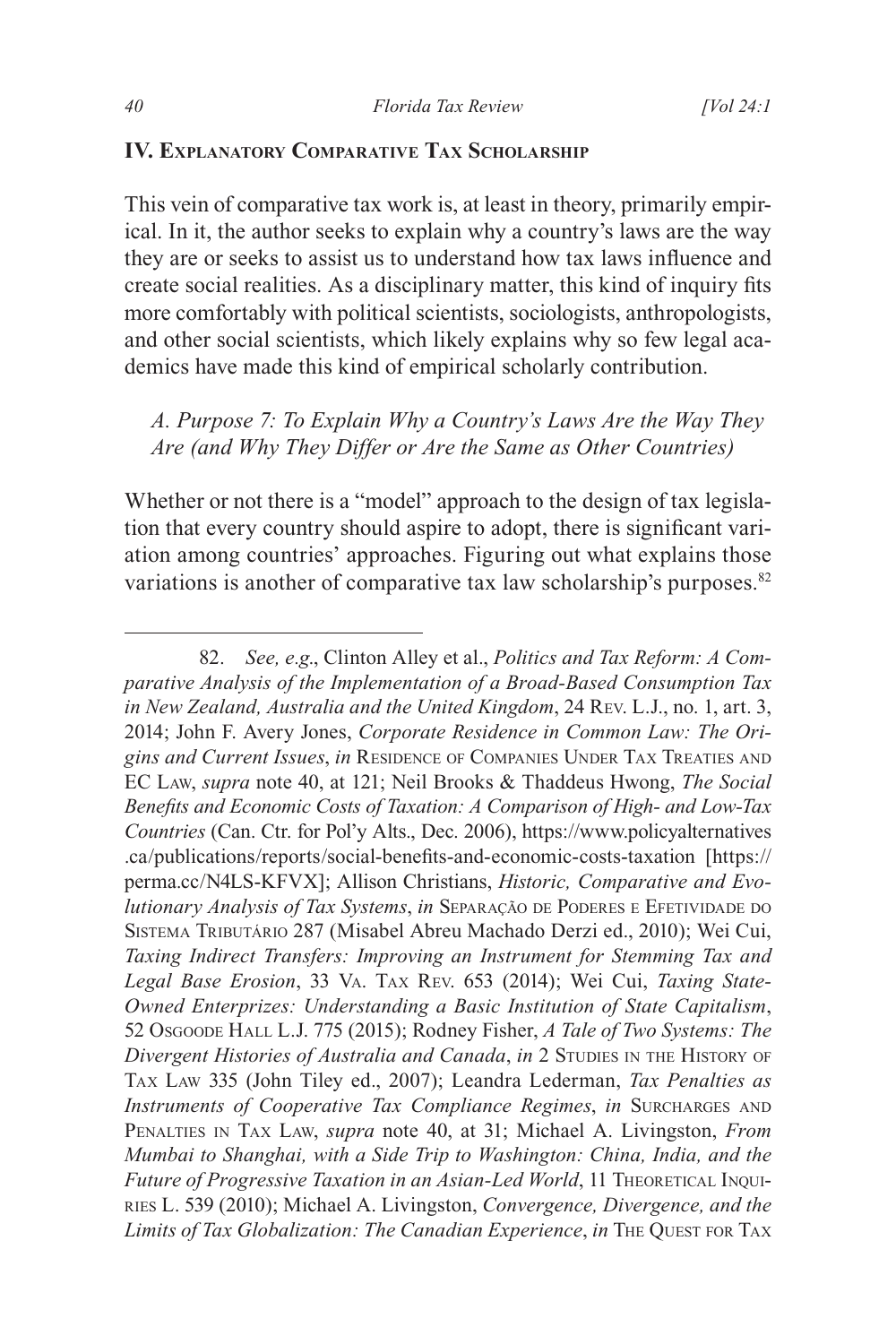Much of this work is undertaken by political scientists, like Cedric Sandford;83 nevertheless, some lawyers with an interdisciplinary bent commit scholarly energy to contribute to this literature.

While adherents to different comparative law philosophies might find themselves drawn to this purpose of comparison, it fits particularly well with those who seek to view law in its critical context. For example, Pier Giuseppe Monateri claims, the "new outline of the task of [c]omparative [l]aw is [to provide] an insight into the 'ceaseless discursive warfare' which is fought within legal cultures among competing groups."84 This kind of aspiration—to reveal the power dynamics that explain legal regulation—is one of the interests of scholars who approach their comparative work to achieve the purposes of explaining why a country's laws are the way they are. Others are interested in whether environmental factors (e.g., demographics or language), the spread of ideas, economic structure, political actors, path dependency, or some combination of factors explain why countries' laws develop in similar or divergent ways.

Steven Bank's book, *Anglo-American Corporate Taxation: Tracing the Common Roots of Divergent Approaches*, is an outstanding

83. Cedric Sandford, Successful Tax Reform: Lessons from an Analysis of Tax Reform in Six Countries (1993).

Reform Continues: The Royal Commission on Taxation Fifty Years Later 199 (Kim Brooks ed., 2013); Lisa Marriott, *Justice and the Justice System: A Comparison of Tax Evasion and Welfare Fraud in Australia and New Zea*land, 22 GRIFFITH L. REV. 403 (2013); Ruben Martini, *Numerical Methodology in Comparative Tax Law: The Mathematical Model of Elasticity as a Thinking Model for Legal Comparisons*, 2 Cambridge J. Int'l & Compar. L. 506 (2013); Henry Ordower, *Horizontal and Vertical Equity in Taxation as Constitutional Principles: Germany and the United States Contrasted*, 7 Fla. Tax Rev. 259 (2006); Diane M. Ring, *Institutional Aspects*, *in* BRICS and the Emergence of International Tax Coordination, *supra* note 40, at 469; Joseph J. Thorndike, *The Pitfalls of Comparative Tax Analysis*, 66 Tax Notes Int'l 1188 (June 25, 2012); Diana van Hout, *Is Mediation the Panacea to the*  Profusion of Tax Disputes?, 10 WORLD TAX J. 43 (2018); Edward A Zelinsky, *Citizenship and Worldwide Taxation: Citizenship as an Administrable Proxy for Domicile*, 96 Iowa L. Rev. 1289 (2011).

<sup>84.</sup> Pier Giuseppe Monateri, *Methods in Comparative Law: An Intellectual Overview*, *in* Methods of Comparative Law 7, 21 (Pier Giuseppe Monateri ed., 2012) (quoting Fredric Jameson, Postmodernism, or the Cultural Logic of Late Capitalism 396 (1991)).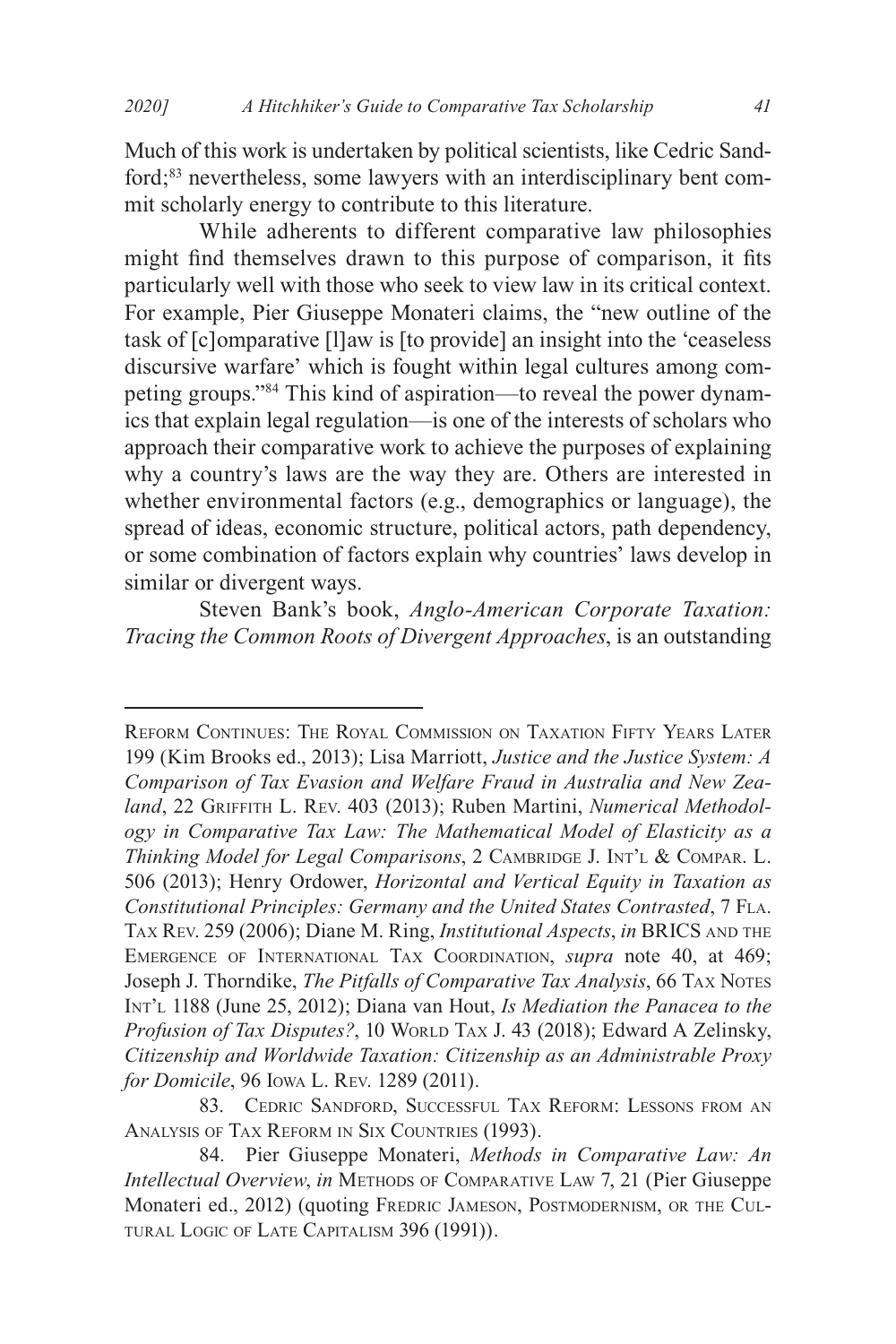example of this kind of project.<sup>85</sup> Bank, a professor at UCLA's law school, brings an historical approach to the question of what explains the differing approaches taken by the United States and United Kingdom to the taxation of income earned in a corporation. By focusing on only two countries, Bank is able to explore in detail the underlying context in each country. The choice of countries removes at least some potential explanations from discussion—both are common law countries, and the United States inherited many of its laws and practices from the United Kingdom. Both countries also have well-developed capital markets, and there is frequent market interaction between the businesses in the two jurisdictions.<sup>86</sup>

Bank's book is designed to be both comparative and historical. To that end, it is organized to describe the origins and development of the corporate income tax in both countries over 200 years and then to consider possible explanations for their divergences and convergences. The historical approach adds depth to Bank's inquiry because he claims that the countries started their corporate tax histories in the same place with considerable integration between the corporate and personal income taxes. In other words, their different trajectories were not obvious at the outset, which generates suspense: what happened to generate their unique paths?

The potential explanations for divergences in the U.S. and U.K. corporate tax paths are grouped under the following themes: profits (or how the growth of corporate profits affected the attention paid to corporate taxation relative to individual taxation), power over the corporation (or the role of the corporate manager relative to wealthy shareholders), and politics (or how the corporate tax system design varies when different political parties are in power). Bank uncovers some divergence in the underlying corporate conditions between the United States and the United Kingdom under the profits and power themes. For example, U.S. companies were more likely over time to retain substantial earnings instead of distributing those returns to shareholders. That difference (the increase in retained earnings) is part of the story of the divergence around power—U.S. companies developed a powerful managerial class. Additionally, share ownership became widely dispersed earlier in the United States

<sup>85.</sup> Steven A. Bank, Anglo-American Corporate Taxation: Tracing the Common Roots of Divergent Approaches (2011).

<sup>86.</sup> *Id.* at 2.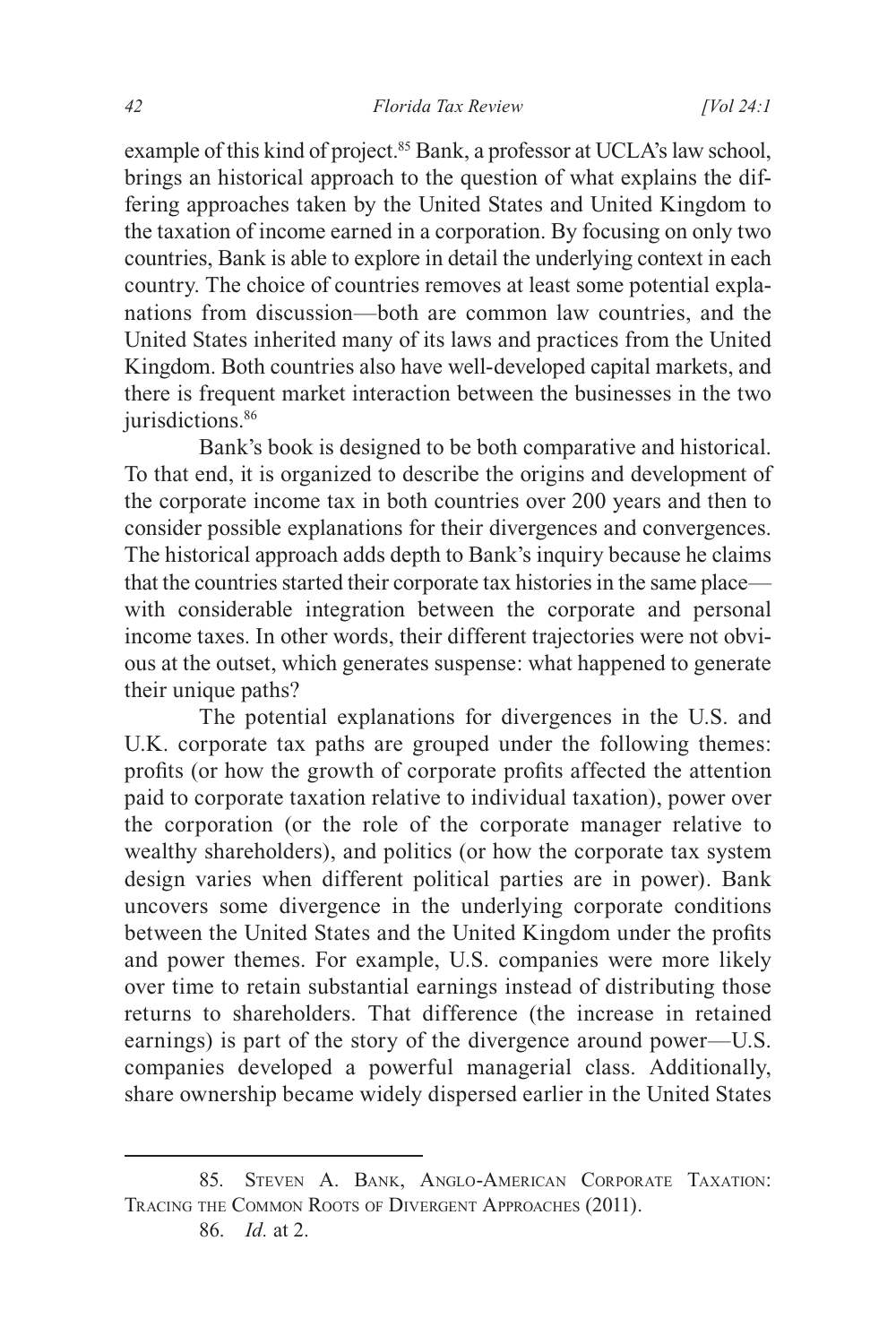than in the United Kingdom. These differences led American policy makers to focus on entity taxation (where the power resided), while British policy makers were more preoccupied with the wealthier, more elite shareholder class. Bank turns to politics (the third theme) in part because he decides that divergences in corporate structure and behaviour are insufficient to fully explain why the U.K. and U.S. corporate tax systems developed in differing ways. His analysis of the political differences between the countries focuses on the attractiveness of greater integration of the corporate tax for different political parties in each country over time. He also (but primarily in the introduction) suggests that the countries may have had different instincts about the incidence of the corporate tax.

Bank moves his analysis into the future by probing whether these explanatory variables might assist in predicting future directions for the corporate tax. In his concluding chapter he offers hope to those who might wish for a more harmonized corporate tax system worldwide by speculating that the factors that explained past divergences may be diminishing in importance (and we may therefore expect greater corporate tax convergence in the future).

*Anglo-American Corporate Taxation* provides a model for work with the purpose of explaining divergences (especially) in the evolution of countries' laws. Bank's work is detailed and careful. It relies substantially on comparative work undertaken in an interdisciplinary setting (drawing from sociology, economics, political science, and accounting), which makes sense because claims about what explains divergences are likely rooted in explanations beyond law and legal institutions and require a richer understanding of political, social, and economic context. Bank focuses on two countries, which is all he needs to support his claim (which is to explain the trajectory of those jurisdictions relative to each other). He has undertaken extensive historical research in each of those jurisdictions, delving into context well beyond formal legal expression. In terms of its limits, the book does not seek to present an ideal model for future reforms, nor would the work be particularly easy for a policy maker to digest in considering how to approach legal reform in their own jurisdiction.

#### *B. Purpose 8: To Provide Insight into Social Reality*

There is an even smaller cluster of tax law comparative work that might be described as using tax law in an interdisciplinary context to help us learn something about human problems and public policy dilemmas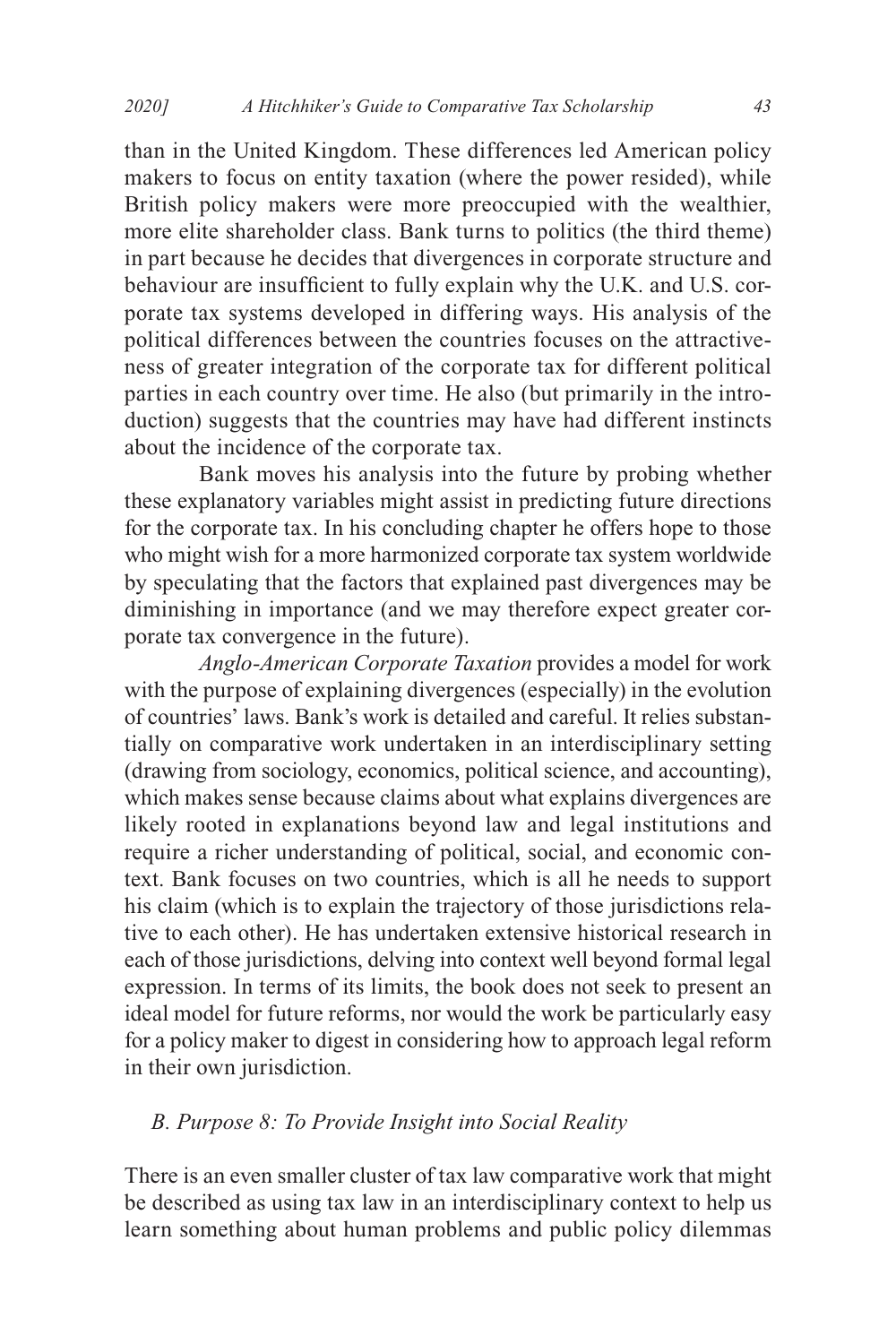(outside of tax law altogether).87 In scholarship identified under purpose 7 above, the author explicitly reviews possible explanations for similarities and divergences among countries' tax laws; in the social realities scholarship, scholars look to some of the same kinds of underlying realities (geography, language, demographics, et cetera) but do so not to provide a tight explanatory analysis of why laws look the way they do but instead (or also) for the insights that can be drawn about those social realities from a study that includes a focus on law. This is, in some measure, akin to the kind of "social realities" approaches undertaken by comparative law socio-legal scholars like Annelise Riles.

Assaf Likhovski's comparative and historical reflection on tax collection and enforcement in the context of Mandatory Palestine and Israel offers an illustration of this approach.88 In his work, Likhovski documents the changing attitudes toward the payment of taxes through the Ottoman, Mandatory Palestinian, and Israeli regimes from the late 19th century until 1985. Although the state once benefitted from a kind of intimacy with citizens, which facilitated largely voluntary financial transfers to it, with social and economic change in the 1960s, voluntarism needed to be replaced with increasingly legally-enforced

<sup>87.</sup> *See, e.g.*, Tsilly Dagan, *Ordinary People, Necessary Choices: A Comparative Study of Childcare Expenses*, 11 Theoretical Inquiries L. 589 (2010); Anthony C. Infanti, Our Selfish Tax Laws: Toward Tax Reform That Mirrors Our Better Selves (2018); Marjorie E. Kornhauser, W*edded to the Joint Return: Culture and the Persistence of the Marital Unit in the*  American Income Tax, 11 THEORETICAL INQUIRIES L. 631 (2010); Yoram Margalioth, *The Social Norms of Tipping, Its Correlation with Inequality, and Differences in Tax Treatment Across Countries*, 11 THEORETICAL INQUIRIES L. 561 (2010); Edward McCaffery, *Where's the Sex in Fiscal Sociology?: Taxation and Gender in Comparative Perspective*, *in* The New Fiscal Sociology: Taxation in Comparative and Historical Perspective 216 (Isaac William Martin et al. eds., 2009) (for a review, see Lynne Oats, *Book Review: The New Fiscal Sociology: Taxation in Comparative and Historical Perspective*, 2012 BRIT. TAX REV. 117); ANN MUMFORD, TAX POLICY, WOMEN AND THE LAW: UK and Comparative Perspectives (2010); Ann Mumford, Taxing Culture: Towards <sup>a</sup> Theory of Tax Collection Law (2002); Henry Ordower, *The Culture of Tax Avoidance*, 55 St. Louis U. L.J. 47 (2010); Claire Young, *Taxing*  **Times for Women: Feminism Confronts Tax Policy, 21 SYDNEY L. REV. 487** (1999).

<sup>88.</sup> Assaf Likhovski, Tax Law and Social Norms in Mandatory PALESTINE AND ISRAEL (2017).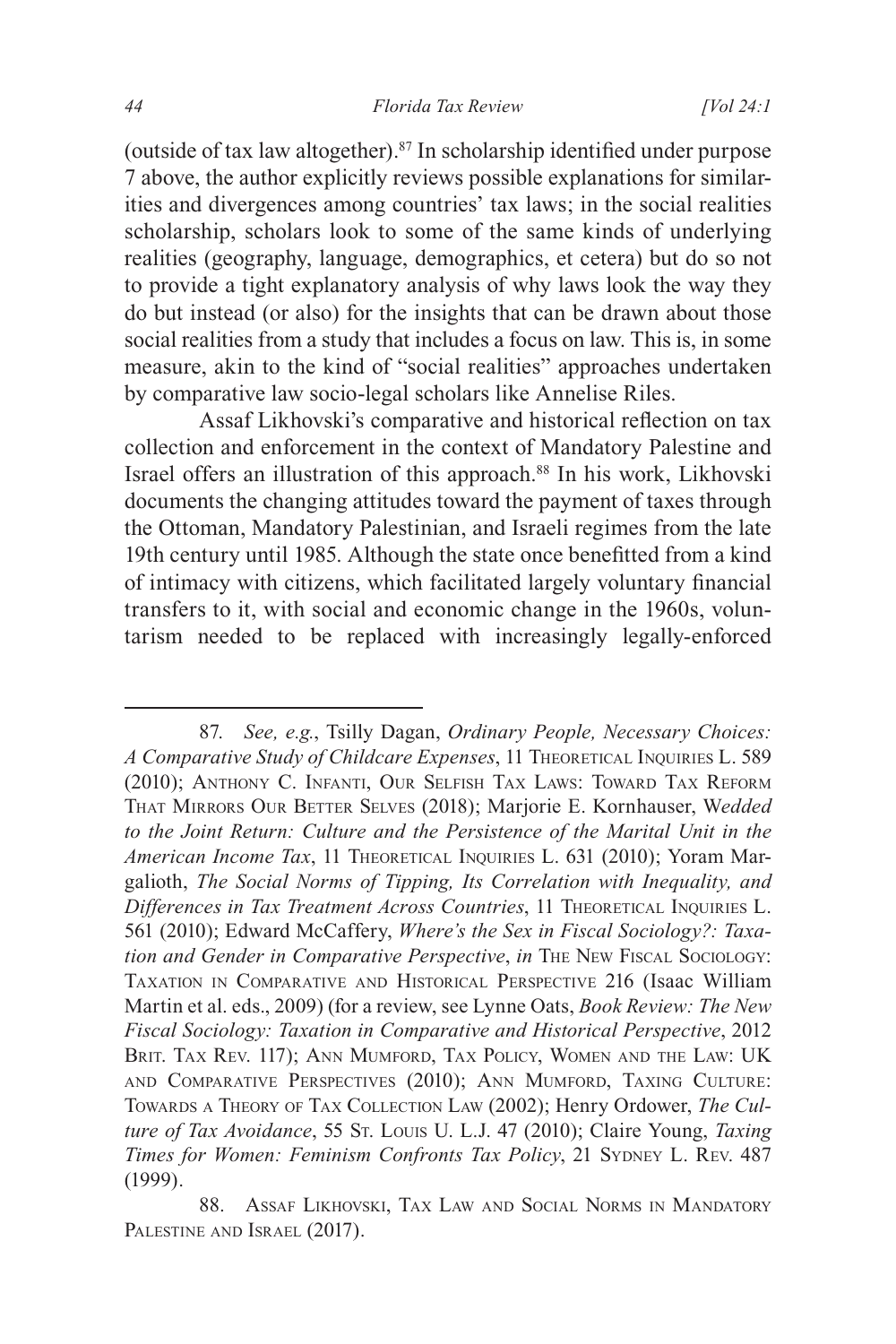compliance measures. Concurrent with this change was the rise of the tax profession, which saw its role not as facilitating the civic duty of citizens to yield income to the state but instead as facilitating reduced tax obligations. Likhovski describes his orientation to comparative study in this work as "reflect[ing] my belief that taxation is not only a revenue-raising tool or an incentive-providing mechanism, but also a method for social construction—a way to create a shared identity and common notions of citizenship and community."89

Work with the purpose of providing insight into social realities has some similarities to comparative tax work with other purposes at their centre. Like others, Likhovski identifies and justifies his choice of jurisdictions. He deploys comparativism with the aim of learning something new about the world. The book reveals his deep understanding of the comparator jurisdictions and their histories, suggesting that he has firmly lodged himself as an "insider" to the cultures and histories of the jurisdictions and communities on which he most focuses his analysis.

Nevertheless, Likhovski's work steps out from the other comparative tax scholarship identified in this Article in several ways. First, he reaches beyond conventional legislative and judicial sources. He adds depth to the tax collection story by offering references to film and literature of the relevant eras and by paying attention to the roles of tax actors, including cabinet ministers, judges, officials, tax farmers, and lawyers. This approach (expanding what constitutes a "source" relevant for comparative tax study) could fit with most of the purposes, yet few scholars delve into less conventionally legal sources to enhance their analysis. Second, Likhovski's work, while framed around tax law, is not necessarily *about* tax law in the way that work with other purposes is. Put another way, Likhovski's primary purpose does not seem to be that we will learn something new about how to effectively collect taxes. Instead, the driving motivation for his work seems more connected to our sense of the role of the state in citizens' lives.<sup>90</sup> Tax law is just a foil through which to garner insights about the changing nature of that relationship. It is this feature of his work that distinguishes his purpose as distinctive. While this taxonomy of purposes is designed to offer an alternative account of the work of tax comparatists, it seems more likely

<sup>89.</sup> *Id.* at 14.

<sup>90.</sup> Reflecting this orientation, the final question he poses in his introduction is "How were taxation and its law related to changing notions of civic identity and citizenship?" *Id.* at 6.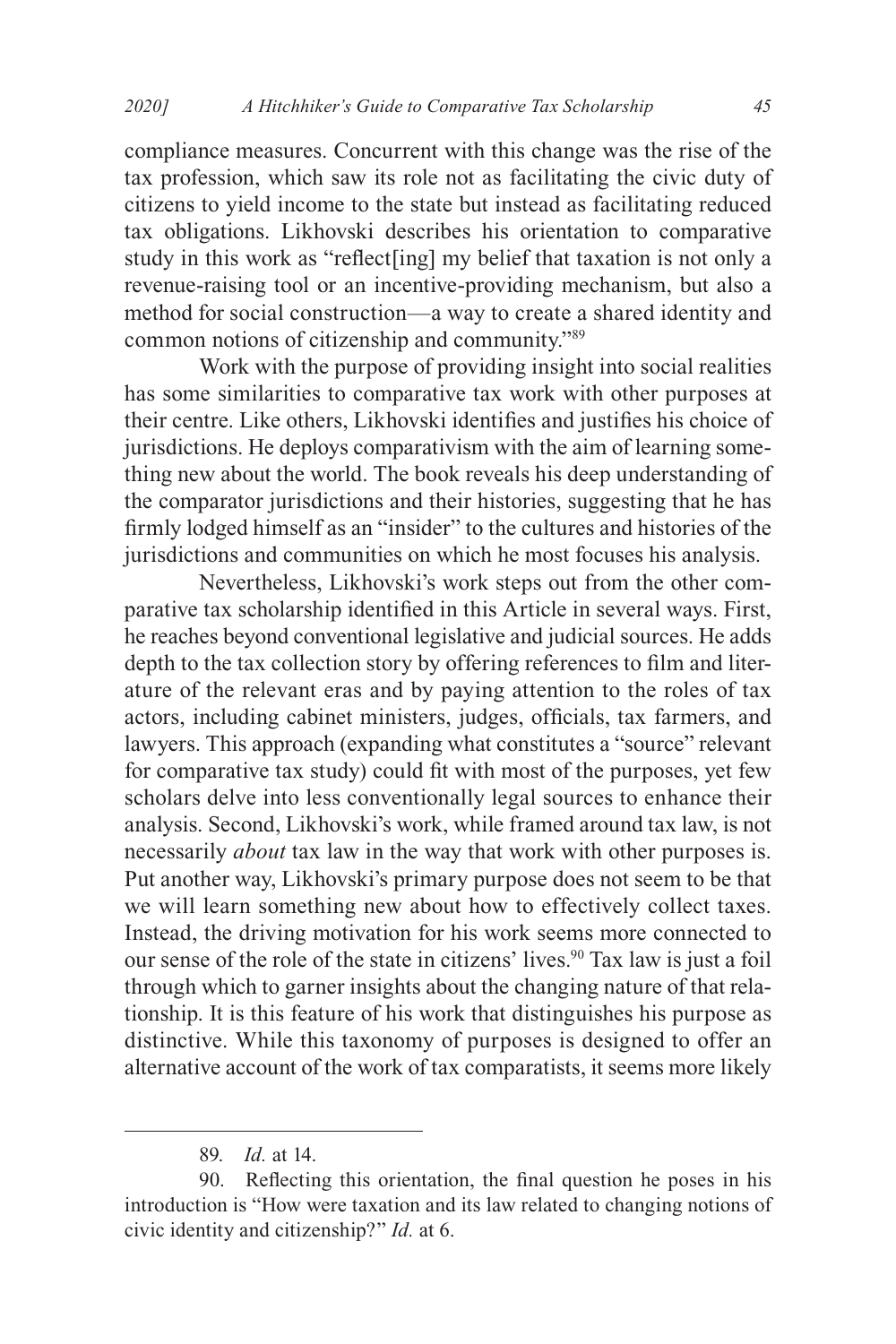that Likhovski's work aligns more closely with a cultural approach to comparative law than some of the other purposes, which may have more in common with functionalist approaches.

#### **V. Lessons from Comparative Tax Law's Purposes**

Not surprisingly, a review of the comparative tax law scholarship reveals that it aligns in a broad way with legal scholarship: much of it is descriptive (or doctrinal) or normative and a smaller strand is explanatory (or empirical). Although the categories are far from water-tight, most articles can be classified as primarily within one of the eight identified purposes.

A taxonomy based on the purpose of the scholarship instead of on its theoretical orientation (or its alignment within the conventional comparative law schools of thought) enables authors to resolve more readily some of the other debates of comparative law: What units should be chosen? How many countries are necessary? How much knowledge does the comparatist need about the country (and its context)? What knowledge of other disciplines is necessary for the scholar to effectively address the purpose?<sup>91</sup>

The three doctrinal and primarily descriptive purposes require substantial knowledge about the technical tax system of the comparator countries. Outstanding work of this sort reflects substantial diligence about the formal law "on the books" as well as about how that law is interpreted and applied by local decision makers and lawyers. The author can describe the law of the comparator countries in ways that enables the reader to see its nuances and to understand how different countries have resolved their tax design issues differently. For scholars who attempt to draw general conclusions about (tax) law, the project will require understanding the tax laws of several countries in some detail; it is only through careful, sustained, comparative study and reflection that a scholar may be able to accurately make sense of the underlying structures of tax law. As a result, one imagines that purpose 3 work is better suited to more senior scholars with substantial prior comparative experience.

<sup>91.</sup> For a review of these common questions of comparative law, see Mark Van Hoecke, *Methodology of Comparative Legal Research*, 12 L. & Method, no. 4, 2015.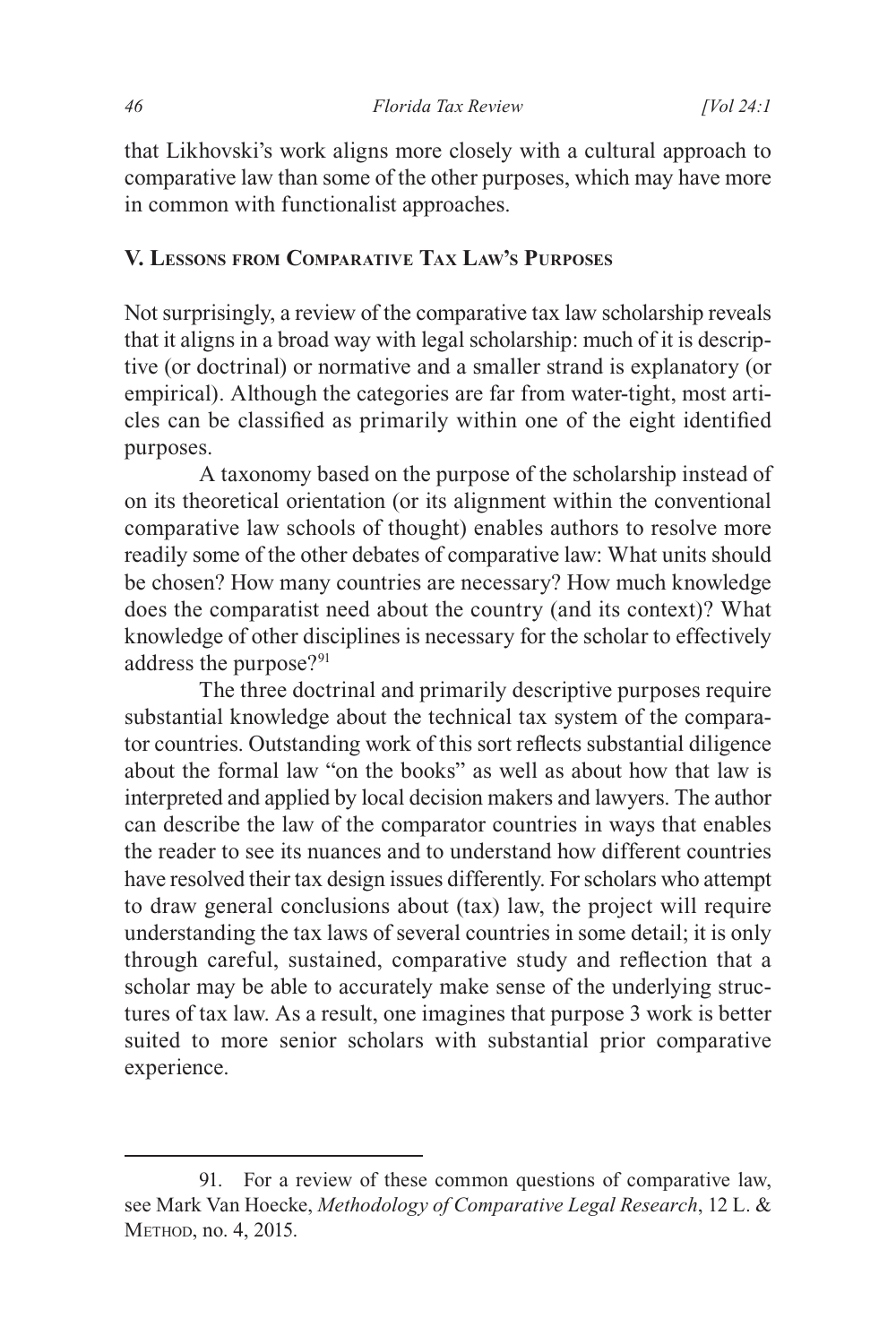The normative and empirical projects are likely better undertaken once a scholar has spent some time pursuing descriptive or doctrinal work. For these projects, a thorough understanding of the legal context is a baseline. The scholarship that seeks to press for or support legal change is often highly pragmatic in design: the country that is the focus of the advocacy is considering law reform or an issue is before the courts. To support what is often a more extended argument in favour of change, the author also marshals evidence about practices in at least one other jurisdiction. Scholarship seeking to achieve this purpose is most useful when the author is able to explain why the comparator jurisdiction's approach is superior. That generally requires either demonstrating how it is effective in the other jurisdiction (with appropriate attentiveness to the context in that jurisdiction) or knowing enough about the home jurisdiction to be able to offer grounded explanations for why the advocated approach will result in superior results.

Projects that search for a common future require a firm sense of the relatedness of the jurisdictions selected for study. While there may be good reasons for all countries in the world to harmonize at least some aspects of their tax systems, the claims of scholars who press for a shared future tend to have consolidation, harmonization, or coordination of some narrower set of countries in mind. For this work to be useful, presumably it needs to have traction with policy makers. To that end, ensuring that the work is tied to a rich sense of the political, social, and economic context of the jurisdictions under study would enhance the quality of the work. The number of countries under study may be as few as two, or as many as comprise a cluster of countries for whom a shared or coordinated legal regime make sense.

Only a small sample of scholarship has as its core purpose the spread of high-order values. In this case, the work of the scholar is necessarily interdisciplinary, building often on the insights of philosophy, sociology, and political science. As with purpose 3, purpose 6 requires considerable previous scholarly experience, and likely is the kind of project better undertaken when a scholar has had previous comparative experience or perhaps when they have a substantial period of time to devote to the project.

Explanatory projects are among the most complicated. They demand a high level of expertise about the broader legal culture in the comparator jurisdictions; they are perhaps best undertaken with a smaller number of comparator jurisdictions. Additionally, the author must be able to work with at least some interdisciplinary skills—this work cannot rest solely on legal knowledge. Choice of countries matters. There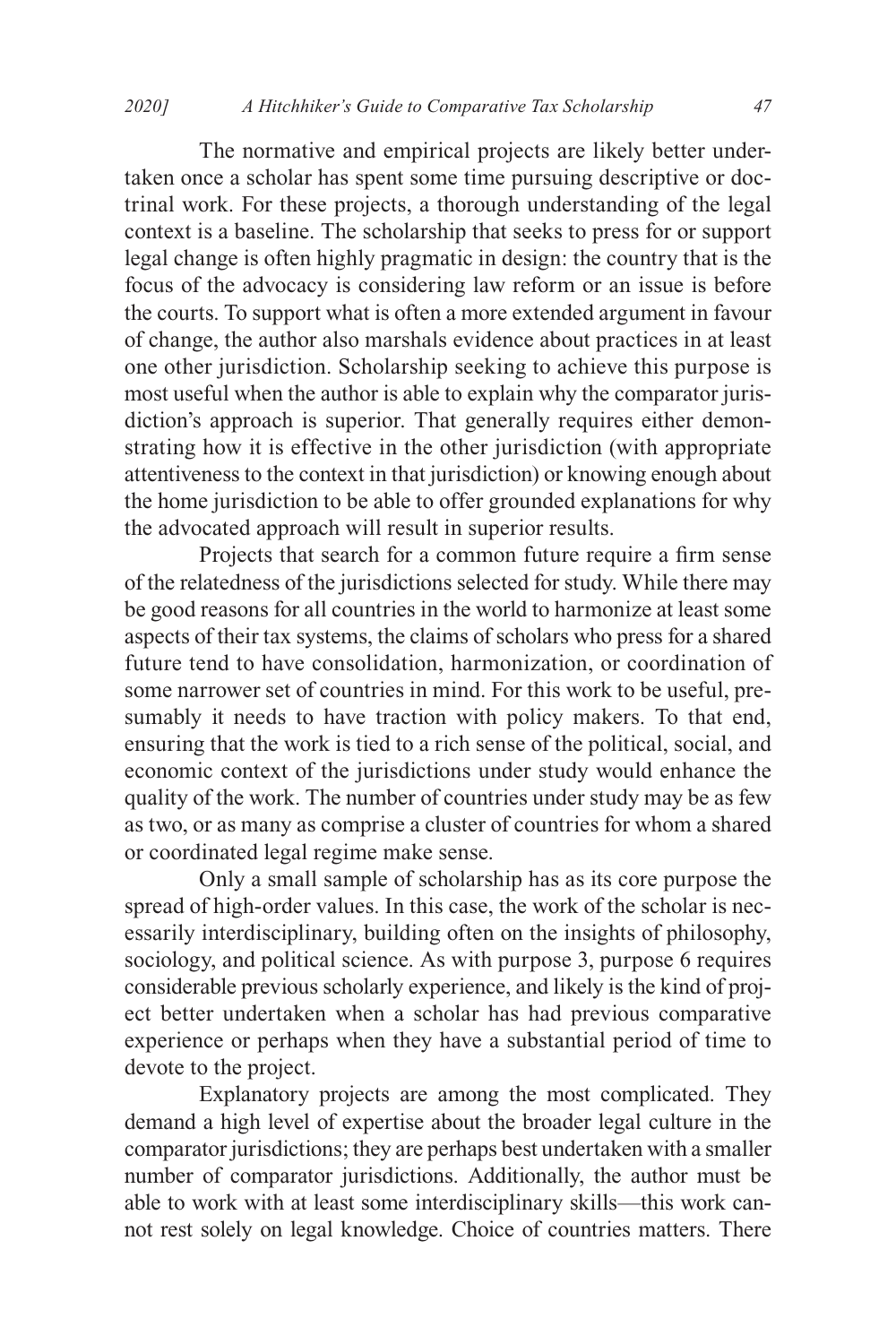are so many possible variables that it makes sense to reduce the scope of possible explanatory factors.

There is nothing about any of these purposes that suggests comparator countries should be drawn from the same families or traditions or that they should be countries with similar economic structures or administrative capacities, for example. Instead, in each case, scholars should have reference to the work on legal families and traditions and consider the value in using countries with similar (or different) trajectories. It may be, for example, that in reviewing a highly technical area of tax law and where the scholar seeks to support legal change, a country with a similar legislative and political history would be a better comparison because the chance of an effective transplant may be stronger; or a scholar who wishes to learn more about their own system's approach to a technical issue may find a country with a very different legal context to be informative in revealing alternative possible solutions to the same dilemmas.

There are a set of natural barriers that preclude effective study of the tax laws of some countries. The most obvious is language. If the scholar is not fluent in the language of the jurisdiction, independent comparative work is close to impossible. Some work is available in translation, but unless the scholar's language is one of the languages used in an official translation, the source materials may not accurately reflect the laws of the jurisdiction. In addition, obtaining other information even data gathering as simple as talking informally to actors in the country—can be close to impossible. In these cases, comparative work can at best be modest. To pursue something more serious, the scholar must work collaboratively with others. Another perhaps less obvious natural barrier is access. If the country does not have a good system for making its legal framework, case decisions, and administrative guidelines accessible in a timely way, it will be difficult for the scholar to know that they are working with reliable data unless they have become an insider to that country.

A few gaps in the comparative tax literature might be identified with the aim of inspiring future work. First, there is nothing about the purposes of comparative tax law work that suggests that it should focus on formal legal regulation. Most of the work identified for the data is preoccupied with legislation (with a smaller portion focused on case law). Very little of the work committed any time to the broader political and institutional context for tax-law-making, the role of tax actors (like revenue agents, tax litigators, tax lawyers and accountants, or taxpayers), or administrative functions and positions, to say nothing of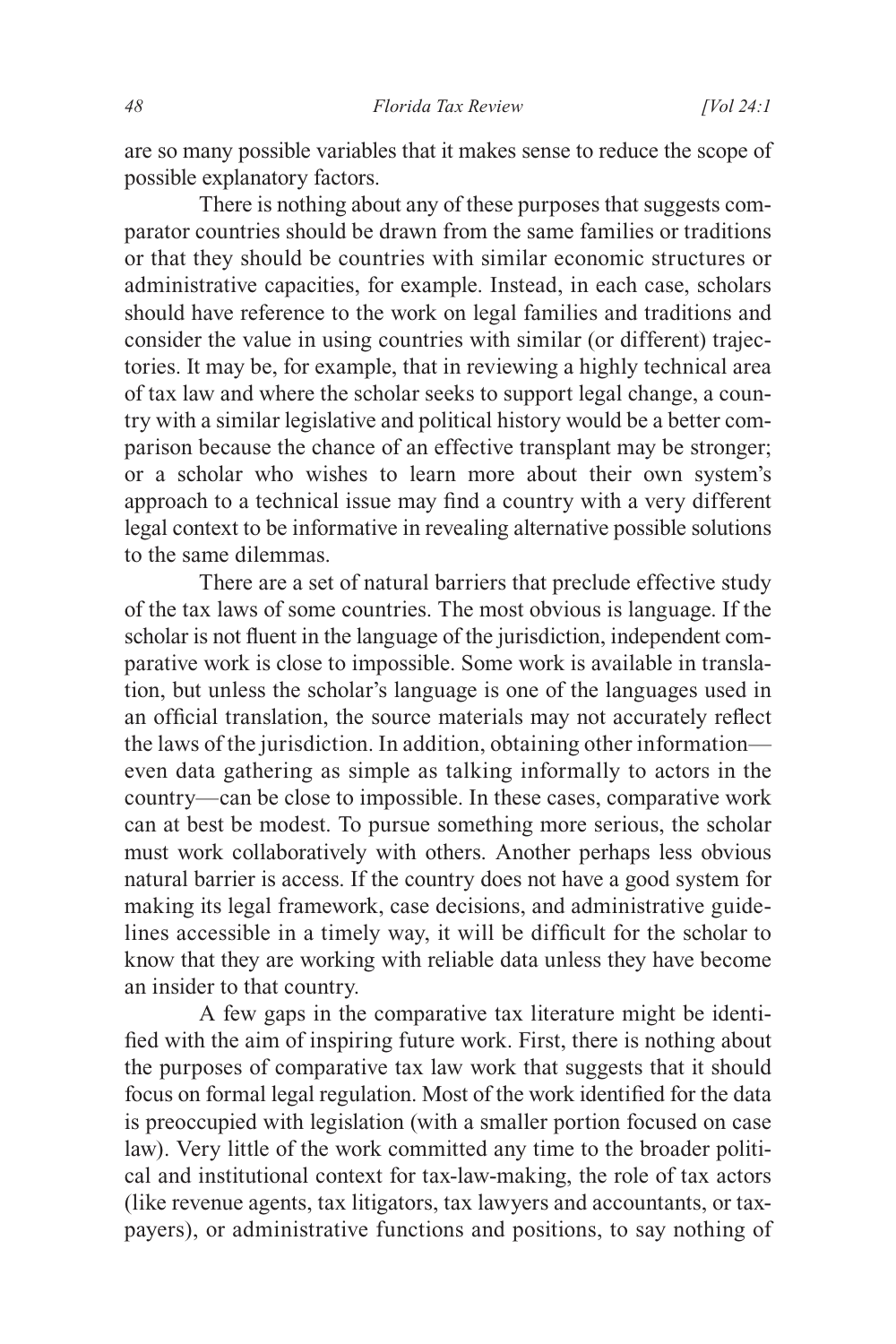attempting to provide some of the social or economic context that informs policymaking in tax law. Identifying which of the eight purposes might motivate a comparative project, however, says nothing about what should be the subject of the comparison (formal laws, institutions, the operation of "law on the ground," the attitudes of legal elites, and so on). Some of the purposes though (for example, work that suggests a tax law might be appropriately transplanted to the author's home jurisdiction) suggest that greater attention to the underlying context of tax regulation would enhance the quality of the work produced.

Second, despite the common pressure on low- and middleincome countries to adopt variants of high-income country tax rules (for example, general anti-avoidance provisions or thin capitalization rules), there is almost no literature that delves into the context of lowand middle-income countries in detail. And a much smaller amount of that already small body of work is authored by scholars in low- and middle-income countries. The literature cries out for more work, across all purposes, that assists our understanding of how tax law (read broadly to include tax institutions and practices) operates differently in different jurisdictions with attention to geopolitics and global income inequality.

Third, although the lack of interdisciplinary and empirical legal scholarship has been decried for some time, $92$  comparative tax scholarship has been slow to respond. One of the striking observations about the body of comparative tax law work is how *legal* it is, relying primarily on expressions of formal law and using conventional legal methods to approach the identified project. While many scholars refer to the work of scholars in other disciplines (especially economics), few of them approach their projects in ways that build from the scholarly insights of other disciplines.93 And while some of the purposes require empirical work by their nature (for example, those that seek to explain why laws are the same or different), scholarship that seeks to achieve those purposes is the smallest of the clusters.

<sup>92.</sup> *See, e.g.*, Harry W. Arthurs, Law and Learning: Report to the Social Sciences and Humanities Research Council of Canada (1983); Lee Epstein & Gary King, *The Rules of Inference*, 69 U. Chi. L. Rev. 1 (2002).

<sup>93.</sup> For a discussion of the difficulties of meaningful interdisciplinary comparative research, see Jaakko Husa, *Interdisciplinary Comparative Law—Between Scylla and Charybdis,* 9 J. Compar. L. 28 (2014).